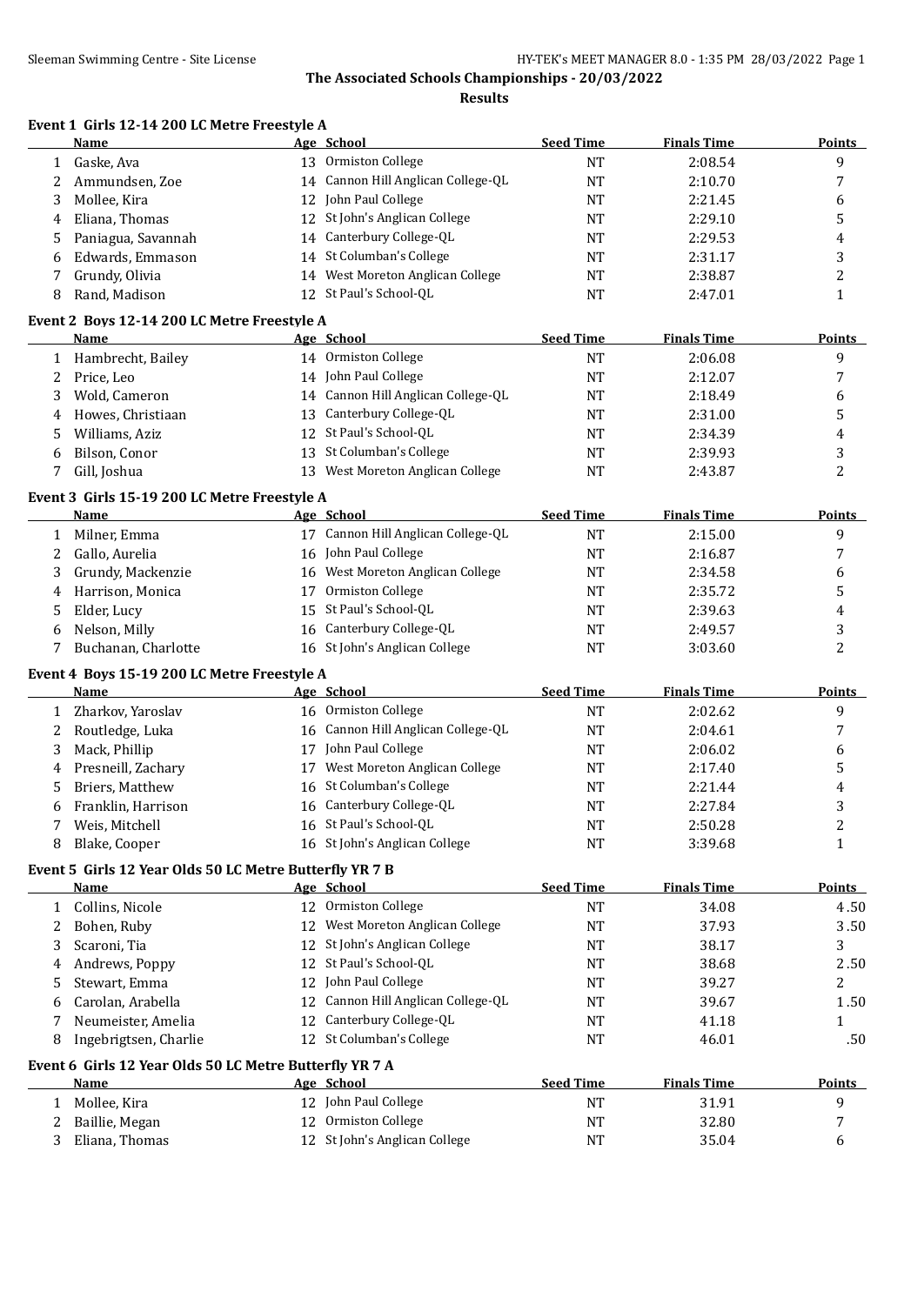**Results**

#### **(Event 6 Girls 12 Year Olds 50 LC Metre Butterfly YR 7 A)**

|              | <b>Name</b>                                              |    | Age School                       | <b>Seed Time</b> | <b>Finals Time</b> | <b>Points</b>  |
|--------------|----------------------------------------------------------|----|----------------------------------|------------------|--------------------|----------------|
| 4            | Smith-Miller, Taylah                                     |    | 12 Canterbury College-QL         | <b>NT</b>        | 35.12              | 5              |
| 5            | Evans, Hannah                                            | 12 | Cannon Hill Anglican College-QL  | <b>NT</b>        | 38.06              | 4              |
| 6            | Lane, Molly                                              |    | 12 West Moreton Anglican College | <b>NT</b>        | 38.74              | 3              |
| 7            | Rand, Madison                                            |    | 12 St Paul's School-QL           | <b>NT</b>        | 39.42              | $\overline{c}$ |
| 8            | Hobson, Louise                                           |    | 12 St Columban's College         | <b>NT</b>        | 44.34              | $\mathbf{1}$   |
|              | Event 7 Boys 12 Year Olds 50 LC Metre Butterfly YR 7 B   |    |                                  |                  |                    |                |
|              | Name                                                     |    | Age School                       | <b>Seed Time</b> | <b>Finals Time</b> | <b>Points</b>  |
| $\mathbf{1}$ | McLellan, Caleb                                          |    | 12 West Moreton Anglican College | <b>NT</b>        | 35.05              | 4.50           |
|              | 2 Pennefather, Elijah                                    |    | 12 Ormiston College              | <b>NT</b>        | 36.75              | 3.50           |
| 3            | Wan, Tristan                                             |    | 12 John Paul College             | <b>NT</b>        | 38.57              | 3              |
| 4            | Werry, Sierran                                           | 12 | St Paul's School-QL              | <b>NT</b>        | 42.88              | 2.50           |
| 5            | Walter, Sidney                                           | 12 | Cannon Hill Anglican College-QL  | <b>NT</b>        | 43.60              | 2              |
| 6            | Standish, Blake                                          | 12 | St Columban's College            | <b>NT</b>        | 47.39              | 1.50           |
| 7            | Blackman, Joshua                                         | 12 | Canterbury College-QL            | <b>NT</b>        | 49.23              | 1              |
| 8            | Wells, Toby                                              |    | 12 St John's Anglican College    | <b>NT</b>        | 50.39              | .50            |
|              | Event 8 Boys 12 Year Olds 50 LC Metre Butterfly YR 7 A   |    |                                  |                  |                    |                |
|              | <b>Name</b>                                              |    | Age School                       | <b>Seed Time</b> | <b>Finals Time</b> | <b>Points</b>  |
|              | 1 Jones, Tyler                                           |    | 12 Ormiston College              | <b>NT</b>        | 30.36              | 9              |
| 2            | Brady, Hayden                                            |    | 12 West Moreton Anglican College | <b>NT</b>        | 34.97              | 7              |
| 3            | Caulfield, Michael                                       |    | 12 John Paul College             | <b>NT</b>        | 37.91              | 6              |
| 4            | Brown, Brock                                             | 12 | St Columban's College            | <b>NT</b>        | 39.63              | 5              |
| 5            | Rynne, Nate                                              | 12 | Cannon Hill Anglican College-QL  | <b>NT</b>        | 43.83              | 4              |
| 6            | Bhangra, Ajaveer                                         | 12 | St John's Anglican College       | <b>NT</b>        | 46.15              | 3              |
| 7            | Jung, Joel                                               |    | 12 Canterbury College-QL         | <b>NT</b>        | 46.20              | 2              |
|              | Event 9 Girls 13 Year Olds 50 LC Metre Butterfly YR 8 B  |    |                                  |                  |                    |                |
|              | <b>Name</b>                                              |    | Age School                       | <b>Seed Time</b> | <b>Finals Time</b> | <b>Points</b>  |
| 1            | Barber-Logo, Aliyah-Rose                                 |    | 13 St John's Anglican College    | <b>NT</b>        | 35.26              | 4.50           |
| 2            | Heather, Tiare                                           | 13 | West Moreton Anglican College    | <b>NT</b>        | 37.20              | 3.50           |
| 3            | Ho, Lyvia                                                | 13 | Ormiston College                 | NT               | 38.09              | 3              |
| 4            | Eastman, Keira                                           | 13 | John Paul College                | <b>NT</b>        | 42.07              | 2.50           |
| 5            | Boland, Olivia                                           | 13 | Cannon Hill Anglican College-QL  | <b>NT</b>        | 42.46              | 2              |
| 6            | Lee, Elize                                               | 13 | Canterbury College-QL            | <b>NT</b>        | 42.68              | 1.50           |
| 7            | Grace, Stella                                            |    | 13 St Paul's School-QL           | <b>NT</b>        | 46.58              | $\mathbf{1}$   |
| 8            | Waters, Mikayla                                          |    | 13 St Columban's College         | NT               | 51.97              | .50            |
|              | Event 10 Girls 13 Year Olds 50 LC Metre Butterfly YR 8 A |    |                                  |                  |                    |                |
|              | <u>Name</u>                                              |    | Age School                       | <b>Seed Time</b> | <b>Finals Time</b> | <b>Points</b>  |
| $\mathbf{1}$ | Gaske, Ava                                               |    | 13 Ormiston College              | $\rm{NT}$        | 29.53              | 9              |
| 2            | Kolomeitz, Anikka                                        | 13 | West Moreton Anglican College    | <b>NT</b>        | 32.34              | 7              |
| 3            | Maitra, Sarbani                                          | 13 | St John's Anglican College       | <b>NT</b>        | 34.47              | 6              |
| 4            | Anderson, Chelsea                                        | 13 | John Paul College                | <b>NT</b>        | 36.63              | 5              |
| 5            | Gait, Xi-An                                              | 13 | Cannon Hill Anglican College-QL  | <b>NT</b>        | 36.78              | 4              |
| 6            | Johansen, Charli                                         | 13 | St Columban's College            | <b>NT</b>        | 38.33              | 3              |
| 7            | Dennis-Wesche, Skye                                      | 13 | Canterbury College-QL            | <b>NT</b>        | 38.79              | 2              |
| 8            | Simpson, Mali                                            |    | 13 St Paul's School-QL           | NT               | 38.91              | $\mathbf{1}$   |
|              | Event 11 Boys 13 Year Olds 50 LC Metre Butterfly YR 8 B  |    |                                  |                  |                    |                |
|              | <b>Name</b>                                              |    | Age School                       | <b>Seed Time</b> | <b>Finals Time</b> | <b>Points</b>  |
| 1            | Rowe, Zaki                                               |    | 13 John Paul College             | <b>NT</b>        | 35.40              | 4.50           |
| 2            | Howes, Christiaan                                        | 13 | Canterbury College-QL            | <b>NT</b>        | 35.44              | 3.50           |
| 3            | Gill, Joshua                                             | 13 | West Moreton Anglican College    | <b>NT</b>        | 36.79              | 3              |
| 4            | McKenzie, Hunter                                         | 13 | St Columban's College            | <b>NT</b>        | 37.40              | 2.50           |
| 5            | Liu, Jeremy                                              | 13 | Ormiston College                 | <b>NT</b>        | 37.85              | 2              |
| 6            | Tennant, Mathias                                         | 13 | Cannon Hill Anglican College-QL  | <b>NT</b>        | 43.11              | 1.50           |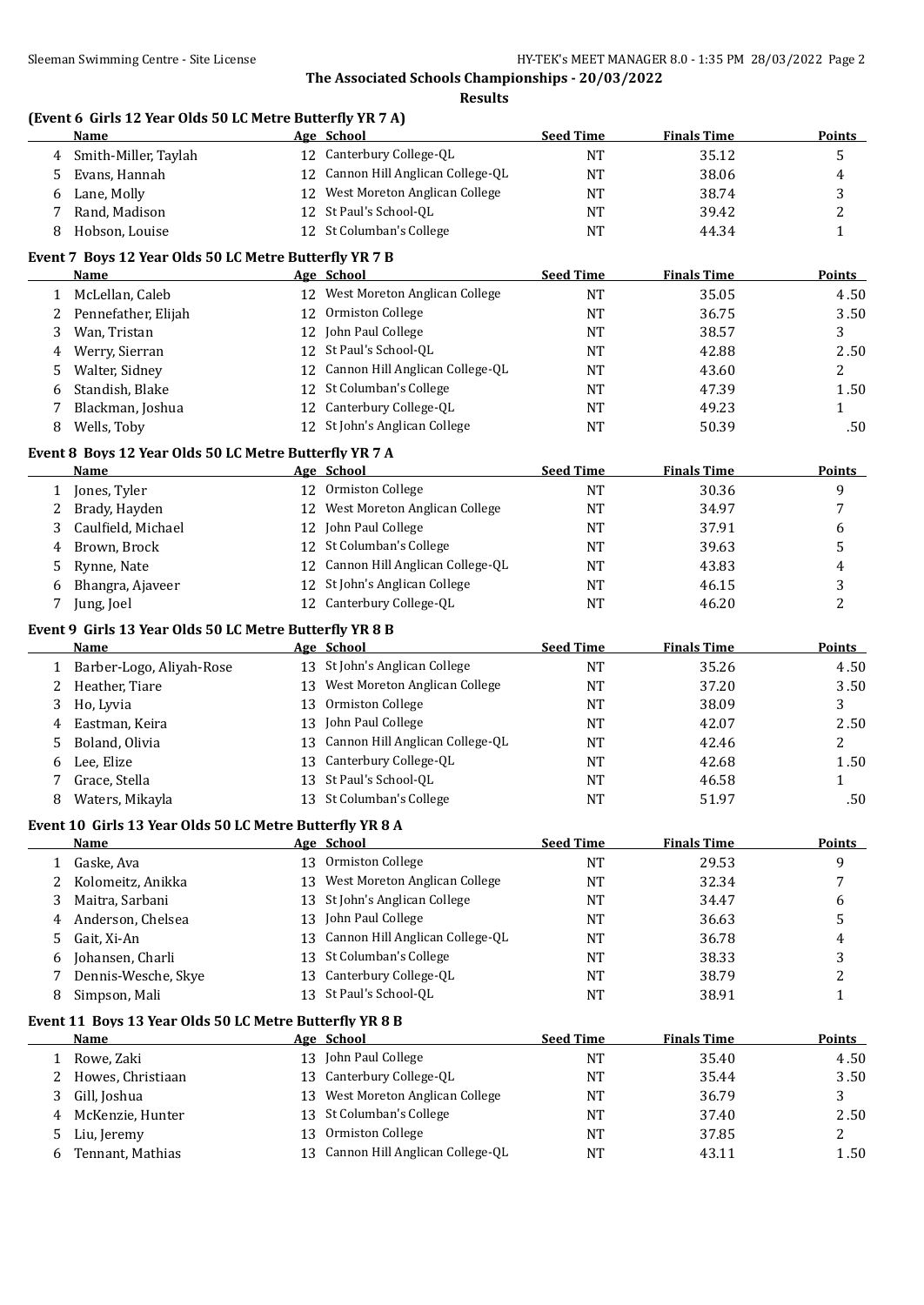## **(Event 11 Boys 13 Year Olds 50 LC Metre Butterfly YR 8 B)**

|              | <b>Name</b>                                              |    | Age School                         | <b>Seed Time</b> | <b>Finals Time</b> | <b>Points</b> |
|--------------|----------------------------------------------------------|----|------------------------------------|------------------|--------------------|---------------|
|              | Tully, Nick                                              |    | 13 St John's Anglican College      | <b>NT</b>        | 48.26              | 1             |
| 8            | Fenwick, Oska                                            |    | 13 St Paul's School-QL             | $\rm{NT}$        | 1:00.01            | .50           |
|              | Event 12 Boys 13 Year Olds 50 LC Metre Butterfly YR 8 A  |    |                                    |                  |                    |               |
|              | Name                                                     |    | Age School                         | <b>Seed Time</b> | <b>Finals Time</b> | <b>Points</b> |
| $\mathbf{1}$ | Oh, Min                                                  |    | 13 John Paul College               | <b>NT</b>        | 30.36              | 9             |
| 2            | Edwards, Riley                                           |    | 13 Canterbury College-QL           | <b>NT</b>        | 33.10              | 7             |
| 3            | Sheppard, Tory                                           |    | 13 St Columban's College           | NT               | 34.26              | 6             |
| 4            | Fisher-Peters, Chad                                      | 13 | West Moreton Anglican College      | <b>NT</b>        | 35.10              | 5             |
| 5            | Sydney, Jonas                                            | 13 | Cannon Hill Anglican College-QL    | <b>NT</b>        | 35.91              | 4             |
| 6            | Lucas, Coby                                              | 13 | Ormiston College                   | <b>NT</b>        | 36.27              | 3             |
| 7            | Braithwaite, Jayden                                      |    | 13 St John's Anglican College      | <b>NT</b>        | 38.07              | 2             |
| 8            | Merritt, Ryan                                            |    | 13 St Paul's School-QL             | <b>NT</b>        | 42.70              | $\mathbf{1}$  |
|              |                                                          |    |                                    |                  |                    |               |
|              | Event 13 Girls 14 Year Olds 50 LC Metre Butterfly YR 9 B |    |                                    |                  |                    |               |
|              | Name                                                     |    | Age School                         | <b>Seed Time</b> | <b>Finals Time</b> | <b>Points</b> |
| 1            | Newham, Maddie                                           |    | 14 St John's Anglican College      | <b>NT</b>        | 34.05              | 4.50          |
| 2            | Ammundsen, Poppy                                         |    | 14 Cannon Hill Anglican College-QL | <b>NT</b>        | 34.50              | 3.50          |
| 3            | Chardon, Tayla                                           |    | 14 West Moreton Anglican College   | <b>NT</b>        | 34.65              | 3             |
| 4            | Meek, Jasmine                                            |    | 14 Ormiston College                | 41.36            | 35.81              | 2.50          |
| 5            | Heffernan, Darcy                                         |    | 14 John Paul College               | <b>NT</b>        | 36.42              | 2             |
| 6            | Grams, Tiarna                                            |    | 14 St Columban's College           | <b>NT</b>        | 37.87              | 1.50          |
| 7            | Budd, Tayla                                              |    | 14 Canterbury College-QL           | NT               | 38.43              | 1             |
| 8            | Coulter, Eden                                            |    | 14 St Paul's School-QL             | NT               | 47.61              | .50           |
|              | Event 14 Girls 14 Year Olds 50 LC Metre Butterfly YR 9 A |    |                                    |                  |                    |               |
|              | Name                                                     |    | Age School                         | <b>Seed Time</b> | <b>Finals Time</b> | <b>Points</b> |
| 1            | Ammundsen, Zoe                                           |    | 14 Cannon Hill Anglican College-QL | <b>NT</b>        | 29.77              | 9             |
| 2            | Wells, Sophie                                            |    | 14 St John's Anglican College      | <b>NT</b>        | 31.68              | 7             |
| 3            | Cox, Emily                                               |    | 14 West Moreton Anglican College   | <b>NT</b>        | 32.90              | 6             |
| 4            | Paniagua, Savannah                                       |    | 14 Canterbury College-QL           | <b>NT</b>        | 34.69              | 5             |
| 5            | Isles, Amelie                                            |    | 14 Ormiston College                | 41.50            | 34.74              | 4             |
|              | Owen, Emma                                               |    | 14 John Paul College               | <b>NT</b>        | 35.09              |               |
| 6            | Elder, Georgia                                           |    | 14 St Paul's School-QL             |                  | 35.44              | 3<br>2        |
| 7            | Edwards, Emmason                                         |    | 14 St Columban's College           | NT<br>NT         | 37.00              | 1             |
| 8            |                                                          |    |                                    |                  |                    |               |
|              | Event 15 Boys 14 Year Olds 50 LC Metre Butterfly YR 9 B  |    |                                    |                  |                    |               |
|              | <b>Name</b>                                              |    | Age School                         | <b>Seed Time</b> | <b>Finals Time</b> | <b>Points</b> |
| T            | Ngai, Lucas                                              |    | 14 John Paul College               | <b>NT</b>        | 29.67              | 4.50          |
| 2            | Harris, Hamish                                           | 14 | Ormiston College                   | 36.10            | 31.39              | 3.50          |
| 3            | O'Neill, William                                         | 14 | Cannon Hill Anglican College-QL    | NT               | 32.29              | 3             |
| 4            | Forshaw, Braden                                          | 14 | St Columban's College              | NT               | 37.71              | 2.50          |
| 5            | Jesberg, Jeremaiah                                       | 14 | West Moreton Anglican College      | <b>NT</b>        | 41.70              | 2             |
| 6            | Li, Hayden                                               | 14 | Canterbury College-QL              | NT               | 43.83              | 1.50          |
| 7            | Bryant, Angus                                            |    | 14 St John's Anglican College      | NT               | 53.04              | 1             |
| 8            | Kuessner, Ethan                                          |    | 14 St Paul's School-QL             | NT               | 55.35              | .50           |
|              | Event 16 Boys 14 Year Olds 50 LC Metre Butterfly YR 9 A  |    |                                    |                  |                    |               |
|              | <b>Name</b>                                              |    | Age School                         | <b>Seed Time</b> | <b>Finals Time</b> | <b>Points</b> |
| 1            | Hambrecht, Bailey                                        |    | 14 Ormiston College                | 31.10            | 28.03              | 9             |
| 2            | Price, Leo                                               |    | 14 John Paul College               | NT               | 29.22              | 7             |
| 3            | Windolf, Cooper                                          | 14 | West Moreton Anglican College      | NT               | 32.29              |               |
|              |                                                          |    | St Paul's School-QL                |                  |                    | 6             |
| 4            | Johnson, Fraser                                          | 14 |                                    | NT               | 33.89              | 5             |
| 5            | Cadman, Craig                                            | 14 | St John's Anglican College         | NT               | 36.21              | 4             |
| 6            | Mendis-Galpin, Rohan                                     | 14 | Canterbury College-QL              | NT               | 46.92              | 3             |
| $---$        | Jia, Roger                                               |    | 14 Cannon Hill Anglican College-QL | NT               | DQ                 |               |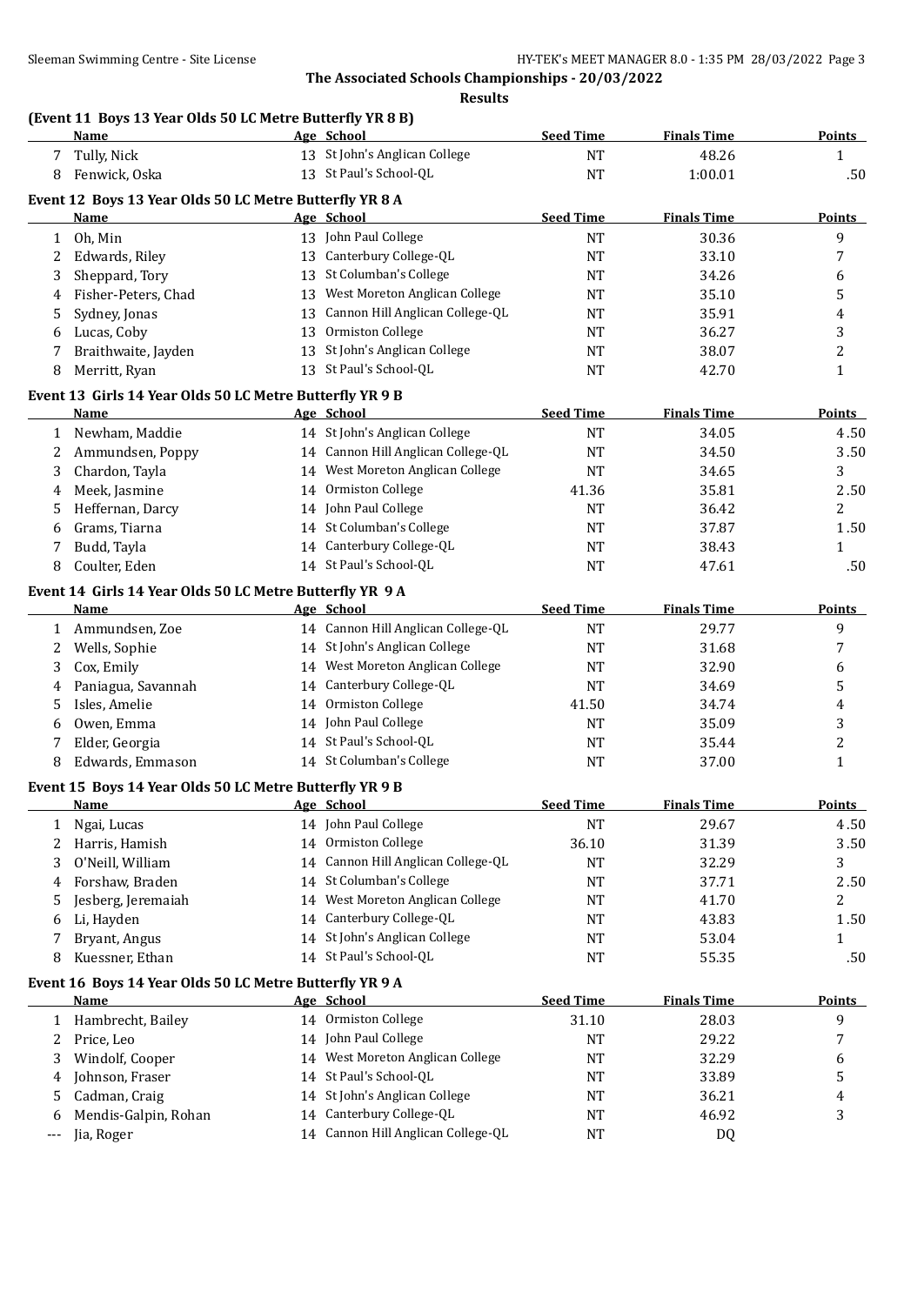**Results**

## **Event 17 Girls 15 Year Olds 50 LC Metre Butterfly YR 10 B**

|              | Name                                                                    |    | Age School                         | <b>Seed Time</b> | <b>Finals Time</b> | Points         |
|--------------|-------------------------------------------------------------------------|----|------------------------------------|------------------|--------------------|----------------|
| 1            | Portmann, Natalie                                                       |    | 15 John Paul College               | <b>NT</b>        | 31.47              | 4.50           |
| 2            | McDowell, Charlotte                                                     |    | 15 West Moreton Anglican College   | <b>NT</b>        | 33.67              | 3.50           |
| 3            | Nelson, Pippa                                                           | 15 | Canterbury College-QL              | <b>NT</b>        | 38.95              | 3              |
| 4            | Mossman-Postula, Mischa                                                 | 15 | Cannon Hill Anglican College-QL    | NT               | 39.04              | 2.50           |
| 5            | Arici, Peyton                                                           | 15 | St Paul's School-QL                | <b>NT</b>        | 41.66              | $\overline{c}$ |
| 6            | Boyland, Izzy                                                           | 15 | St Columban's College              | NT               | 44.26              | 1.50           |
| 7            | Gee, Tamika                                                             | 15 | St John's Anglican College         | NT               | 47.11              | $\mathbf{1}$   |
| 8            | Ritchie, Dakota                                                         |    | 15 Ormiston College                | <b>NT</b>        | 48.65              | .50            |
|              |                                                                         |    |                                    |                  |                    |                |
|              | Event 18 Girls 15 Year Olds 50 LC Metre Butterfly YR 10 A<br>Name       |    | Age School                         | <b>Seed Time</b> | <b>Finals Time</b> | <b>Points</b>  |
|              |                                                                         |    | 15 John Paul College               |                  | 30.26              |                |
| 1            | Port, Jasmine                                                           |    |                                    | <b>NT</b>        |                    | 9              |
| 2            | Wright, Bronte                                                          |    | 15 West Moreton Anglican College   | <b>NT</b>        | 31.94              | 7              |
| 3            | Mack, Lily                                                              |    | 15 St Columban's College           | <b>NT</b>        | 32.72              | 6              |
| 4            | Grant, Matisse                                                          | 15 | Ormiston College                   | 36.67            | 34.44              | 5              |
| 5            | Elder, Lucy                                                             |    | 15 St Paul's School-QL             | <b>NT</b>        | 35.78              | 4              |
| 6            | Neumeister, Vienna                                                      |    | 15 Canterbury College-QL           | <b>NT</b>        | 36.93              | 3              |
| 7            | Moreland, Lili                                                          |    | 15 Cannon Hill Anglican College-QL | NT               | 39.30              | $\overline{c}$ |
| 8            | Cadman, Claire                                                          |    | 15 St John's Anglican College      | <b>NT</b>        | 39.66              | $\mathbf{1}$   |
|              | Event 19 Boys 15 Year Olds 50 LC Metre Butterfly YR 10 B                |    |                                    |                  |                    |                |
|              | <b>Name</b>                                                             |    | Age School                         | <b>Seed Time</b> | <b>Finals Time</b> | <b>Points</b>  |
| 1            | Toon, Rowan                                                             |    | 15 John Paul College               | <b>NT</b>        | 31.79              | 4.50           |
| 2            | Parker, Toby                                                            |    | 15 St Columban's College           | <b>NT</b>        | 31.92              | 3.50           |
| 3            | Fisher, Kody                                                            | 15 | Ormiston College                   | 34.00            | 32.40              | 3              |
| 4            | Mangan, Xavier                                                          | 15 | Cannon Hill Anglican College-QL    | NT               | 33.95              | 2.50           |
| 5            | Tang, Gordon                                                            | 15 | St Paul's School-QL                | NT               | 42.23              | 2              |
| 6            | Byrne, Andrew                                                           | 15 | St John's Anglican College         | NT               | 47.16              | 1.50           |
| 7            | Pukallus, Mach                                                          |    | 15 Canterbury College-QL           | <b>NT</b>        | 50.26              | $\mathbf{1}$   |
| 8            | Clausen, Lachlan                                                        |    | 15 West Moreton Anglican College   | <b>NT</b>        | 50.41              | .50            |
|              |                                                                         |    |                                    |                  |                    |                |
|              | Event 20 Boys 15 Year Olds 50 LC Metre Butterfly YR 10 A<br><b>Name</b> |    | Age School                         | <b>Seed Time</b> | <b>Finals Time</b> | <b>Points</b>  |
| $\mathbf{1}$ | Simmons, Liam                                                           |    | 15 Cannon Hill Anglican College-QL | <b>NT</b>        | 28.57              | 9              |
|              | Holdway, Daniel                                                         |    | 15 John Paul College               | <b>NT</b>        | 30.65              | 7              |
| 2            |                                                                         |    | 15 Ormiston College                |                  |                    |                |
| 3            | Herrmannsen, Michael                                                    |    | 15 St Paul's School-QL             | 33.86            | 31.50              | 6              |
| 4            | Jackson, Tyler                                                          |    | 15 Canterbury College-QL           | NT               | 33.05              | 5              |
| 5            | Newton, Charlie                                                         |    |                                    | <b>NT</b>        | 33.22              | 4              |
| 6            | Waters, Ryan                                                            |    | 15 St Columban's College           | NT               | 34.74              | 3              |
| 7            | Sandhu, Rahee                                                           |    | 15 St John's Anglican College      | <b>NT</b>        | 36.62              | 2              |
| 8            | McKenzie-Lee, Harrison                                                  |    | 15 West Moreton Anglican College   | <b>NT</b>        | 46.09              | $\mathbf{1}$   |
|              | Event 21 Girls 16 Year Olds 50 LC Metre Butterfly YR 11 B               |    |                                    |                  |                    |                |
|              | Name                                                                    |    | Age School                         | <b>Seed Time</b> | <b>Finals Time</b> | <b>Points</b>  |
| 1            | Vickers, Gemma                                                          |    | 16 John Paul College               | <b>NT</b>        | 32.89              | 4.50           |
| 2            | Matthews, Amy                                                           |    | 16 West Moreton Anglican College   | NT               | 33.95              | 3.50           |
| 3            | Billings, Zoe                                                           | 16 | Cannon Hill Anglican College-QL    | NT               | 34.54              | 3              |
| 4            | Hahn, Yubo                                                              | 16 | St Paul's School-QL                | NT               | 36.46              | 2.50           |
| 5            | Hughes, Jessica                                                         | 16 | Canterbury College-QL              | NT               | 38.93              | 2              |
| 6            | Fisher, Torryn                                                          | 16 | Ormiston College                   | 42.12            | 39.66              | 1.50           |
| 7            | Buchanan, Charlotte                                                     | 16 | St John's Anglican College         | <b>NT</b>        | 41.00              | 1              |
| 8            | Padley, Olivia                                                          |    | 16 St Columban's College           | <b>NT</b>        | 51.02              | .50            |
|              | Event 22 Girls 16 Year Olds 50 LC Metre Butterfly YR 11 A               |    |                                    |                  |                    |                |
|              | <b>Name</b>                                                             |    | Age School                         | <b>Seed Time</b> | <b>Finals Time</b> | <b>Points</b>  |
| $\mathbf{1}$ | Gallo, Aurelia                                                          |    | 16 John Paul College               | NT               | 31.30              | 9              |
|              |                                                                         |    |                                    |                  |                    |                |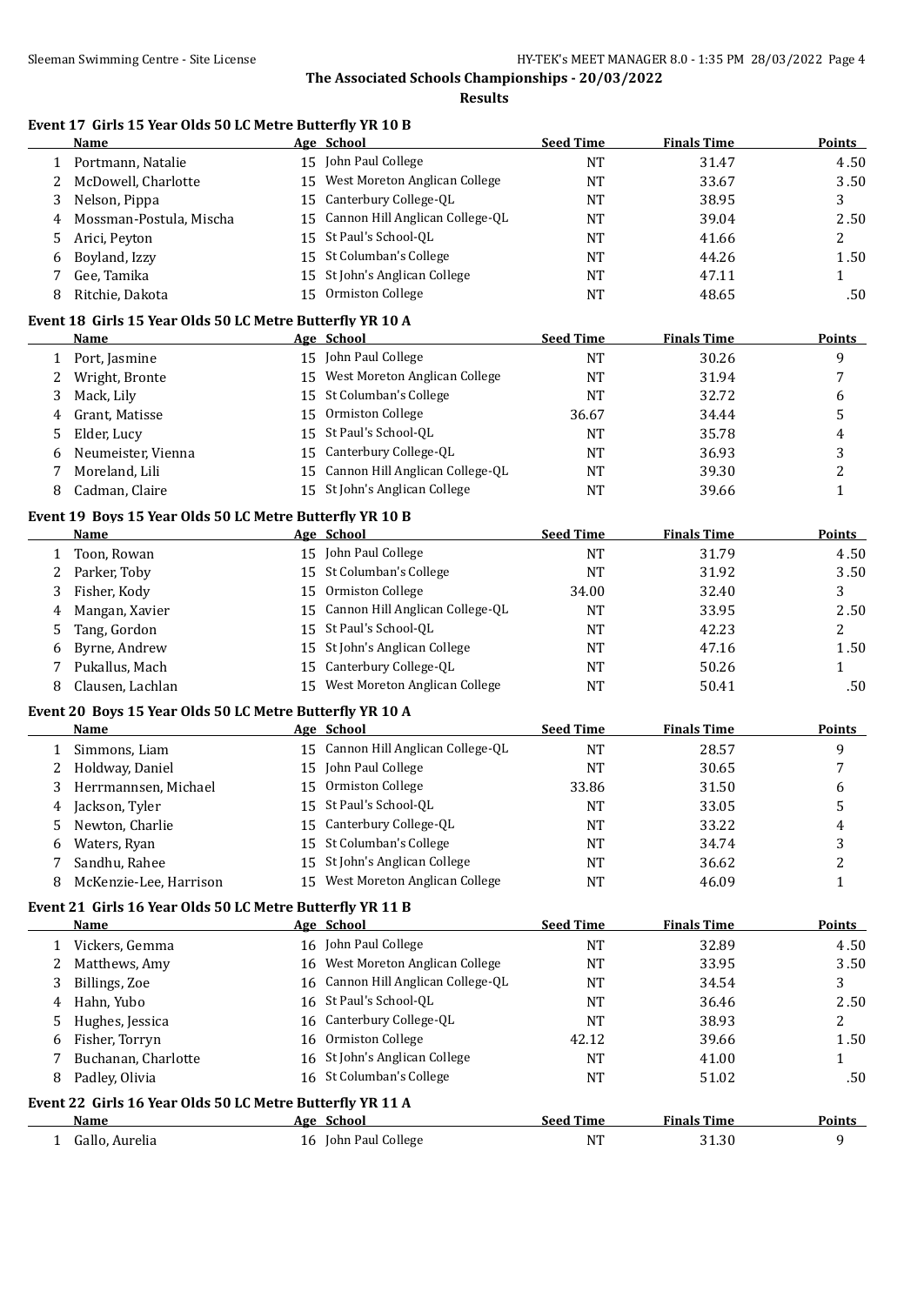#### **Results**

## **(Event 22 Girls 16 Year Olds 50 LC Metre Butterfly YR 11 A)**

|   | <b>Name</b>                                              |    | Age School                         | <b>Seed Time</b> | <b>Finals Time</b> | <b>Points</b>    |
|---|----------------------------------------------------------|----|------------------------------------|------------------|--------------------|------------------|
| 2 | McMeechan, Beth                                          |    | 16 Cannon Hill Anglican College-QL | NT               | 32.46              | 7                |
| 3 | Myers, Anya                                              |    | 16 St Columban's College           | NT               | 33.79              | 6                |
| 4 | Black, Georgia                                           |    | 16 St John's Anglican College      | NT               | 35.30              | 5                |
| 5 | Gorroick, Holly                                          | 16 | West Moreton Anglican College      | NT               | 35.32              | 4                |
| 6 | Richards, Lara                                           | 16 | St Paul's School-QL                | NT               | 35.45              | 3                |
| 7 | Dixon, Ella                                              | 16 | Ormiston College                   | 35.52            | 36.50              | 2                |
| 8 | Nelson, Milly                                            |    | 16 Canterbury College-QL           | <b>NT</b>        | 36.51              | $\mathbf{1}$     |
|   | Event 23 Boys 16 Year Olds 50 LC Metre Butterfly YR 11 B |    |                                    |                  |                    |                  |
|   | <b>Name</b>                                              |    | Age School                         | <b>Seed Time</b> | <b>Finals Time</b> | <b>Points</b>    |
| 1 | Roll, Elliott                                            |    | 16 West Moreton Anglican College   | NT               | 28.47              | 4.50             |
| 2 | Wold, Joshua                                             |    | 16 Cannon Hill Anglican College-QL | NT               | 29.73              | 3.50             |
| 3 | O'Brien, Riley                                           |    | 16 Ormiston College                | 31.18            | 31.22              | 3                |
| 4 | Nutter, Clayton                                          |    | 16 John Paul College               | NT               | 31.45              | 2.50             |
| 5 | Newham, Hugo                                             |    | 16 St John's Anglican College      | NT               | 32.94              | 2                |
| 6 | Briers, Andrew                                           |    | 16 St Columban's College           | <b>NT</b>        | 34.87              | 1.50             |
| 7 | McCarthy, Hudson                                         |    | 16 St Paul's School-QL             | <b>NT</b>        | 36.74              | $\mathbf{1}$     |
| 8 | King, Jackson                                            |    | 16 Canterbury College-QL           | NT               | 43.57              | .50              |
|   |                                                          |    |                                    |                  |                    |                  |
|   | Event 24 Boys 16 Year Olds 50 LC Metre Butterfly YR 11 A |    |                                    | <b>Seed Time</b> | <b>Finals Time</b> |                  |
|   | Name                                                     |    | Age School                         |                  |                    | <b>Points</b>    |
| 1 | Routledge, Luka                                          |    | 16 Cannon Hill Anglican College-QL | NT               | 26.27              | 9                |
| 2 | Vickers, Liam                                            |    | 16 John Paul College               | NT               | 27.75              | 7                |
| 3 | Chardon, Mitchell                                        |    | 16 West Moreton Anglican College   | <b>NT</b>        | 28.29              | 6                |
| 4 | Zharkov, Yaroslav                                        | 16 | Ormiston College                   | 30.96            | 29.38              | 5                |
| 5 | Julius, Ben                                              |    | 16 St Columban's College           | NT               | 30.13              | 4                |
| 6 | Franklin, Harrison                                       |    | 16 Canterbury College-QL           | NT               | 30.15              | 3                |
| 7 | Wendt, Charlie                                           |    | 16 St Paul's School-QL             | NT               | 31.43              | $\overline{c}$   |
| 8 | Yorke, Rohnan                                            |    | 16 St John's Anglican College      | NT               | 33.19              | $\mathbf{1}$     |
|   | Event 25 Girls 17-19 50 LC Metre Butterfly YR 12 B       |    |                                    |                  |                    |                  |
|   | <b>Name</b>                                              |    | Age School                         | <b>Seed Time</b> | <b>Finals Time</b> | <b>Points</b>    |
|   | 1 Hansen, Charlotte                                      |    | 17 Cannon Hill Anglican College-QL | <b>NT</b>        | 33.71              | 4.50             |
| 2 | Lane, Ella                                               |    | 17 West Moreton Anglican College   | <b>NT</b>        | 35.17              | 3.50             |
| 3 | Gray, Makayla                                            | 17 | John Paul College                  | NT               | 35.94              | 3                |
| 4 | Sheil, Maya                                              | 17 | Ormiston College                   | 35.69            | 36.17              | 2.50             |
| 5 | Allen, Caitlyn                                           | 17 | St Paul's School-QL                | NT               | 38.89              | $\overline{c}$   |
| 6 | Wacker, Daisy                                            |    | 17 Canterbury College-QL           | <b>NT</b>        | 50.44              | 1.50             |
|   | 7 Mungomery, Sarah                                       |    | 17 St John's Anglican College      | <b>NT</b>        | 56.04              | $\mathbf{1}$     |
|   | Event 26 Girls 17-19 50 LC Metre Butterfly YR 12 A       |    |                                    |                  |                    |                  |
|   | <b>Name</b>                                              |    | Age School                         | <b>Seed Time</b> | <b>Finals Time</b> | <b>Points</b>    |
| 1 | Miao, Katherine                                          |    | 17 John Paul College               | NT               | 29.99              | 9                |
| 2 | Milner, Emma                                             |    | 17 Cannon Hill Anglican College-QL | NT               | 31.44              | 7                |
| 3 | Skinner, Millie                                          |    | 17 St Paul's School-QL             | NT               | 33.53              | 6                |
| 4 | Harrison, Monica                                         | 17 | Ormiston College                   | 34.13            | 35.48              | 5                |
| 5 | Stokes, Gabriella                                        | 17 | West Moreton Anglican College      | <b>NT</b>        | 35.84              | 4                |
| 6 | Savelieva, Sakura                                        | 17 | Canterbury College-QL              | NT               | 41.11              | 3                |
| 7 | Schoormans, Ella                                         | 17 | St John's Anglican College         | NT               | 43.31              | $\boldsymbol{2}$ |
| 8 | Jeffrey, Emma                                            | 17 | St Columban's College              | NT               | 51.71              | $\mathbf{1}$     |
|   | Event 27 Boys 17-19 50 LC Metre Butterfly YR 12 B        |    |                                    |                  |                    |                  |
|   | <b>Name</b>                                              |    | Age School                         | <b>Seed Time</b> | <b>Finals Time</b> | <b>Points</b>    |
| 1 | Rowell, George                                           |    | 17 Ormiston College                | <b>NT</b>        | 28.19              | 4.50             |
| 2 | Cox, Riley                                               |    | 17 West Moreton Anglican College   | NT               | 29.70              | 3.50             |
| 3 | Greer, Nick                                              | 17 | Cannon Hill Anglican College-QL    | NT               | 31.76              | 3                |
| 4 | Lee, Jaden                                               |    | 17 John Paul College               | <b>NT</b>        | 32.67              | 2.50             |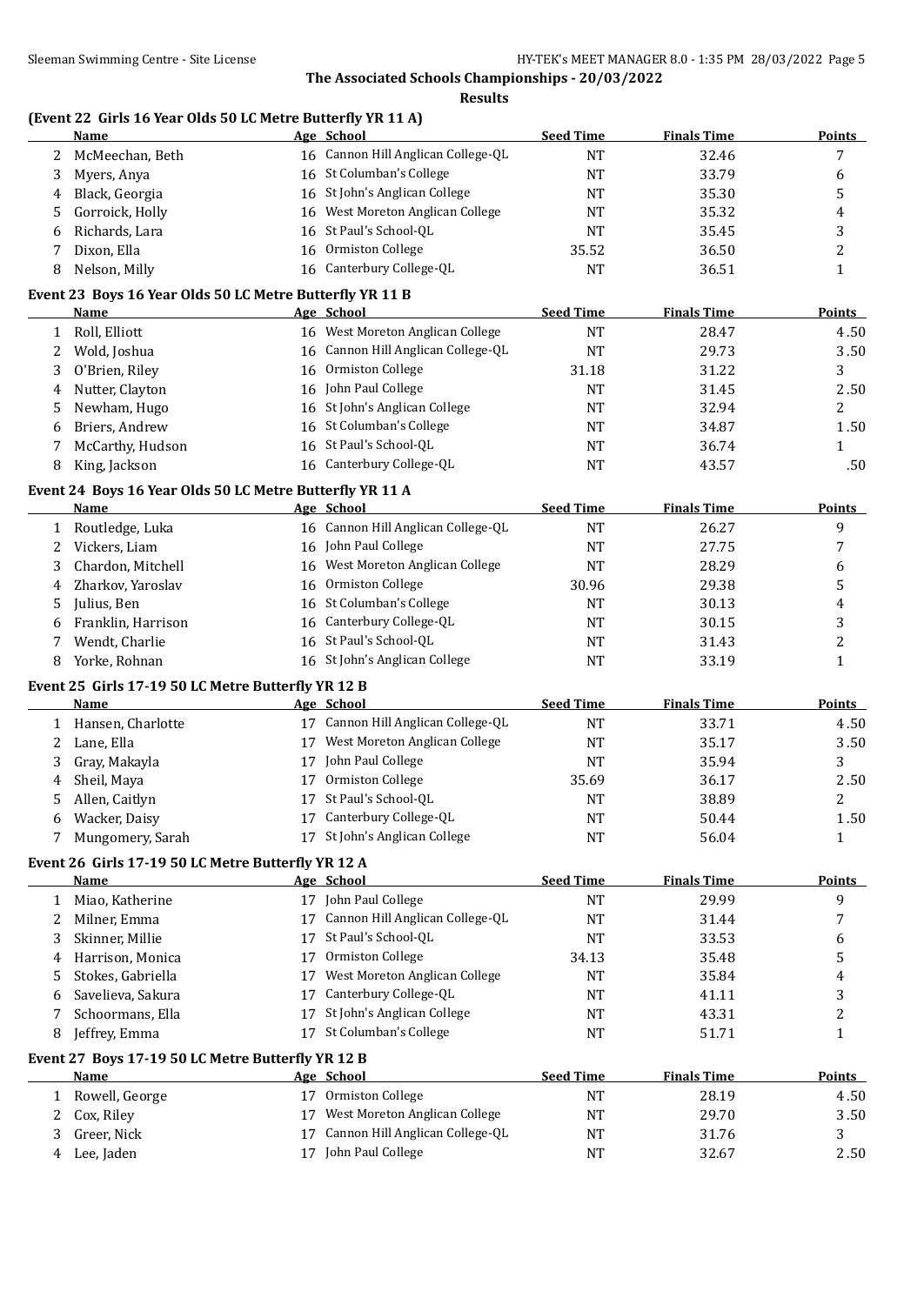## **(Event 27 Boys 17-19 50 LC Metre Butterfly YR 12 B)**

|              | <b>Name</b>                                                         |    | Age School                         | <b>Seed Time</b> | <b>Finals Time</b> | <b>Points</b>    |
|--------------|---------------------------------------------------------------------|----|------------------------------------|------------------|--------------------|------------------|
| 5.           | Thompson, Jacob                                                     |    | 17 Canterbury College-QL           | <b>NT</b>        | 34.87              | $\overline{c}$   |
| 6            | Briers, Harry                                                       |    | 17 St Columban's College           | <b>NT</b>        | 38.30              | 1.50             |
| 7            | Barnes-Cleary, Isaac                                                |    | 17 St John's Anglican College      | NT               | 54.62              | $\mathbf{1}$     |
| 8            | Stansfield, Logan                                                   |    | 17 St Paul's School-QL             | NT               | 56.67              | .50              |
|              | Event 28 Boys 17-19 50 LC Metre Butterfly YR 12 A                   |    |                                    |                  |                    |                  |
|              | Name                                                                |    | Age School                         | <b>Seed Time</b> | <b>Finals Time</b> | <b>Points</b>    |
|              | 1 Rowell, George                                                    |    | 17 Ormiston College                | <b>NT</b>        | 27.42              | 9                |
| 2            | Presneill, Zachary                                                  |    | 17 West Moreton Anglican College   | <b>NT</b>        | 28.64              | 7                |
| 3            | Mack, Phillip                                                       |    | 17 John Paul College               | NT               | 29.14              |                  |
| 4            | Ahmelman, Aidan                                                     |    | 17 Cannon Hill Anglican College-QL | NT               | 30.03              | 6<br>5           |
|              |                                                                     |    | 17 Canterbury College-QL           | NT               | 34.66              |                  |
| 5            | Reynolds, Liam                                                      |    | 17 St John's Anglican College      |                  |                    | 4                |
| 6            | Miller, Oscar                                                       |    |                                    | NT               | 38.53              | 3                |
| 7            | Westaway, Nathan                                                    |    | 17 St Paul's School-QL             | NT               | 39.53              | $\overline{c}$   |
|              | Event 29 Girls 12 Year Olds 50 LC Metre Breaststroke YR 7 B         |    |                                    |                  |                    |                  |
|              | <b>Name</b>                                                         |    | Age School                         | <b>Seed Time</b> | <b>Finals Time</b> | <b>Points</b>    |
| $\mathbf{1}$ | Baillie, Megan                                                      |    | 12 Ormiston College                | NT               | 42.53              | 4.50             |
| 2            | Evans, Hannah                                                       |    | 12 Cannon Hill Anglican College-QL | NT               | 45.69              | 3.50             |
| 3            | Cork, Johana                                                        |    | 12 St Paul's School-QL             | NT               | 46.41              | 3                |
| 4            | de Brenni, Scarlette                                                |    | 12 John Paul College               | <b>NT</b>        | 47.39              | 2.50             |
| 5            | Neumeister, Amelia                                                  |    | 12 Canterbury College-QL           | NT               | 47.43              | 2                |
| 6            | Lever, Isabelle                                                     |    | 12 West Moreton Anglican College   | NT               | 49.17              | 1.50             |
| 7            | Scaroni, Tia                                                        |    | 12 St John's Anglican College      | NT               | 54.32              | $\mathbf{1}$     |
| 8            | Ingebrigtsen, Keira                                                 |    | 12 St Columban's College           | NT               | 55.91              | .50              |
|              |                                                                     |    |                                    |                  |                    |                  |
|              | Event 30 Girls 12 Year Olds 50 LC Metre Breaststroke YR 7 A<br>Name |    | Age School                         | <b>Seed Time</b> | <b>Finals Time</b> | <b>Points</b>    |
|              |                                                                     |    | 12 John Paul College               | <b>NT</b>        | 37.41              | 9                |
| 1            | Mollee, Kira                                                        |    | 12 Ormiston College                |                  |                    |                  |
| 2            | Collins, Nicole                                                     |    | 12 Canterbury College-QL           | NT               | 39.91              | 7                |
| 3            | Smith-Miller, Taylah                                                |    |                                    | NT               | 41.08              | 6                |
| 4            | Eliana, Thomas                                                      |    | 12 St John's Anglican College      | <b>NT</b>        | 42.92              | 5                |
| 5            | Carolan, Arabella                                                   |    | 12 Cannon Hill Anglican College-QL | NT               | 44.74              | 4                |
| 6            | Rand, Madison                                                       |    | 12 St Paul's School-QL             | NT               | 47.15              | 3                |
| 7            | Bohen, Ruby                                                         |    | 12 West Moreton Anglican College   | NT               | 48.52              | $\boldsymbol{2}$ |
| 8            | McGrath, Chloe                                                      |    | 12 St Columban's College           | <b>NT</b>        | 54.87              | $\mathbf{1}$     |
|              | Event 31 Boys 12 Year Olds 50 LC Metre Breaststroke YR 7 B          |    |                                    |                  |                    |                  |
|              | Name<br><b>Example 2</b> School Age School                          |    |                                    | <b>Seed Time</b> | <b>Finals Time</b> | <b>Points</b>    |
| 1            | Pennefather, Elijah                                                 |    | 12 Ormiston College                | $\rm{NT}$        | 42.58              | 4.50             |
| 2            | Siebuhr, Ari                                                        | 12 | St Paul's School-QL                | NT               | 43.04              | 3.50             |
| 3            | Brady, Hayden                                                       | 12 | West Moreton Anglican College      | NT               | 45.55              | 3                |
| 4            | Walter, Sidney                                                      | 12 | Cannon Hill Anglican College-QL    | NT               | 48.24              | 2.50             |
| 5            | Wan, Tristan                                                        | 12 | John Paul College                  | NT               | 48.34              | $\overline{c}$   |
| 6            | Brown, Brock                                                        | 12 | St Columban's College              | NT               | 48.76              | 1.50             |
| 7            | Mead, Rylan                                                         | 12 | Canterbury College-QL              | NT               | 50.57              | 1                |
| 8            | Bate, Connor                                                        |    | 12 St John's Anglican College      | NT               | 52.01              | .50              |
|              |                                                                     |    |                                    |                  |                    |                  |
|              | Event 32 Boys 12 Year Olds 50 LC Metre Breaststroke YR 7 A          |    |                                    |                  |                    |                  |
|              | <b>Name</b>                                                         |    | Age School                         | <b>Seed Time</b> | <b>Finals Time</b> | <b>Points</b>    |
| 1            | Jones, Tyler                                                        |    | 12 Ormiston College                | NT               | 38.00              | 9                |
| 2            | Caulfield, Michael                                                  | 12 | John Paul College                  | NT               | 41.23              | 7                |
| 3            | McLellan, Caleb                                                     | 12 | West Moreton Anglican College      | NT               | 42.13              | 6                |
| 4            | Williams, Aziz                                                      | 12 | St Paul's School-QL                | NT               | 45.25              | 5                |
| 5            | Keating, Hugo                                                       | 12 | Cannon Hill Anglican College-QL    | NT               | 46.21              | 4                |
| 6            | Bhangra, Ajaveer                                                    | 12 | St John's Anglican College         | <b>NT</b>        | 47.58              | 3                |
| 7            | Standish, Blake                                                     |    | 12 St Columban's College           | NT               | 48.04              | $\boldsymbol{2}$ |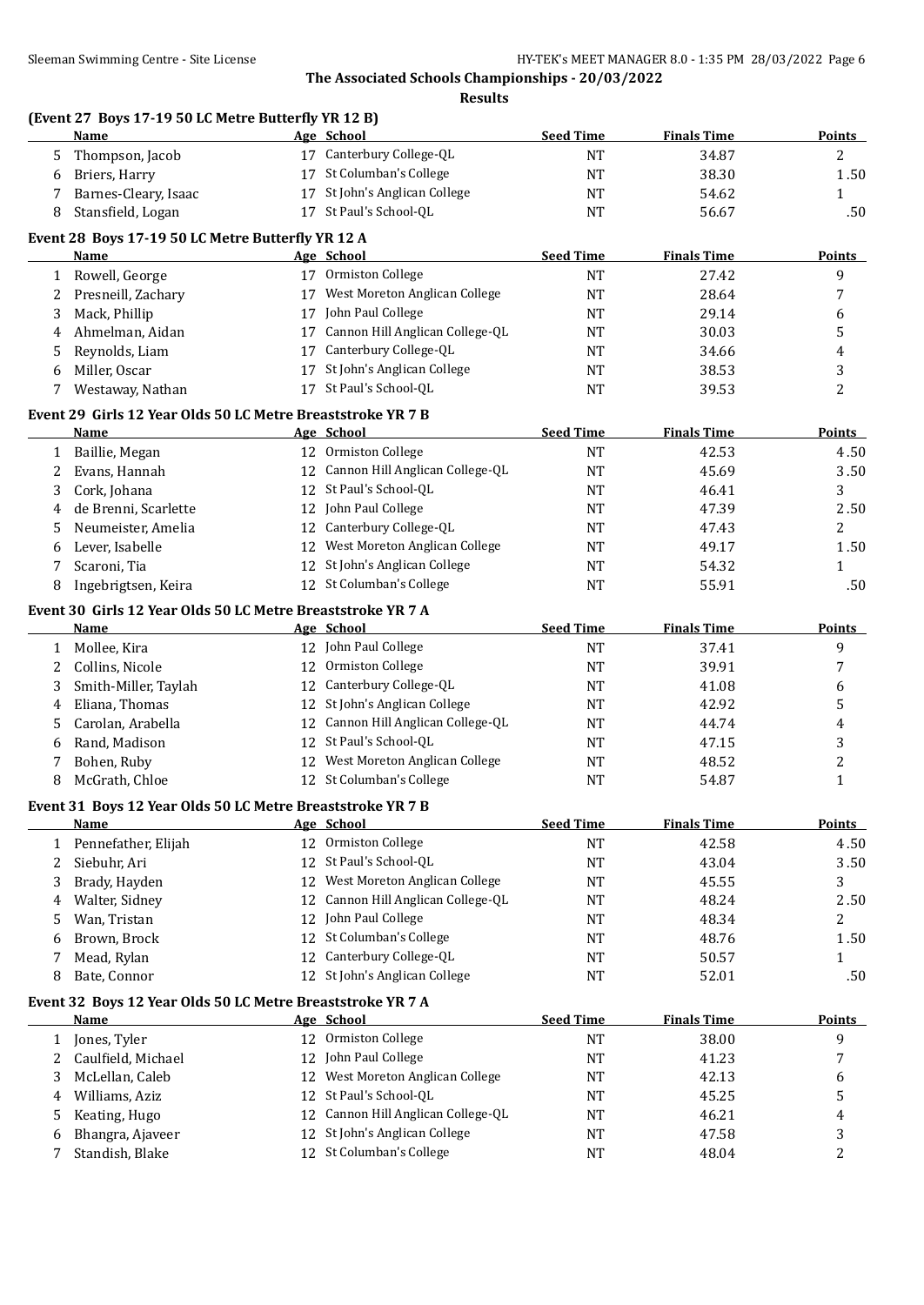## **(Event 32 Boys 12 Year Olds 50 LC Metre Breaststroke YR 7 A)**

|    | <b>Name</b>                                                 |    | Age School                         | <b>Seed Time</b> | <b>Finals Time</b> | <b>Points</b>  |
|----|-------------------------------------------------------------|----|------------------------------------|------------------|--------------------|----------------|
|    | 8 Jung, Joel                                                |    | 12 Canterbury College-QL           | <b>NT</b>        | 50.77              | $\mathbf{1}$   |
|    | Event 33 Girls 13 Year Olds 50 LC Metre Breaststroke YR 8 B |    |                                    |                  |                    |                |
|    | Name                                                        |    | Age School                         | <b>Seed Time</b> | <b>Finals Time</b> | <b>Points</b>  |
| 1  | Mather, Mikayli                                             |    | 13 Ormiston College                | <b>NT</b>        | 40.95              | 4.50           |
| 2  | Maitra, Sarbani                                             |    | 13 St John's Anglican College      | <b>NT</b>        | 42.37              | 3.50           |
| 3  | Dennis-Wesche, Skye                                         |    | 13 Canterbury College-QL           | <b>NT</b>        | 43.54              | 3              |
| 4  | Lewis, Hannah                                               |    | 13 Cannon Hill Anglican College-QL | NT               | 44.80              | 2.50           |
| 5. | Kolomeitz, Anikka                                           |    | 13 West Moreton Anglican College   | NT               | 46.42              | $\overline{2}$ |
| 6  | Eastman, Keira                                              |    | 13 John Paul College               | <b>NT</b>        | 47.55              | 1.50           |
| 7  | Setterfield, Ruby                                           |    | 13 St Paul's School-QL             | NT               | 47.83              | 1              |
| 8  | McGowan, Bella                                              |    | 13 St Columban's College           | <b>NT</b>        | 49.22              | .50            |
|    | Event 34 Girls 13 Year Olds 50 LC Metre Breaststroke YR 8 A |    |                                    |                  |                    |                |
|    | Name                                                        |    | Age School                         | <b>Seed Time</b> | <b>Finals Time</b> | <b>Points</b>  |
|    | 1 Gaske, Ava                                                |    | 13 Ormiston College                | <b>NT</b>        | 37.06              | 9              |
| 2  | Anderson, Chelsea                                           |    | 13 John Paul College               | <b>NT</b>        | 39.82              | 7              |
| 3  | Barber-Logo, Aliyah-Rose                                    |    | 13 St John's Anglican College      | NT               | 44.69              | 6              |
| 4  | Lee, Elize                                                  |    | 13 Canterbury College-QL           | <b>NT</b>        | 45.15              | 5              |
| 5. | Boland, Olivia                                              |    | 13 Cannon Hill Anglican College-QL | NT               | 45.74              | 4              |
| 6  | Simpson, Mali                                               |    | 13 St Paul's School-QL             | <b>NT</b>        | 47.05              | 3              |
| 7  | Heather, Tiare                                              |    | 13 West Moreton Anglican College   | <b>NT</b>        | 47.13              | 2              |
| 8  | Waters, Mikayla                                             |    | 13 St Columban's College           | <b>NT</b>        | 51.85              | $\mathbf{1}$   |
|    | Event 35 Boys 13 Year Olds 50 LC Metre Breaststroke YR 8 B  |    |                                    |                  |                    |                |
|    | Name                                                        |    | Age School                         | <b>Seed Time</b> | <b>Finals Time</b> | <b>Points</b>  |
| 1  | Bilson, Conor                                               |    | 13 St Columban's College           | <b>NT</b>        | 39.54              | 4.50           |
| 2  | Welch, Cooper                                               |    | 13 John Paul College               | <b>NT</b>        | 43.92              | 3.50           |
| 3  | Liu, Jeremy                                                 |    | 13 Ormiston College                | <b>NT</b>        | 45.37              | 3              |
| 4  | Howes, Christiaan                                           |    | 13 Canterbury College-QL           | NT               | 45.64              | 2.50           |
| 5  | Tennant, Mathias                                            |    | 13 Cannon Hill Anglican College-QL | <b>NT</b>        | 46.21              | 2              |
| 6  | Fisher-Peters, Chad                                         |    | 13 West Moreton Anglican College   | <b>NT</b>        | 46.43              | 1.50           |
| 7  | Donaldson, Nick                                             |    | 13 St Paul's School-QL             | NT               | 51.58              | $\mathbf{1}$   |
| 8  | Thiedecke, Harry                                            |    | 13 St John's Anglican College      | <b>NT</b>        | 51.78              | .50            |
|    | Event 36 Boys 13 Year Olds 50 LC Metre Breaststroke YR 8 A  |    |                                    |                  |                    |                |
|    | Name                                                        |    | Age School                         | <b>Seed Time</b> | <b>Finals Time</b> | <b>Points</b>  |
|    | 1 Oh, Min                                                   |    | 13 John Paul College               | <b>NT</b>        | 34.71              | 9              |
|    | 2 McKenzie, Hunter                                          |    | 13 St Columban's College           | <b>NT</b>        | 36.63              | 7              |
| 3  | Gill, Joshua                                                |    | 13 West Moreton Anglican College   | NT               | 43.57              | 6              |
| 4  | Edwards, Riley                                              | 13 | Canterbury College-QL              | NT               | 43.92              | 5              |
| 5  | Nguyen, Oscar                                               | 13 | St John's Anglican College         | NT               | 44.09              | 4              |
| 6  | Cody, Lucs                                                  | 13 | Ormiston College                   | NT               | 47.22              | 3              |
| 7  | Andronov, Finley                                            | 13 | Cannon Hill Anglican College-QL    | NT               | 48.23              | 2              |
| 8  | Merritt, Ryan                                               |    | 13 St Paul's School-QL             | NT               | 52.85              | $\mathbf{1}$   |
|    | Event 37 Girls 14 Year Olds 50 LC Metre Breaststroke YR 9 B |    |                                    |                  |                    |                |
|    | Name                                                        |    | Age School                         | <b>Seed Time</b> | <b>Finals Time</b> | <b>Points</b>  |
| 1  | Edwards, Emmason                                            |    | 14 St Columban's College           | <b>NT</b>        | 37.50              | 4.50           |
| 2  | McCormack, Cailtlin                                         |    | 14 Cannon Hill Anglican College-QL | NT               | 39.91              | 3.50           |
| 3  | Gorroick, Kaylee                                            |    | 14 West Moreton Anglican College   | NT               | 43.69              | 3              |
| 4  | Monroe, Audrey                                              |    | 14 Canterbury College-QL           | NT               | 43.84              | 2.50           |
| 5  | Owen, Emma                                                  |    | 14 John Paul College               | NT               | 45.15              | 2              |
| 6  | Meek, Jasmine                                               |    | 14 Ormiston College                | 48.68            | 45.61              | 1.50           |
| 7  | Richards, Emma                                              |    | 14 St Paul's School-QL             | NT               | 57.77              | $\mathbf{1}$   |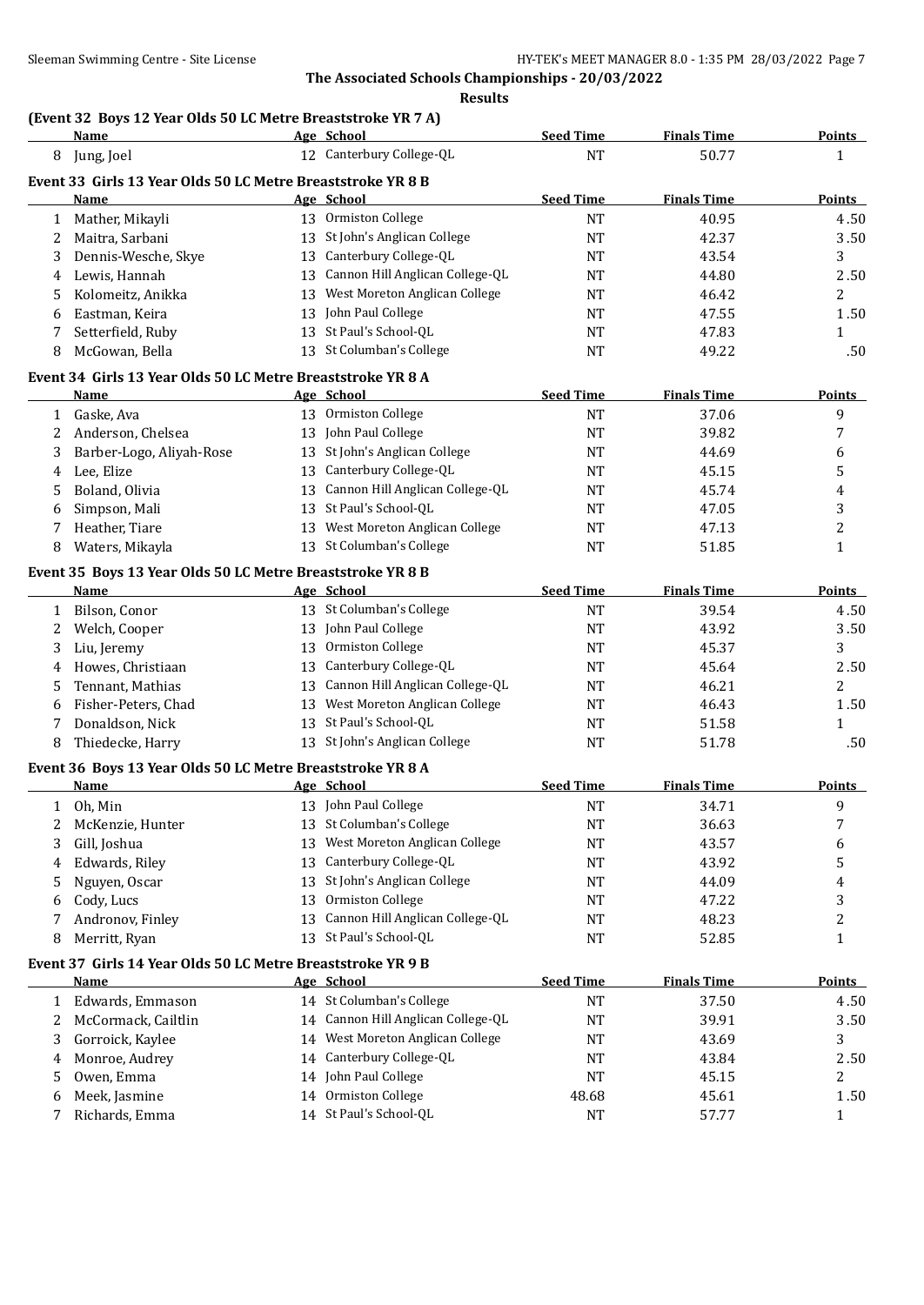**Results**

## **Event 38 Girls 14 Year Olds 50 LC Metre Breaststroke YR 9 A**

|              | Name                                                                       |    | Age School                         | <b>Seed Time</b> | <b>Finals Time</b> | <b>Points</b>  |
|--------------|----------------------------------------------------------------------------|----|------------------------------------|------------------|--------------------|----------------|
| $\mathbf{1}$ | Leach, Siara                                                               |    | 14 St John's Anglican College      | <b>NT</b>        | 37.40              | 9              |
| 2            | Ammundsen, Zoe                                                             |    | 14 Cannon Hill Anglican College-QL | <b>NT</b>        | 38.69              | 7              |
| 3            | Chardon, Tayla                                                             |    | 14 West Moreton Anglican College   | <b>NT</b>        | 40.94              | 6              |
| 4            | Isles, Amelie                                                              |    | 14 Ormiston College                | 45.79            | 42.39              | 5              |
| 5            | Paniagua, Savannah                                                         |    | 14 Canterbury College-QL           | <b>NT</b>        | 44.76              | 4              |
| 6            | Elder, Georgia                                                             |    | 14 St Paul's School-QL             | <b>NT</b>        | 45.17              | 3              |
| 7            | Owen, Emma                                                                 |    | 14 John Paul College               | <b>NT</b>        | 47.67              | 2              |
| 8            | Grams, Tiarna                                                              |    | 14 St Columban's College           | <b>NT</b>        | 50.01              | $\mathbf{1}$   |
|              | Event 39 Boys 14 Year Olds 50 LC Metre Breaststroke YR 9 B                 |    |                                    |                  |                    |                |
|              | Name                                                                       |    | Age School                         | <b>Seed Time</b> | <b>Finals Time</b> | <b>Points</b>  |
| $\mathbf{1}$ | Hambrecht, Bailey                                                          |    | 14 Ormiston College                | 41.43            | 36.29              | 4.50           |
| 2            | Kelly, Seamus                                                              |    | 14 John Paul College               | <b>NT</b>        | 36.74              | 3.50           |
| 3            | O'Neill, William                                                           |    | 14 Cannon Hill Anglican College-QL | <b>NT</b>        | 40.65              | 3              |
| 4            | Johnson, Fraser                                                            |    | 14 St Paul's School-QL             | <b>NT</b>        | 41.54              | 2.50           |
| 5            | Forshaw, Braden                                                            |    | 14 St Columban's College           | <b>NT</b>        | 43.16              | 2              |
| 6            | Atikinson, Jasper                                                          |    | 14 St John's Anglican College      | <b>NT</b>        | 52.95              | 1.50           |
| 7            | Thompson, Liam                                                             |    | 14 Canterbury College-QL           | <b>NT</b>        | 55.35              | $\mathbf{1}$   |
| ---          | Noffke, Samson                                                             |    | 14 West Moreton Anglican College   | <b>NT</b>        | DQ                 |                |
|              | Event 40 Boys 14 Year Olds 50 LC Metre Breaststroke YR 9 A                 |    |                                    |                  |                    |                |
|              | Name                                                                       |    | Age School                         | <b>Seed Time</b> | <b>Finals Time</b> | <b>Points</b>  |
| $\mathbf{1}$ | Ngai, Lucas                                                                |    | 14 John Paul College               | <b>NT</b>        | 34.86              | 9              |
| 2            | Harris, Hamish                                                             |    | 14 Ormiston College                | 44.88            | 37.87              | 7              |
| 3            | Baldwin, Kupa                                                              |    | 14 St Columban's College           | <b>NT</b>        | 41.19              | 6              |
| 4            | Edwards, Adam                                                              |    | 14 St Paul's School-QL             | <b>NT</b>        | 41.27              | 5              |
| 5            | Black, James                                                               |    | 14 Cannon Hill Anglican College-QL | <b>NT</b>        | 41.52              | 4              |
| 6            | Mendis-Galpin, Rohan                                                       |    | 14 Canterbury College-QL           | NT               | 44.73              | 3              |
| 7            | Joy, Hunter                                                                |    | 14 St John's Anglican College      | <b>NT</b>        | 47.67              | 2              |
| 8            | McDowell, Harry                                                            |    | 14 West Moreton Anglican College   | <b>NT</b>        | 49.83              | $\mathbf{1}$   |
|              | Event 41 Girls 15 Year Olds 50 LC Metre Breaststroke YR 10 B               |    |                                    |                  |                    |                |
|              | Name                                                                       |    | Age School                         | <b>Seed Time</b> | <b>Finals Time</b> | Points         |
| 1            | Mead, Lara                                                                 |    | 15 Canterbury College-QL           | <b>NT</b>        | 40.59              | 4.50           |
| 2            | Portmann, Natalie                                                          |    | 15 John Paul College               | <b>NT</b>        | 41.58              | 3.50           |
| 3            | McDowell, Charlotte                                                        |    | 15 West Moreton Anglican College   | <b>NT</b>        | 45.75              | 3              |
| 4            | FitzGerald, Amity                                                          |    | 15 St Columban's College           | <b>NT</b>        | 46.28              | 2.50           |
| 5            | Burgess, Aurelia                                                           |    | 15 Ormiston College                | NT               | 48.42              | $\overline{2}$ |
| 6            | Mossman-Postula, Mischa                                                    |    | 15 Cannon Hill Anglican College-QL | NT               | 48.61              | 1.50           |
| 7            | Arici, Peyton                                                              |    | 15 St Paul's School-QL             | NT               | 49.01              | 1              |
| 8            | Gillies, Eva                                                               |    | 15 St John's Anglican College      | NT               | 56.30              | .50            |
|              | Event 42 Girls 15 Year Olds 50 LC Metre Breaststroke YR 10 A               |    |                                    |                  |                    |                |
|              | Name                                                                       |    | Age School                         | <b>Seed Time</b> | <b>Finals Time</b> | <b>Points</b>  |
| 1            | Port, Jasmine                                                              |    | 15 John Paul College               | <b>NT</b>        | 35.88              | 9              |
| 2            | Wright, Bronte                                                             |    | 15 West Moreton Anglican College   | <b>NT</b>        | 40.50              | 7              |
| 3            | Roberts, Grace                                                             | 15 | Cannon Hill Anglican College-QL    | <b>NT</b>        | 42.15              | 6              |
| 4            | Neumeister, Vienna                                                         | 15 | Canterbury College-QL              | NT               | 43.39              | 5              |
| 5            | Mack, Lily                                                                 | 15 | St Columban's College              | NT               | 45.59              | 4              |
| 6            | Cadman, Claire                                                             | 15 | St John's Anglican College         | NT               | 45.71              | 3              |
| 7            | Grant, Matisse                                                             | 15 | Ormiston College                   | 50.27            | 47.36              | 2              |
| 8            | Grace, Bridget                                                             |    | 15 St Paul's School-QL             | NT               | 50.96              | $\mathbf{1}$   |
|              |                                                                            |    |                                    |                  |                    |                |
|              | Event 43 Boys 15 Year Olds 50 LC Metre Breaststroke YR 10 B<br><b>Name</b> |    | Age School                         | <b>Seed Time</b> | <b>Finals Time</b> | <b>Points</b>  |
| $\mathbf{1}$ | Tang, Gordon                                                               |    | 15 St Paul's School-QL             | <b>NT</b>        | 39.38              | 4.50           |
|              |                                                                            |    |                                    |                  |                    |                |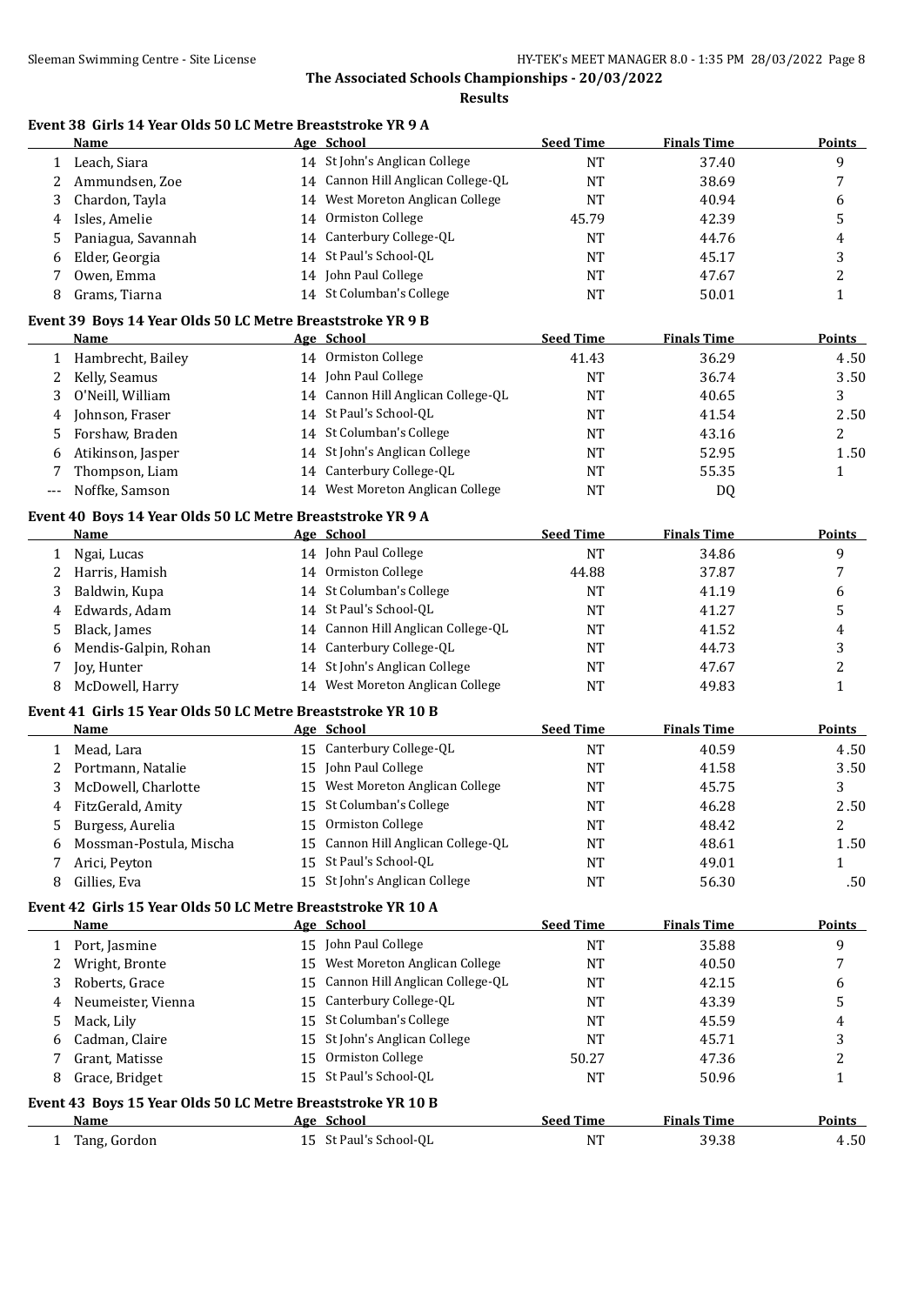**Results**

## **(Event 43 Boys 15 Year Olds 50 LC Metre Breaststroke YR 10 B)**

|              | Name                                                         |    | Age School                         | <b>Seed Time</b> | <b>Finals Time</b> | <b>Points</b>    |
|--------------|--------------------------------------------------------------|----|------------------------------------|------------------|--------------------|------------------|
| 2            | Mangan, Xavier                                               |    | 15 Cannon Hill Anglican College-QL | <b>NT</b>        | 39.69              | 3.50             |
| 3            | Holdway, Matthew                                             | 15 | John Paul College                  | NT               | 40.78              | 3                |
| 4            | Fisher, Kody                                                 | 15 | Ormiston College                   | NT               | 45.02              | 2.50             |
| 5            | Martin, Sam                                                  | 15 | West Moreton Anglican College      | NT               | 46.72              | 2                |
| 6            | Forsyth, Josh                                                | 15 | St Columban's College              | NT               | 51.18              | 1.50             |
| 7            | Byrne, Andrew                                                | 15 | St John's Anglican College         | NT               | 52.15              | $\mathbf{1}$     |
| 8            | Pukallus, Mach                                               |    | 15 Canterbury College-QL           | <b>NT</b>        | 57.25              | .50              |
|              | Event 44 Boys 15 Year Olds 50 LC Metre Breaststroke YR 10 A  |    |                                    |                  |                    |                  |
|              | Name                                                         |    | Age School                         | <b>Seed Time</b> | <b>Finals Time</b> | <b>Points</b>    |
| 1            | Jackson, Tyler                                               |    | 15 St Paul's School-QL             | NT               | 36.60              | 9                |
| 2            | Simmons, Liam                                                |    | 15 Cannon Hill Anglican College-QL | NT               | 37.40              | 7                |
| 3            | Hansen, Cameron                                              |    | 15 Ormiston College                | 51.36            | 40.14              | 6                |
| 4            | Holdway, Daniel                                              | 15 | John Paul College                  | NT               | 40.96              | 5                |
| 5            | Waters, Ryan                                                 |    | 15 St Columban's College           | NT               | 41.14              | 4                |
| 6            | Newton, Charlie                                              |    | 15 Canterbury College-QL           | NT               | 42.11              | 3                |
| 7            | Sandhu, Rahee                                                |    | 15 St John's Anglican College      | <b>NT</b>        | 42.70              | $\overline{c}$   |
| 8            | Newham, Joshua                                               |    | 15 West Moreton Anglican College   | <b>NT</b>        | 49.18              | $\mathbf{1}$     |
|              | Event 45 Girls 16 Year Olds 50 LC Metre Breaststroke YR 11 B |    |                                    |                  |                    |                  |
|              | Name                                                         |    | Age School                         | <b>Seed Time</b> | <b>Finals Time</b> | <b>Points</b>    |
|              | 1 Vickers, Gemma                                             |    | 16 John Paul College               | NT               | 40.51              | 4.50             |
| 2            | McMeechan, Beth                                              |    | 16 Cannon Hill Anglican College-QL | NT               | 42.51              | 3.50             |
|              |                                                              |    | 16 West Moreton Anglican College   |                  |                    | 3                |
| 3            | Johnstone, Bella                                             |    | 16 Ormiston College                | NT               | 44.16              |                  |
| 4            | Hogan, Ella                                                  |    |                                    | NT               | 47.03              | 2.50             |
| 5            | Black, Georgia                                               |    | 16 St John's Anglican College      | NT               | 47.39              | 2                |
| 6            | Wright, Grace                                                |    | 16 St Paul's School-QL             | <b>NT</b>        | 48.16              | 1.50             |
| 7            | Fawkes, Lilyana                                              |    | 16 Canterbury College-QL           | <b>NT</b>        | 50.75              | $\mathbf{1}$     |
| 8            | Padley, Olivia                                               |    | 16 St Columban's College           | <b>NT</b>        | 52.86              | .50              |
|              | Event 46 Girls 16 Year Olds 50 LC Metre Breaststroke YR 11 A |    |                                    |                  |                    |                  |
|              | Name                                                         |    | Age School                         | <b>Seed Time</b> | <b>Finals Time</b> | <b>Points</b>    |
| 1            | Yorke, Angeliene                                             |    | 16 St John's Anglican College      | NT               | 37.30              | 9                |
| 2            | Gallo, Aurelia                                               |    | 16 John Paul College               | NT               | 37.58              | 7                |
| 3            | Gorroick, Holly                                              |    | 16 West Moreton Anglican College   | NT               | 42.01              | 6                |
| 4            | Hahn, Yubo                                                   |    | 16 St Paul's School-QL             | NT               | 43.56              | 5                |
| 5            | Kennedy, Emily                                               |    | 16 Cannon Hill Anglican College-QL | NT               | 43.62              | 4                |
| 6            | Nelson, Milly                                                |    | 16 Canterbury College-QL           | NT               | 44.05              | 3                |
| 7            | Myers, Anya                                                  |    | 16 St Columban's College           | NT               | 45.48              | $\boldsymbol{2}$ |
| 8            | Dixon, Ella                                                  |    | 16 Ormiston College                | NT               | 45.67              | $\mathbf{1}$     |
|              | Event 47 Boys 16 Year Olds 50 LC Metre Breaststroke YR 11 B  |    |                                    |                  |                    |                  |
|              | Name                                                         |    | Age School                         | <b>Seed Time</b> | <b>Finals Time</b> | <b>Points</b>    |
| $\mathbf{1}$ | Joiner, Bryce                                                |    | 16 West Moreton Anglican College   | NT               | 36.07              | 4.50             |
| 2            | Nutter, Clayton                                              |    | 16 John Paul College               | NT               | 37.00              | 3.50             |
| 3            | Harris, Cameron                                              |    | 16 Ormiston College                | 44.59            | 37.67              | 3                |
| 4            | Coldham-Fussell, Alexander                                   |    | 16 Cannon Hill Anglican College-QL | NT               | 38.53              | 2.50             |
| 5            | Newham, Hugo                                                 |    | 16 St John's Anglican College      | <b>NT</b>        | 39.40              | 2                |
| 6            | Atkins, Bailey                                               |    | 16 St Columban's College           | NT               | 42.43              | 1.50             |
| 7            | Henry, Jack                                                  |    | 16 Canterbury College-QL           | NT               | 46.00              | 1                |
| 8            | Fenwick, Zavier                                              |    | 16 St Paul's School-QL             | NT               | 50.31              | .50              |
|              | Event 48 Boys 16 Year Olds 50 LC Metre Breaststroke YR 11 A  |    |                                    |                  |                    |                  |
|              | <b>Name</b>                                                  |    | Age School                         | <b>Seed Time</b> | <b>Finals Time</b> | <b>Points</b>    |
| $\mathbf{1}$ | Vickers, Liam                                                |    | 16 John Paul College               | NT               | 35.41              | 9                |
| 2            | Zharkov, Yaroslav                                            |    | 16 Ormiston College                | 39.12            | 35.55              | 7                |
| 3            | Wold, Joshua                                                 |    | 16 Cannon Hill Anglican College-QL | <b>NT</b>        | 36.63              | 6                |
|              |                                                              |    |                                    |                  |                    |                  |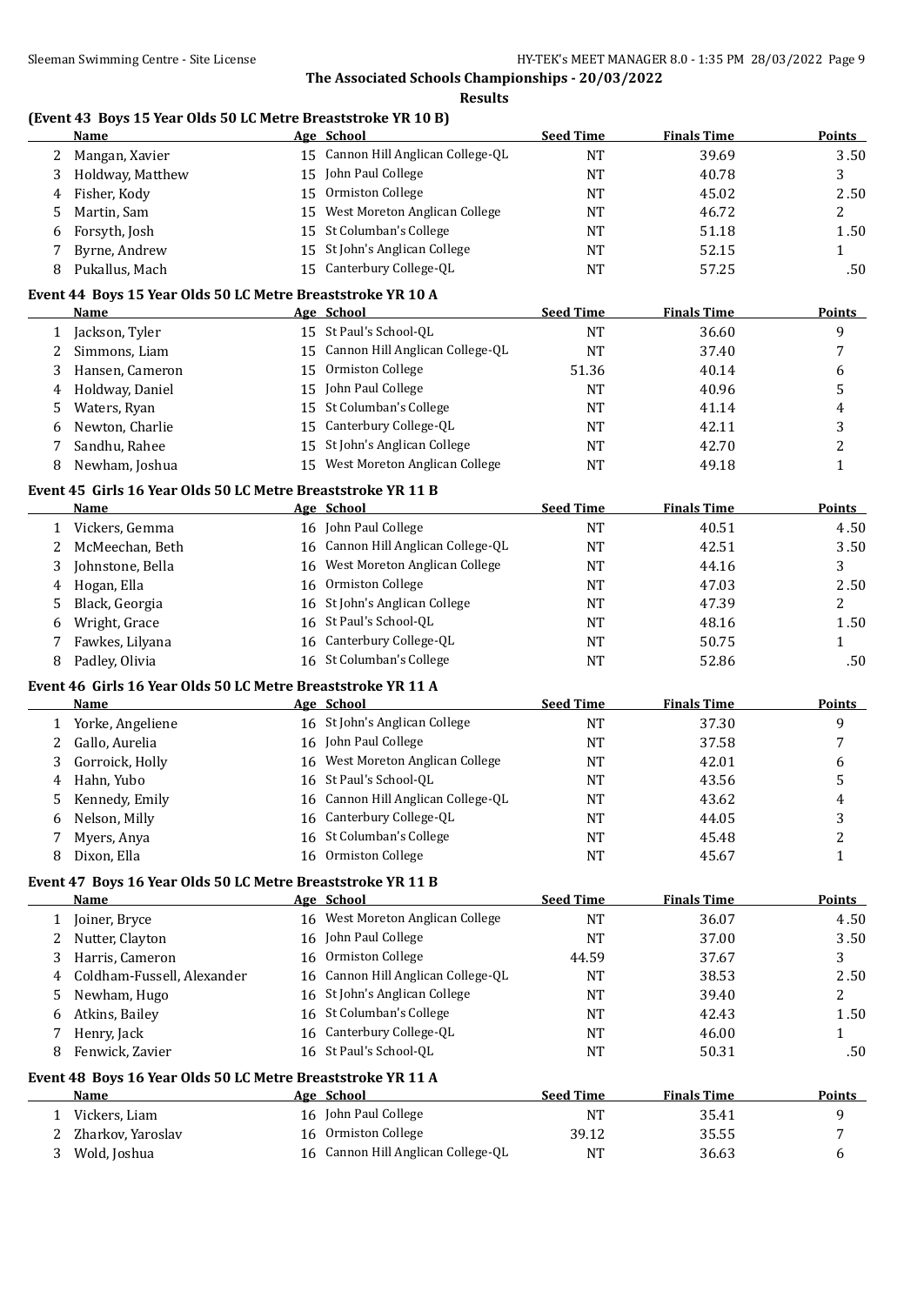**Results**

## **(Event 48 Boys 16 Year Olds 50 LC Metre Breaststroke YR 11 A)**

|              | <b>Name</b>                                               |    | Age School                         | <b>Seed Time</b> | <b>Finals Time</b> | Points         |
|--------------|-----------------------------------------------------------|----|------------------------------------|------------------|--------------------|----------------|
| 4            | Yorke, Rohnan                                             |    | 16 St John's Anglican College      | <b>NT</b>        | 36.97              | 5              |
| 5            | Isarasena, Jake                                           |    | 16 West Moreton Anglican College   | <b>NT</b>        | 37.20              | 4              |
| 6            | Julius, Ben                                               |    | 16 St Columban's College           | <b>NT</b>        | 40.57              | 3              |
| 7            | Franklin, Harrison                                        |    | 16 Canterbury College-QL           | <b>NT</b>        | 42.73              | $\overline{c}$ |
| 8            | McCarthy, Hudson                                          |    | 16 St Paul's School-QL             | <b>NT</b>        | 44.18              | $\mathbf{1}$   |
|              | Event 49 Girls 17-19 50 LC Metre Breaststroke YR 12 B     |    |                                    |                  |                    |                |
|              | Name                                                      |    | Age School                         | <b>Seed Time</b> | <b>Finals Time</b> | Points         |
| $\mathbf{1}$ | Milner, Emma                                              |    | 17 Cannon Hill Anglican College-QL | <b>NT</b>        | 40.45              | 4.50           |
| 2            | Gray, Makayla                                             |    | 17 John Paul College               | <b>NT</b>        | 41.83              | 3.50           |
| 3            | Allen, Caitlyn                                            |    | 17 St Paul's School-QL             | <b>NT</b>        | 44.15              | 3              |
| 4            | Harrison, Monica                                          | 17 | Ormiston College                   | 42.76            | 45.12              | 2.50           |
| 5            | Garred, Charlee                                           |    | 17 St Columban's College           | <b>NT</b>        | 47.90              | $\overline{c}$ |
| 6            | Sartor, Aliesha                                           | 17 | West Moreton Anglican College      | <b>NT</b>        | 48.49              | 1.50           |
| 7            | Schoormans, Ella                                          | 17 | St John's Anglican College         | <b>NT</b>        | 56.57              | 1              |
| 8            | Wacker, Daisy                                             |    | 17 Canterbury College-QL           | <b>NT</b>        | 1:02.01            | .50            |
|              | Event 50 Girls 17-19 50 LC Metre Breaststroke YR 12 A     |    |                                    |                  |                    |                |
|              | <b>Name</b>                                               |    | Age School                         | <b>Seed Time</b> | <b>Finals Time</b> | <b>Points</b>  |
|              | 1 Hansen, Charlotte                                       |    | 17 Cannon Hill Anglican College-QL | <b>NT</b>        | 34.31              | 9              |
| 2            | Miao, Katherine                                           |    | 17 John Paul College               | <b>NT</b>        | 36.34              | 7              |
| 3            | Sheil, Maya                                               | 17 | Ormiston College                   | 41.74            | 40.18              | 6              |
| 4            | Skinner, Millie                                           | 17 | St Paul's School-QL                | <b>NT</b>        | 41.90              | 5              |
| 5            | Bolton, Montanna                                          | 17 | St John's Anglican College         | <b>NT</b>        | 45.84              | 4              |
| 6            | Mocker, Emeline                                           | 17 | West Moreton Anglican College      | <b>NT</b>        | 46.14              | 3              |
| 7            | Jeffrey, Emma                                             | 17 | St Columban's College              | <b>NT</b>        | 50.80              | $\overline{c}$ |
| 8            | Savelieva, Sakura                                         |    | 17 Canterbury College-QL           | <b>NT</b>        | 53.20              | $\mathbf{1}$   |
|              | Event 51 Boys 17-19 50 LC Metre Breaststroke YR 12 B      |    |                                    |                  |                    |                |
|              | <b>Name</b>                                               |    | Age School                         | <b>Seed Time</b> | <b>Finals Time</b> | Points         |
|              | 1 Cox, Riley                                              |    | 17 West Moreton Anglican College   | <b>NT</b>        | 36.24              | 4.50           |
| 2            | Murphy, Jackson                                           |    | 17 Ormiston College                | 38.06            | 36.62              | 3.50           |
| 3            | Lee, Jaden                                                |    | 17 John Paul College               | <b>NT</b>        | 36.79              | 3              |
| 4            | Moleworth, Thomas                                         |    | 17 Cannon Hill Anglican College-QL | <b>NT</b>        | 36.82              | 2.50           |
| 5.           | Miller, Oscar                                             | 17 | St John's Anglican College         | NT               | 47.67              | $\overline{c}$ |
| 6            | Stansfield, Logan                                         |    | 17 St Paul's School-QL             | <b>NT</b>        | 47.87              | 1.50           |
| 7            | Thompson, Jacob                                           |    | 17 Canterbury College-QL           | <b>NT</b>        | 49.42              | $\mathbf{1}$   |
|              | Event 52 Boys 17-19 50 LC Metre Breaststroke YR 12 A      |    |                                    |                  |                    |                |
|              | Name                                                      |    | Age School                         | <b>Seed Time</b> | <b>Finals Time</b> | <b>Points</b>  |
|              | 1 Rowell, George                                          |    | 17 Ormiston College                | 38.35            | 33.17              | 9              |
| 2            | Presneill, Zachary                                        | 17 | West Moreton Anglican College      | <b>NT</b>        | 35.48              | 7              |
| 3            | Ahmelman, Aidan                                           | 17 | Cannon Hill Anglican College-QL    | NT               | 38.48              | 6              |
| 4            | Mack, Phillip                                             | 17 | John Paul College                  | <b>NT</b>        | 39.23              | 5              |
| 5            | Tindale, James                                            | 17 | St John's Anglican College         | <b>NT</b>        | 43.23              | 4              |
| 6            | Reynolds, Liam                                            | 17 | Canterbury College-QL              | <b>NT</b>        | 47.01              | 3              |
| 7            | Westaway, Nathan                                          | 17 | St Paul's School-QL                | <b>NT</b>        | 49.79              | $\overline{c}$ |
|              | Event 53 Girls 12 Year Olds 100 LC Metre Freestyle YR 7 A |    |                                    |                  |                    |                |
|              | <b>Name</b>                                               |    | Age School                         | <b>Seed Time</b> | <b>Finals Time</b> | <b>Points</b>  |
|              | 1 Mollee, Kira                                            |    | 12 John Paul College               | <b>NT</b>        | 1:05.42            | 9              |
| 2            | Baillie, Megan                                            | 12 | Ormiston College                   | <b>NT</b>        | 1:06.81            | 7              |
| 3            | Smith-Miller, Taylah                                      | 12 | Canterbury College-QL              | NT               | 1:10.61            | 6              |
| 4            | Lane, Molly                                               | 12 | West Moreton Anglican College      | <b>NT</b>        | 1:17.14            | 5              |
| 5            | Hobson, Louise                                            | 12 | St Columban's College              | <b>NT</b>        | 1:17.97            | 4              |
| 6            | Andrews, Poppy                                            | 12 | St Paul's School-QL                | <b>NT</b>        | 1:18.22            | 3              |
| 7            | Carolan, Arabella                                         |    | 12 Cannon Hill Anglican College-QL | <b>NT</b>        | 1:19.90            | $\overline{c}$ |
|              |                                                           |    |                                    |                  |                    |                |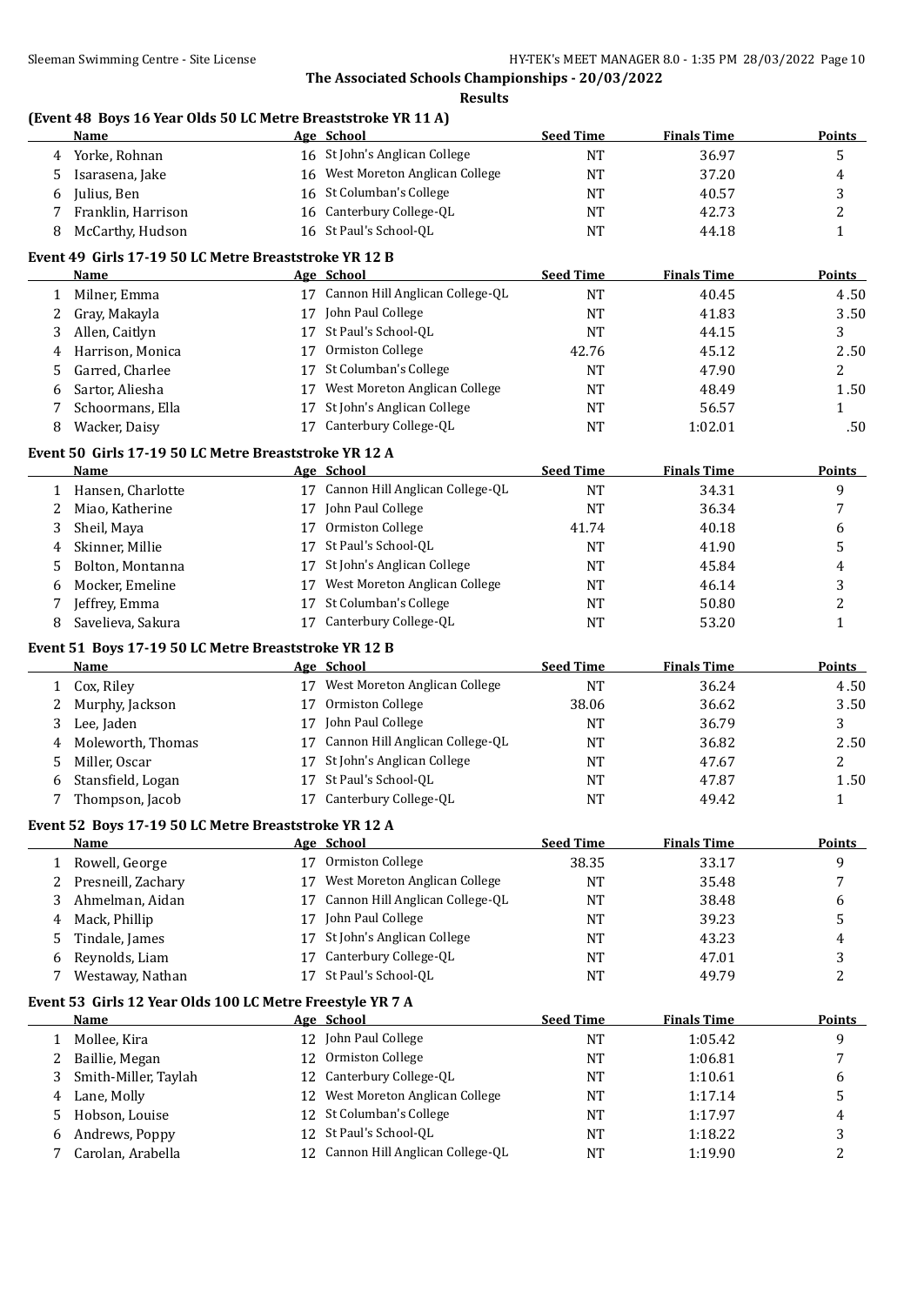# **(Event 53 Girls 12 Year Olds 100 LC Metre Freestyle YR 7 A)**

|              | <b>Name</b>                                               |    | Age School                         | <b>Seed Time</b> | <b>Finals Time</b> | <b>Points</b>           |
|--------------|-----------------------------------------------------------|----|------------------------------------|------------------|--------------------|-------------------------|
| 8            | Willliams, Jasmine                                        |    | 12 St John's Anglican College      | <b>NT</b>        | 1:21.13            | $\mathbf{1}$            |
|              | Event 54 Boys 12 Year Olds 100 LC Metre Freestyle YR 7 A  |    |                                    |                  |                    |                         |
|              | Name                                                      |    | Age School                         | <b>Seed Time</b> | <b>Finals Time</b> | Points                  |
| 1            | Jones, Tyler                                              |    | 12 Ormiston College                | <b>NT</b>        | 1:02.84            | 9                       |
| 2            | Brady, Hayden                                             |    | 12 West Moreton Anglican College   | <b>NT</b>        | 1:10.49            | 7                       |
| 3            | Williams, Aziz                                            |    | 12 St Paul's School-QL             | NT               | 1:11.90            | 6                       |
| 4            | Caulfield, Michael                                        |    | 12 John Paul College               | NT               | 1:13.64            | 5                       |
| 5            | Walter, Sidney                                            |    | 12 Cannon Hill Anglican College-QL | NT               | 1:18.50            | 4                       |
| 6            | Wells, Toby                                               |    | 12 St John's Anglican College      | NT               | 1:20.32            | 3                       |
| 7            | Brown, Brock                                              |    | 12 St Columban's College           | <b>NT</b>        | 1:22.39            | 2                       |
| 8            | Jung, Joel                                                |    | 12 Canterbury College-QL           | NT               | 1:28.37            | $\mathbf{1}$            |
|              | Event 55 Girls 13 Year Olds 100 LC Metre Freestyle YR 8 A |    |                                    |                  |                    |                         |
|              | Name                                                      |    | Age School                         | <b>Seed Time</b> | <b>Finals Time</b> | <b>Points</b>           |
| $\mathbf{1}$ | Gaske, Ava                                                |    | 13 Ormiston College                | <b>NT</b>        | 1:00.89            | 9                       |
| 2            | Dennis-Wesche, Skye                                       |    | 13 Canterbury College-QL           | <b>NT</b>        | 1:09.52            | 7                       |
| 3            | Anderson, Chelsea                                         |    | 13 John Paul College               | <b>NT</b>        | 1:11.88            | 6                       |
| 4            | Kolomeitz, Anikka                                         |    | 13 West Moreton Anglican College   | NT               | 1:12.48            | 5                       |
| 5            | Barber-Logo, Aliyah-Rose                                  | 13 | St John's Anglican College         | NT               | 1:13.06            | 4                       |
| 6            | Simpson, Mali                                             | 13 | St Paul's School-QL                | <b>NT</b>        | 1:15.09            | 3                       |
| 7            | Johansen, Charli                                          |    | 13 St Columban's College           | NT               | 1:15.82            | 2                       |
| 8            | Gait, Xi-An                                               |    | 13 Cannon Hill Anglican College-QL | <b>NT</b>        | 1:15.89            | $\mathbf{1}$            |
|              |                                                           |    |                                    |                  |                    |                         |
|              | Event 56 Boys 13 Year Olds 100 LC Metre Freestyle YR 8 A  |    |                                    |                  |                    |                         |
|              | Name                                                      |    | Age School                         | <b>Seed Time</b> | <b>Finals Time</b> | <b>Points</b>           |
| $\mathbf{1}$ | Oh, Min                                                   |    | 13 John Paul College               | <b>NT</b>        | 1:03.41            | 9                       |
| 2            | McKenzie, Hunter                                          |    | 13 St Columban's College           | <b>NT</b>        | 1:06.87            | 7                       |
| 3            | Howes, Christiaan                                         |    | 13 Canterbury College-QL           | NT               | 1:10.85            | 6                       |
| 4            | Lucas, Coby                                               |    | 13 Ormiston College                | NT               | 1:14.62            | 5                       |
| 5            | Gill, Joshua                                              |    | 13 West Moreton Anglican College   | <b>NT</b>        | 1:15.49            | 4                       |
| 6            | Tennant, Mathias                                          | 13 | Cannon Hill Anglican College-QL    | <b>NT</b>        | 1:23.69            | 3                       |
| 7            | Merritt, Ryan                                             |    | 13 St Paul's School-QL             | NT               | 1:26.65            | $\overline{\mathbf{c}}$ |
| 8            | Tully, Nick                                               |    | 13 St John's Anglican College      | <b>NT</b>        | 1:34.79            | $\mathbf{1}$            |
|              | Event 57 Girls 14 Year Olds 100 LC Metre Freestyle YR 9 A |    |                                    |                  |                    |                         |
|              | Name                                                      |    | Age School                         | <b>Seed Time</b> | <b>Finals Time</b> | <b>Points</b>           |
|              | 1 Ammundsen, Zoe                                          |    | 14 Cannon Hill Anglican College-QL | NT               | 1:02.16            | 9                       |
| $\mathbf{2}$ | Paniagua, Savannah                                        |    | 14 Canterbury College-QL           | <b>NT</b>        | 1:08.78            | 7                       |
| 3            | Owen, Emma                                                |    | 14 John Paul College               | NT               | 1:09.22            | 6                       |
| 4            | Edwards, Emmason                                          |    | 14 St Columban's College           | NT               | 1:10.66            | 5                       |
| 5            | Elder, Georgia                                            |    | 14 St Paul's School-QL             | <b>NT</b>        | 1:11.34            | 4                       |
| 6            | Chardon, Tayla                                            |    | 14 West Moreton Anglican College   | NT               | 1:13.35            | 3                       |
| 7            | Meek, Jasmine                                             |    | 14 Ormiston College                | NT               | 1:15.52            | 2                       |
| 8            | Nowak, Emily                                              |    | 14 St John's Anglican College      | <b>NT</b>        | 1:37.99            | $\mathbf{1}$            |
|              | Event 58 Boys 14 Year Olds 100 LC Metre Freestyle YR 9 A  |    |                                    |                  |                    |                         |
|              | Name                                                      |    | Age School                         | <b>Seed Time</b> | <b>Finals Time</b> | <b>Points</b>           |
| 1            | Hambrecht, Bailey                                         |    | 14 Ormiston College                | <b>NT</b>        | 57.71              | 9                       |
| 2            | Price, Leo                                                |    | 14 John Paul College               | <b>NT</b>        | 58.49              | 7                       |
| 3            | Wold, Cameron                                             |    | 14 Cannon Hill Anglican College-QL | NT               | 1:03.29            | 6                       |
| 4            | Forshaw, Braden                                           |    | 14 St Columban's College           | NT               | 1:13.64            | 5                       |
| 5            | Cadman, Craig                                             |    | 14 St John's Anglican College      | <b>NT</b>        | 1:15.86            | 4                       |
| 6            | Mendis-Galpin, Rohan                                      |    | 14 Canterbury College-QL           | <b>NT</b>        | 1:18.05            | 3                       |
| 7            | Toovey, Angus                                             |    | 14 St Paul's School-QL             | <b>NT</b>        | 1:26.34            | $\boldsymbol{2}$        |
| 8            | Parikh, Matthew                                           |    | 14 West Moreton Anglican College   | <b>NT</b>        | 1:38.58            | $\mathbf{1}$            |
|              |                                                           |    |                                    |                  |                    |                         |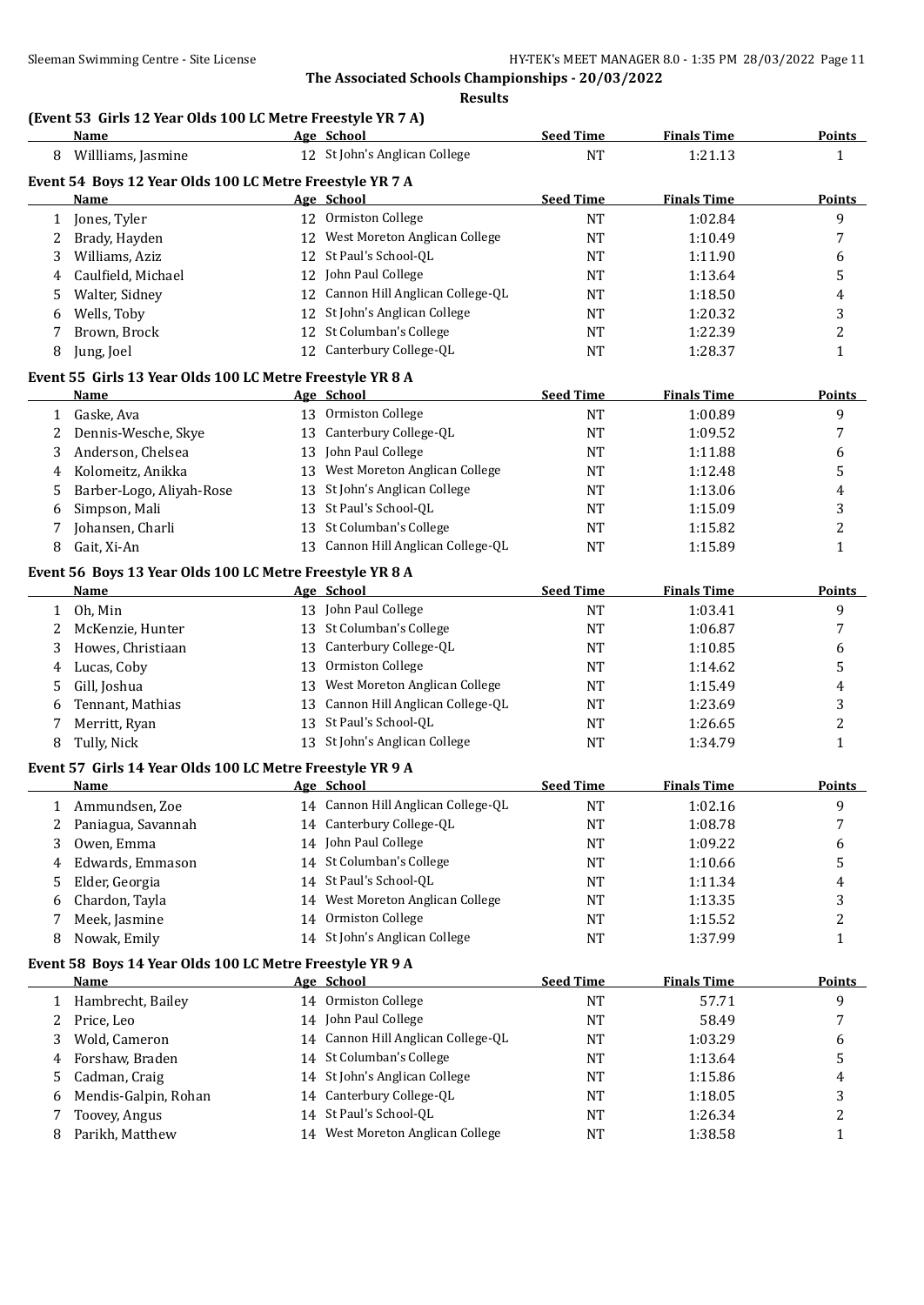**Results**

#### **Event 59 Girls 15 Year Olds 100 LC Metre Freestyle YR 10 A**

| 15 John Paul College<br>1:02.81<br>9<br>1 Port, Jasmine<br><b>NT</b><br>West Moreton Anglican College<br>7<br>Wright, Bronte<br>15<br>NT<br>1:07.50<br>2<br>St Paul's School-QL<br>Elder, Lucy<br>15<br>NT<br>1:10.78<br>6<br>3<br>Canterbury College-QL<br>5<br>Neumeister, Vienna<br>NT<br>15<br>1:11.79<br>4<br>St Columban's College<br>Mack, Lily<br>15<br>5<br>NT<br>1:12.87<br>4<br>3<br>Cadman, Claire<br>St John's Anglican College<br>15<br>NT<br>1:19.95<br>6<br>Ormiston College<br>$\overline{c}$<br>Leo, Tamarra<br>15<br>NT<br>1:22.29<br>7<br>15 Cannon Hill Anglican College-QL<br>Mossman-Postula, Mischa<br>NT<br>1:23.33<br>$\mathbf{1}$<br>8<br>Event 60 Boys 15 Year Olds 100 LC Metre Freestyle YR 10 A<br>Age School<br><b>Seed Time</b><br><b>Finals Time</b><br>Name<br><b>Points</b><br>15 Cannon Hill Anglican College-QL<br>58.64<br>9<br>Simmons, Liam<br>NT<br>$\mathbf{1}$<br>15 John Paul College<br>7<br>Toon, Rowan<br>NT<br>1:00.98<br>2<br>15 St Paul's School-QL<br>Jackson, Tyler<br><b>NT</b><br>6<br>1:03.20<br>3<br>Ormiston College<br>5<br>Fisher, Kody<br>1:17.94<br>1:07.95<br>15<br>4<br>St Columban's College<br>Waters, Ryan<br>NT<br>1:10.11<br>4<br>5<br>15<br>3<br>West Moreton Anglican College<br>McKenzie-Lee, Harrison<br>15<br><b>NT</b><br>1:21.86<br>6<br>Event 61 Girls 16 Year Olds 100 LC Metre Freestyle YR 11 A<br><b>Seed Time</b><br><b>Name</b><br>Age School<br><b>Finals Time</b><br><b>Points</b><br>1 Vickers, Gemma<br>16 John Paul College<br>9<br>NT<br>1:02.45<br>Cannon Hill Anglican College-QL<br>Billings, Zoe<br>NT<br>1:08.33<br>7<br>2<br>16<br>16 St Paul's School-QL<br>Richards, Lara<br>NT<br>1:09.54<br>6<br>3<br>West Moreton Anglican College<br>5<br>Grundy, Mackenzie<br>NT<br>1:09.85<br>16<br>4<br>16 St John's Anglican College<br>Yorke, Angeliene<br>NT<br>1:10.41<br>4<br>5<br>Canterbury College-QL<br>3<br>Nelson, Milly<br>16<br>1:12.33<br>NT<br>6<br>2<br>Dixon, Ella<br>16 Ormiston College<br>7<br>1:11.48<br>1:14.92<br>Event 62 Boys 16 Year Olds 100 LC Metre Freestyle YR 11 A<br><b>Seed Time</b><br>Age School<br><b>Finals Time</b><br><b>Name</b><br><b>Points</b><br>16 John Paul College<br>9<br>1 Vickers, Liam<br>NT<br>56.77<br>Ormiston College<br>7<br>Zharkov, Yaroslav<br>1:05.03<br>56.97<br>2<br>16<br>West Moreton Anglican College<br>Chardon, Mitchell<br>58.20<br>6<br>3<br>NT<br>16<br>Cannon Hill Anglican College-QL<br>5<br>Wold, Joshua<br><b>NT</b><br>59.74<br>4<br>16<br>St Paul's School-QL<br>Wendt, Charlie<br>1:01.70<br>4<br>NT<br>5<br>16<br>St Columban's College<br>3<br>Briers, Matthew<br>1:03.41<br>16<br>NT<br>6<br>$\overline{c}$<br>16 Canterbury College-QL<br>Franklin, Harrison<br>NT<br>1:07.31<br>7<br>16 St John's Anglican College<br>$\mathbf{1}$<br>8<br>Blake, Kobe<br>NT<br>1:23.39<br>Event 63 Girls 17-19 100 LC Metre Freestyle YR 12 A<br>Age School<br><b>Seed Time</b><br><b>Finals Time</b><br><b>Name</b><br>17 John Paul College<br>9<br>1 Miao, Katherine<br>NT<br>1:02.53<br>17 Cannon Hill Anglican College-QL<br>7<br>2 Hansen, Charlotte<br><b>NT</b><br>1:04.42<br>17 St Paul's School-QL<br>Skinner, Millie<br>NT<br>1:07.10<br>6<br>3<br>17 Ormiston College<br>5<br>Sheil, Maya<br>1:08.81<br>1:10.78<br>4<br>Stokes, Gabriella<br>17 West Moreton Anglican College<br><b>NT</b><br>1:12.42<br>4<br>5<br>17 St John's Anglican College<br>Schoormans, Ella<br><b>NT</b><br><b>DNF</b><br>---<br>Did not finish<br>Event 64 Boys 17-19 100 LC Metre Freestyle YR 12 A<br>Age School<br><b>Seed Time</b><br><b>Finals Time</b><br>Name<br>Points<br>17 John Paul College<br>9<br>Mack, Phillip<br>NT<br>57.75<br>$\mathbf{1}$<br>17 West Moreton Anglican College<br>2 Presneill, Zachary<br><b>NT</b><br>59.93<br>7 | Name | Age School | <b>Seed Time</b> | <b>Finals Time</b> | <b>Points</b> |
|------------------------------------------------------------------------------------------------------------------------------------------------------------------------------------------------------------------------------------------------------------------------------------------------------------------------------------------------------------------------------------------------------------------------------------------------------------------------------------------------------------------------------------------------------------------------------------------------------------------------------------------------------------------------------------------------------------------------------------------------------------------------------------------------------------------------------------------------------------------------------------------------------------------------------------------------------------------------------------------------------------------------------------------------------------------------------------------------------------------------------------------------------------------------------------------------------------------------------------------------------------------------------------------------------------------------------------------------------------------------------------------------------------------------------------------------------------------------------------------------------------------------------------------------------------------------------------------------------------------------------------------------------------------------------------------------------------------------------------------------------------------------------------------------------------------------------------------------------------------------------------------------------------------------------------------------------------------------------------------------------------------------------------------------------------------------------------------------------------------------------------------------------------------------------------------------------------------------------------------------------------------------------------------------------------------------------------------------------------------------------------------------------------------------------------------------------------------------------------------------------------------------------------------------------------------------------------------------------------------------------------------------------------------------------------------------------------------------------------------------------------------------------------------------------------------------------------------------------------------------------------------------------------------------------------------------------------------------------------------------------------------------------------------------------------------------------------------------------------------------------------------------------------------------------------------------------------------------------------------------------------------------------------------------------------------------------------------------------------------------------------------------------------------------------------------------------------------------------------------------------------------------------------------------------------------------------------------------------------------------------------------------------------------------------------------------------------------------------------------------------------------------------------------------------|------|------------|------------------|--------------------|---------------|
|                                                                                                                                                                                                                                                                                                                                                                                                                                                                                                                                                                                                                                                                                                                                                                                                                                                                                                                                                                                                                                                                                                                                                                                                                                                                                                                                                                                                                                                                                                                                                                                                                                                                                                                                                                                                                                                                                                                                                                                                                                                                                                                                                                                                                                                                                                                                                                                                                                                                                                                                                                                                                                                                                                                                                                                                                                                                                                                                                                                                                                                                                                                                                                                                                                                                                                                                                                                                                                                                                                                                                                                                                                                                                                                                                                                                      |      |            |                  |                    |               |
|                                                                                                                                                                                                                                                                                                                                                                                                                                                                                                                                                                                                                                                                                                                                                                                                                                                                                                                                                                                                                                                                                                                                                                                                                                                                                                                                                                                                                                                                                                                                                                                                                                                                                                                                                                                                                                                                                                                                                                                                                                                                                                                                                                                                                                                                                                                                                                                                                                                                                                                                                                                                                                                                                                                                                                                                                                                                                                                                                                                                                                                                                                                                                                                                                                                                                                                                                                                                                                                                                                                                                                                                                                                                                                                                                                                                      |      |            |                  |                    |               |
|                                                                                                                                                                                                                                                                                                                                                                                                                                                                                                                                                                                                                                                                                                                                                                                                                                                                                                                                                                                                                                                                                                                                                                                                                                                                                                                                                                                                                                                                                                                                                                                                                                                                                                                                                                                                                                                                                                                                                                                                                                                                                                                                                                                                                                                                                                                                                                                                                                                                                                                                                                                                                                                                                                                                                                                                                                                                                                                                                                                                                                                                                                                                                                                                                                                                                                                                                                                                                                                                                                                                                                                                                                                                                                                                                                                                      |      |            |                  |                    |               |
|                                                                                                                                                                                                                                                                                                                                                                                                                                                                                                                                                                                                                                                                                                                                                                                                                                                                                                                                                                                                                                                                                                                                                                                                                                                                                                                                                                                                                                                                                                                                                                                                                                                                                                                                                                                                                                                                                                                                                                                                                                                                                                                                                                                                                                                                                                                                                                                                                                                                                                                                                                                                                                                                                                                                                                                                                                                                                                                                                                                                                                                                                                                                                                                                                                                                                                                                                                                                                                                                                                                                                                                                                                                                                                                                                                                                      |      |            |                  |                    |               |
|                                                                                                                                                                                                                                                                                                                                                                                                                                                                                                                                                                                                                                                                                                                                                                                                                                                                                                                                                                                                                                                                                                                                                                                                                                                                                                                                                                                                                                                                                                                                                                                                                                                                                                                                                                                                                                                                                                                                                                                                                                                                                                                                                                                                                                                                                                                                                                                                                                                                                                                                                                                                                                                                                                                                                                                                                                                                                                                                                                                                                                                                                                                                                                                                                                                                                                                                                                                                                                                                                                                                                                                                                                                                                                                                                                                                      |      |            |                  |                    |               |
|                                                                                                                                                                                                                                                                                                                                                                                                                                                                                                                                                                                                                                                                                                                                                                                                                                                                                                                                                                                                                                                                                                                                                                                                                                                                                                                                                                                                                                                                                                                                                                                                                                                                                                                                                                                                                                                                                                                                                                                                                                                                                                                                                                                                                                                                                                                                                                                                                                                                                                                                                                                                                                                                                                                                                                                                                                                                                                                                                                                                                                                                                                                                                                                                                                                                                                                                                                                                                                                                                                                                                                                                                                                                                                                                                                                                      |      |            |                  |                    |               |
|                                                                                                                                                                                                                                                                                                                                                                                                                                                                                                                                                                                                                                                                                                                                                                                                                                                                                                                                                                                                                                                                                                                                                                                                                                                                                                                                                                                                                                                                                                                                                                                                                                                                                                                                                                                                                                                                                                                                                                                                                                                                                                                                                                                                                                                                                                                                                                                                                                                                                                                                                                                                                                                                                                                                                                                                                                                                                                                                                                                                                                                                                                                                                                                                                                                                                                                                                                                                                                                                                                                                                                                                                                                                                                                                                                                                      |      |            |                  |                    |               |
|                                                                                                                                                                                                                                                                                                                                                                                                                                                                                                                                                                                                                                                                                                                                                                                                                                                                                                                                                                                                                                                                                                                                                                                                                                                                                                                                                                                                                                                                                                                                                                                                                                                                                                                                                                                                                                                                                                                                                                                                                                                                                                                                                                                                                                                                                                                                                                                                                                                                                                                                                                                                                                                                                                                                                                                                                                                                                                                                                                                                                                                                                                                                                                                                                                                                                                                                                                                                                                                                                                                                                                                                                                                                                                                                                                                                      |      |            |                  |                    |               |
|                                                                                                                                                                                                                                                                                                                                                                                                                                                                                                                                                                                                                                                                                                                                                                                                                                                                                                                                                                                                                                                                                                                                                                                                                                                                                                                                                                                                                                                                                                                                                                                                                                                                                                                                                                                                                                                                                                                                                                                                                                                                                                                                                                                                                                                                                                                                                                                                                                                                                                                                                                                                                                                                                                                                                                                                                                                                                                                                                                                                                                                                                                                                                                                                                                                                                                                                                                                                                                                                                                                                                                                                                                                                                                                                                                                                      |      |            |                  |                    |               |
|                                                                                                                                                                                                                                                                                                                                                                                                                                                                                                                                                                                                                                                                                                                                                                                                                                                                                                                                                                                                                                                                                                                                                                                                                                                                                                                                                                                                                                                                                                                                                                                                                                                                                                                                                                                                                                                                                                                                                                                                                                                                                                                                                                                                                                                                                                                                                                                                                                                                                                                                                                                                                                                                                                                                                                                                                                                                                                                                                                                                                                                                                                                                                                                                                                                                                                                                                                                                                                                                                                                                                                                                                                                                                                                                                                                                      |      |            |                  |                    |               |
|                                                                                                                                                                                                                                                                                                                                                                                                                                                                                                                                                                                                                                                                                                                                                                                                                                                                                                                                                                                                                                                                                                                                                                                                                                                                                                                                                                                                                                                                                                                                                                                                                                                                                                                                                                                                                                                                                                                                                                                                                                                                                                                                                                                                                                                                                                                                                                                                                                                                                                                                                                                                                                                                                                                                                                                                                                                                                                                                                                                                                                                                                                                                                                                                                                                                                                                                                                                                                                                                                                                                                                                                                                                                                                                                                                                                      |      |            |                  |                    |               |
|                                                                                                                                                                                                                                                                                                                                                                                                                                                                                                                                                                                                                                                                                                                                                                                                                                                                                                                                                                                                                                                                                                                                                                                                                                                                                                                                                                                                                                                                                                                                                                                                                                                                                                                                                                                                                                                                                                                                                                                                                                                                                                                                                                                                                                                                                                                                                                                                                                                                                                                                                                                                                                                                                                                                                                                                                                                                                                                                                                                                                                                                                                                                                                                                                                                                                                                                                                                                                                                                                                                                                                                                                                                                                                                                                                                                      |      |            |                  |                    |               |
|                                                                                                                                                                                                                                                                                                                                                                                                                                                                                                                                                                                                                                                                                                                                                                                                                                                                                                                                                                                                                                                                                                                                                                                                                                                                                                                                                                                                                                                                                                                                                                                                                                                                                                                                                                                                                                                                                                                                                                                                                                                                                                                                                                                                                                                                                                                                                                                                                                                                                                                                                                                                                                                                                                                                                                                                                                                                                                                                                                                                                                                                                                                                                                                                                                                                                                                                                                                                                                                                                                                                                                                                                                                                                                                                                                                                      |      |            |                  |                    |               |
|                                                                                                                                                                                                                                                                                                                                                                                                                                                                                                                                                                                                                                                                                                                                                                                                                                                                                                                                                                                                                                                                                                                                                                                                                                                                                                                                                                                                                                                                                                                                                                                                                                                                                                                                                                                                                                                                                                                                                                                                                                                                                                                                                                                                                                                                                                                                                                                                                                                                                                                                                                                                                                                                                                                                                                                                                                                                                                                                                                                                                                                                                                                                                                                                                                                                                                                                                                                                                                                                                                                                                                                                                                                                                                                                                                                                      |      |            |                  |                    |               |
|                                                                                                                                                                                                                                                                                                                                                                                                                                                                                                                                                                                                                                                                                                                                                                                                                                                                                                                                                                                                                                                                                                                                                                                                                                                                                                                                                                                                                                                                                                                                                                                                                                                                                                                                                                                                                                                                                                                                                                                                                                                                                                                                                                                                                                                                                                                                                                                                                                                                                                                                                                                                                                                                                                                                                                                                                                                                                                                                                                                                                                                                                                                                                                                                                                                                                                                                                                                                                                                                                                                                                                                                                                                                                                                                                                                                      |      |            |                  |                    |               |
|                                                                                                                                                                                                                                                                                                                                                                                                                                                                                                                                                                                                                                                                                                                                                                                                                                                                                                                                                                                                                                                                                                                                                                                                                                                                                                                                                                                                                                                                                                                                                                                                                                                                                                                                                                                                                                                                                                                                                                                                                                                                                                                                                                                                                                                                                                                                                                                                                                                                                                                                                                                                                                                                                                                                                                                                                                                                                                                                                                                                                                                                                                                                                                                                                                                                                                                                                                                                                                                                                                                                                                                                                                                                                                                                                                                                      |      |            |                  |                    |               |
|                                                                                                                                                                                                                                                                                                                                                                                                                                                                                                                                                                                                                                                                                                                                                                                                                                                                                                                                                                                                                                                                                                                                                                                                                                                                                                                                                                                                                                                                                                                                                                                                                                                                                                                                                                                                                                                                                                                                                                                                                                                                                                                                                                                                                                                                                                                                                                                                                                                                                                                                                                                                                                                                                                                                                                                                                                                                                                                                                                                                                                                                                                                                                                                                                                                                                                                                                                                                                                                                                                                                                                                                                                                                                                                                                                                                      |      |            |                  |                    |               |
|                                                                                                                                                                                                                                                                                                                                                                                                                                                                                                                                                                                                                                                                                                                                                                                                                                                                                                                                                                                                                                                                                                                                                                                                                                                                                                                                                                                                                                                                                                                                                                                                                                                                                                                                                                                                                                                                                                                                                                                                                                                                                                                                                                                                                                                                                                                                                                                                                                                                                                                                                                                                                                                                                                                                                                                                                                                                                                                                                                                                                                                                                                                                                                                                                                                                                                                                                                                                                                                                                                                                                                                                                                                                                                                                                                                                      |      |            |                  |                    |               |
|                                                                                                                                                                                                                                                                                                                                                                                                                                                                                                                                                                                                                                                                                                                                                                                                                                                                                                                                                                                                                                                                                                                                                                                                                                                                                                                                                                                                                                                                                                                                                                                                                                                                                                                                                                                                                                                                                                                                                                                                                                                                                                                                                                                                                                                                                                                                                                                                                                                                                                                                                                                                                                                                                                                                                                                                                                                                                                                                                                                                                                                                                                                                                                                                                                                                                                                                                                                                                                                                                                                                                                                                                                                                                                                                                                                                      |      |            |                  |                    |               |
|                                                                                                                                                                                                                                                                                                                                                                                                                                                                                                                                                                                                                                                                                                                                                                                                                                                                                                                                                                                                                                                                                                                                                                                                                                                                                                                                                                                                                                                                                                                                                                                                                                                                                                                                                                                                                                                                                                                                                                                                                                                                                                                                                                                                                                                                                                                                                                                                                                                                                                                                                                                                                                                                                                                                                                                                                                                                                                                                                                                                                                                                                                                                                                                                                                                                                                                                                                                                                                                                                                                                                                                                                                                                                                                                                                                                      |      |            |                  |                    |               |
|                                                                                                                                                                                                                                                                                                                                                                                                                                                                                                                                                                                                                                                                                                                                                                                                                                                                                                                                                                                                                                                                                                                                                                                                                                                                                                                                                                                                                                                                                                                                                                                                                                                                                                                                                                                                                                                                                                                                                                                                                                                                                                                                                                                                                                                                                                                                                                                                                                                                                                                                                                                                                                                                                                                                                                                                                                                                                                                                                                                                                                                                                                                                                                                                                                                                                                                                                                                                                                                                                                                                                                                                                                                                                                                                                                                                      |      |            |                  |                    |               |
|                                                                                                                                                                                                                                                                                                                                                                                                                                                                                                                                                                                                                                                                                                                                                                                                                                                                                                                                                                                                                                                                                                                                                                                                                                                                                                                                                                                                                                                                                                                                                                                                                                                                                                                                                                                                                                                                                                                                                                                                                                                                                                                                                                                                                                                                                                                                                                                                                                                                                                                                                                                                                                                                                                                                                                                                                                                                                                                                                                                                                                                                                                                                                                                                                                                                                                                                                                                                                                                                                                                                                                                                                                                                                                                                                                                                      |      |            |                  |                    |               |
|                                                                                                                                                                                                                                                                                                                                                                                                                                                                                                                                                                                                                                                                                                                                                                                                                                                                                                                                                                                                                                                                                                                                                                                                                                                                                                                                                                                                                                                                                                                                                                                                                                                                                                                                                                                                                                                                                                                                                                                                                                                                                                                                                                                                                                                                                                                                                                                                                                                                                                                                                                                                                                                                                                                                                                                                                                                                                                                                                                                                                                                                                                                                                                                                                                                                                                                                                                                                                                                                                                                                                                                                                                                                                                                                                                                                      |      |            |                  |                    |               |
|                                                                                                                                                                                                                                                                                                                                                                                                                                                                                                                                                                                                                                                                                                                                                                                                                                                                                                                                                                                                                                                                                                                                                                                                                                                                                                                                                                                                                                                                                                                                                                                                                                                                                                                                                                                                                                                                                                                                                                                                                                                                                                                                                                                                                                                                                                                                                                                                                                                                                                                                                                                                                                                                                                                                                                                                                                                                                                                                                                                                                                                                                                                                                                                                                                                                                                                                                                                                                                                                                                                                                                                                                                                                                                                                                                                                      |      |            |                  |                    |               |
|                                                                                                                                                                                                                                                                                                                                                                                                                                                                                                                                                                                                                                                                                                                                                                                                                                                                                                                                                                                                                                                                                                                                                                                                                                                                                                                                                                                                                                                                                                                                                                                                                                                                                                                                                                                                                                                                                                                                                                                                                                                                                                                                                                                                                                                                                                                                                                                                                                                                                                                                                                                                                                                                                                                                                                                                                                                                                                                                                                                                                                                                                                                                                                                                                                                                                                                                                                                                                                                                                                                                                                                                                                                                                                                                                                                                      |      |            |                  |                    |               |
|                                                                                                                                                                                                                                                                                                                                                                                                                                                                                                                                                                                                                                                                                                                                                                                                                                                                                                                                                                                                                                                                                                                                                                                                                                                                                                                                                                                                                                                                                                                                                                                                                                                                                                                                                                                                                                                                                                                                                                                                                                                                                                                                                                                                                                                                                                                                                                                                                                                                                                                                                                                                                                                                                                                                                                                                                                                                                                                                                                                                                                                                                                                                                                                                                                                                                                                                                                                                                                                                                                                                                                                                                                                                                                                                                                                                      |      |            |                  |                    |               |
|                                                                                                                                                                                                                                                                                                                                                                                                                                                                                                                                                                                                                                                                                                                                                                                                                                                                                                                                                                                                                                                                                                                                                                                                                                                                                                                                                                                                                                                                                                                                                                                                                                                                                                                                                                                                                                                                                                                                                                                                                                                                                                                                                                                                                                                                                                                                                                                                                                                                                                                                                                                                                                                                                                                                                                                                                                                                                                                                                                                                                                                                                                                                                                                                                                                                                                                                                                                                                                                                                                                                                                                                                                                                                                                                                                                                      |      |            |                  |                    |               |
|                                                                                                                                                                                                                                                                                                                                                                                                                                                                                                                                                                                                                                                                                                                                                                                                                                                                                                                                                                                                                                                                                                                                                                                                                                                                                                                                                                                                                                                                                                                                                                                                                                                                                                                                                                                                                                                                                                                                                                                                                                                                                                                                                                                                                                                                                                                                                                                                                                                                                                                                                                                                                                                                                                                                                                                                                                                                                                                                                                                                                                                                                                                                                                                                                                                                                                                                                                                                                                                                                                                                                                                                                                                                                                                                                                                                      |      |            |                  |                    |               |
|                                                                                                                                                                                                                                                                                                                                                                                                                                                                                                                                                                                                                                                                                                                                                                                                                                                                                                                                                                                                                                                                                                                                                                                                                                                                                                                                                                                                                                                                                                                                                                                                                                                                                                                                                                                                                                                                                                                                                                                                                                                                                                                                                                                                                                                                                                                                                                                                                                                                                                                                                                                                                                                                                                                                                                                                                                                                                                                                                                                                                                                                                                                                                                                                                                                                                                                                                                                                                                                                                                                                                                                                                                                                                                                                                                                                      |      |            |                  |                    |               |
|                                                                                                                                                                                                                                                                                                                                                                                                                                                                                                                                                                                                                                                                                                                                                                                                                                                                                                                                                                                                                                                                                                                                                                                                                                                                                                                                                                                                                                                                                                                                                                                                                                                                                                                                                                                                                                                                                                                                                                                                                                                                                                                                                                                                                                                                                                                                                                                                                                                                                                                                                                                                                                                                                                                                                                                                                                                                                                                                                                                                                                                                                                                                                                                                                                                                                                                                                                                                                                                                                                                                                                                                                                                                                                                                                                                                      |      |            |                  |                    |               |
|                                                                                                                                                                                                                                                                                                                                                                                                                                                                                                                                                                                                                                                                                                                                                                                                                                                                                                                                                                                                                                                                                                                                                                                                                                                                                                                                                                                                                                                                                                                                                                                                                                                                                                                                                                                                                                                                                                                                                                                                                                                                                                                                                                                                                                                                                                                                                                                                                                                                                                                                                                                                                                                                                                                                                                                                                                                                                                                                                                                                                                                                                                                                                                                                                                                                                                                                                                                                                                                                                                                                                                                                                                                                                                                                                                                                      |      |            |                  |                    |               |
|                                                                                                                                                                                                                                                                                                                                                                                                                                                                                                                                                                                                                                                                                                                                                                                                                                                                                                                                                                                                                                                                                                                                                                                                                                                                                                                                                                                                                                                                                                                                                                                                                                                                                                                                                                                                                                                                                                                                                                                                                                                                                                                                                                                                                                                                                                                                                                                                                                                                                                                                                                                                                                                                                                                                                                                                                                                                                                                                                                                                                                                                                                                                                                                                                                                                                                                                                                                                                                                                                                                                                                                                                                                                                                                                                                                                      |      |            |                  |                    |               |
|                                                                                                                                                                                                                                                                                                                                                                                                                                                                                                                                                                                                                                                                                                                                                                                                                                                                                                                                                                                                                                                                                                                                                                                                                                                                                                                                                                                                                                                                                                                                                                                                                                                                                                                                                                                                                                                                                                                                                                                                                                                                                                                                                                                                                                                                                                                                                                                                                                                                                                                                                                                                                                                                                                                                                                                                                                                                                                                                                                                                                                                                                                                                                                                                                                                                                                                                                                                                                                                                                                                                                                                                                                                                                                                                                                                                      |      |            |                  |                    |               |
|                                                                                                                                                                                                                                                                                                                                                                                                                                                                                                                                                                                                                                                                                                                                                                                                                                                                                                                                                                                                                                                                                                                                                                                                                                                                                                                                                                                                                                                                                                                                                                                                                                                                                                                                                                                                                                                                                                                                                                                                                                                                                                                                                                                                                                                                                                                                                                                                                                                                                                                                                                                                                                                                                                                                                                                                                                                                                                                                                                                                                                                                                                                                                                                                                                                                                                                                                                                                                                                                                                                                                                                                                                                                                                                                                                                                      |      |            |                  |                    |               |
|                                                                                                                                                                                                                                                                                                                                                                                                                                                                                                                                                                                                                                                                                                                                                                                                                                                                                                                                                                                                                                                                                                                                                                                                                                                                                                                                                                                                                                                                                                                                                                                                                                                                                                                                                                                                                                                                                                                                                                                                                                                                                                                                                                                                                                                                                                                                                                                                                                                                                                                                                                                                                                                                                                                                                                                                                                                                                                                                                                                                                                                                                                                                                                                                                                                                                                                                                                                                                                                                                                                                                                                                                                                                                                                                                                                                      |      |            |                  |                    |               |
|                                                                                                                                                                                                                                                                                                                                                                                                                                                                                                                                                                                                                                                                                                                                                                                                                                                                                                                                                                                                                                                                                                                                                                                                                                                                                                                                                                                                                                                                                                                                                                                                                                                                                                                                                                                                                                                                                                                                                                                                                                                                                                                                                                                                                                                                                                                                                                                                                                                                                                                                                                                                                                                                                                                                                                                                                                                                                                                                                                                                                                                                                                                                                                                                                                                                                                                                                                                                                                                                                                                                                                                                                                                                                                                                                                                                      |      |            |                  |                    |               |
|                                                                                                                                                                                                                                                                                                                                                                                                                                                                                                                                                                                                                                                                                                                                                                                                                                                                                                                                                                                                                                                                                                                                                                                                                                                                                                                                                                                                                                                                                                                                                                                                                                                                                                                                                                                                                                                                                                                                                                                                                                                                                                                                                                                                                                                                                                                                                                                                                                                                                                                                                                                                                                                                                                                                                                                                                                                                                                                                                                                                                                                                                                                                                                                                                                                                                                                                                                                                                                                                                                                                                                                                                                                                                                                                                                                                      |      |            |                  |                    | <b>Points</b> |
|                                                                                                                                                                                                                                                                                                                                                                                                                                                                                                                                                                                                                                                                                                                                                                                                                                                                                                                                                                                                                                                                                                                                                                                                                                                                                                                                                                                                                                                                                                                                                                                                                                                                                                                                                                                                                                                                                                                                                                                                                                                                                                                                                                                                                                                                                                                                                                                                                                                                                                                                                                                                                                                                                                                                                                                                                                                                                                                                                                                                                                                                                                                                                                                                                                                                                                                                                                                                                                                                                                                                                                                                                                                                                                                                                                                                      |      |            |                  |                    |               |
|                                                                                                                                                                                                                                                                                                                                                                                                                                                                                                                                                                                                                                                                                                                                                                                                                                                                                                                                                                                                                                                                                                                                                                                                                                                                                                                                                                                                                                                                                                                                                                                                                                                                                                                                                                                                                                                                                                                                                                                                                                                                                                                                                                                                                                                                                                                                                                                                                                                                                                                                                                                                                                                                                                                                                                                                                                                                                                                                                                                                                                                                                                                                                                                                                                                                                                                                                                                                                                                                                                                                                                                                                                                                                                                                                                                                      |      |            |                  |                    |               |
|                                                                                                                                                                                                                                                                                                                                                                                                                                                                                                                                                                                                                                                                                                                                                                                                                                                                                                                                                                                                                                                                                                                                                                                                                                                                                                                                                                                                                                                                                                                                                                                                                                                                                                                                                                                                                                                                                                                                                                                                                                                                                                                                                                                                                                                                                                                                                                                                                                                                                                                                                                                                                                                                                                                                                                                                                                                                                                                                                                                                                                                                                                                                                                                                                                                                                                                                                                                                                                                                                                                                                                                                                                                                                                                                                                                                      |      |            |                  |                    |               |
|                                                                                                                                                                                                                                                                                                                                                                                                                                                                                                                                                                                                                                                                                                                                                                                                                                                                                                                                                                                                                                                                                                                                                                                                                                                                                                                                                                                                                                                                                                                                                                                                                                                                                                                                                                                                                                                                                                                                                                                                                                                                                                                                                                                                                                                                                                                                                                                                                                                                                                                                                                                                                                                                                                                                                                                                                                                                                                                                                                                                                                                                                                                                                                                                                                                                                                                                                                                                                                                                                                                                                                                                                                                                                                                                                                                                      |      |            |                  |                    |               |
|                                                                                                                                                                                                                                                                                                                                                                                                                                                                                                                                                                                                                                                                                                                                                                                                                                                                                                                                                                                                                                                                                                                                                                                                                                                                                                                                                                                                                                                                                                                                                                                                                                                                                                                                                                                                                                                                                                                                                                                                                                                                                                                                                                                                                                                                                                                                                                                                                                                                                                                                                                                                                                                                                                                                                                                                                                                                                                                                                                                                                                                                                                                                                                                                                                                                                                                                                                                                                                                                                                                                                                                                                                                                                                                                                                                                      |      |            |                  |                    |               |
|                                                                                                                                                                                                                                                                                                                                                                                                                                                                                                                                                                                                                                                                                                                                                                                                                                                                                                                                                                                                                                                                                                                                                                                                                                                                                                                                                                                                                                                                                                                                                                                                                                                                                                                                                                                                                                                                                                                                                                                                                                                                                                                                                                                                                                                                                                                                                                                                                                                                                                                                                                                                                                                                                                                                                                                                                                                                                                                                                                                                                                                                                                                                                                                                                                                                                                                                                                                                                                                                                                                                                                                                                                                                                                                                                                                                      |      |            |                  |                    |               |
|                                                                                                                                                                                                                                                                                                                                                                                                                                                                                                                                                                                                                                                                                                                                                                                                                                                                                                                                                                                                                                                                                                                                                                                                                                                                                                                                                                                                                                                                                                                                                                                                                                                                                                                                                                                                                                                                                                                                                                                                                                                                                                                                                                                                                                                                                                                                                                                                                                                                                                                                                                                                                                                                                                                                                                                                                                                                                                                                                                                                                                                                                                                                                                                                                                                                                                                                                                                                                                                                                                                                                                                                                                                                                                                                                                                                      |      |            |                  |                    |               |
|                                                                                                                                                                                                                                                                                                                                                                                                                                                                                                                                                                                                                                                                                                                                                                                                                                                                                                                                                                                                                                                                                                                                                                                                                                                                                                                                                                                                                                                                                                                                                                                                                                                                                                                                                                                                                                                                                                                                                                                                                                                                                                                                                                                                                                                                                                                                                                                                                                                                                                                                                                                                                                                                                                                                                                                                                                                                                                                                                                                                                                                                                                                                                                                                                                                                                                                                                                                                                                                                                                                                                                                                                                                                                                                                                                                                      |      |            |                  |                    |               |
|                                                                                                                                                                                                                                                                                                                                                                                                                                                                                                                                                                                                                                                                                                                                                                                                                                                                                                                                                                                                                                                                                                                                                                                                                                                                                                                                                                                                                                                                                                                                                                                                                                                                                                                                                                                                                                                                                                                                                                                                                                                                                                                                                                                                                                                                                                                                                                                                                                                                                                                                                                                                                                                                                                                                                                                                                                                                                                                                                                                                                                                                                                                                                                                                                                                                                                                                                                                                                                                                                                                                                                                                                                                                                                                                                                                                      |      |            |                  |                    |               |
|                                                                                                                                                                                                                                                                                                                                                                                                                                                                                                                                                                                                                                                                                                                                                                                                                                                                                                                                                                                                                                                                                                                                                                                                                                                                                                                                                                                                                                                                                                                                                                                                                                                                                                                                                                                                                                                                                                                                                                                                                                                                                                                                                                                                                                                                                                                                                                                                                                                                                                                                                                                                                                                                                                                                                                                                                                                                                                                                                                                                                                                                                                                                                                                                                                                                                                                                                                                                                                                                                                                                                                                                                                                                                                                                                                                                      |      |            |                  |                    |               |

3 Meena, Jamal 16 Ormiston College 16 NT 1:06.65 6 4 Moleworth, Thomas 17 Cannon Hill Anglican College-QL NT 1:10.21 5 5 Westaway, Nathan 17 St Paul's School-QL NT 1:13.54 4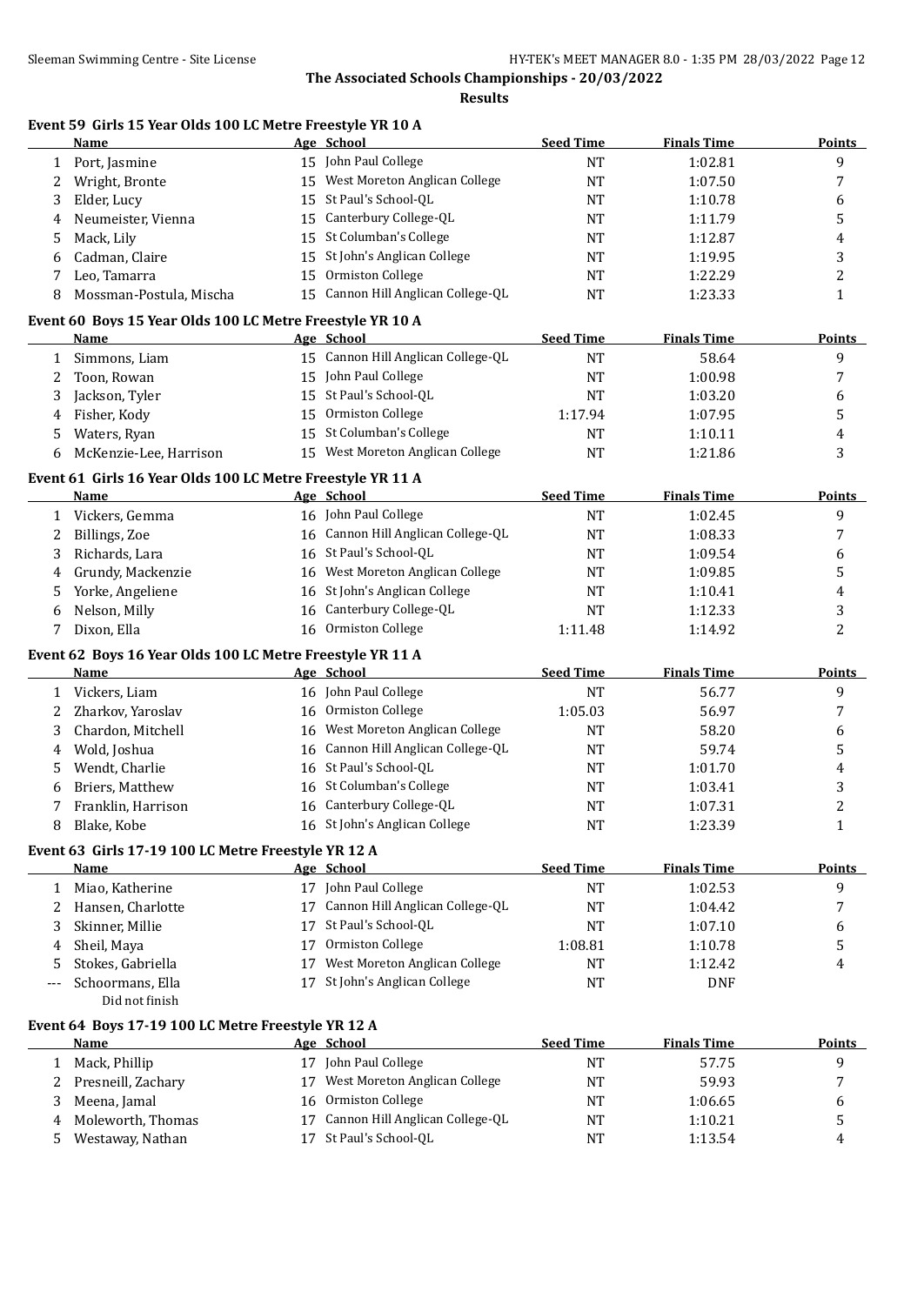## **(Event 64 Boys 17-19 100 LC Metre Freestyle YR 12 A)**

|              | <b>Name</b>                                              |    | Age School                         | <b>Seed Time</b> | <b>Finals Time</b> | <b>Points</b>          |
|--------------|----------------------------------------------------------|----|------------------------------------|------------------|--------------------|------------------------|
| 6            | Thompson, Jacob                                          |    | 17 Canterbury College-QL           | <b>NT</b>        | 1:18.25            | 3                      |
|              | Event 65 Girls 12 Year Olds 50 LC Metre Freestyle YR 7 C |    |                                    |                  |                    |                        |
|              | Name                                                     |    | Age School                         | <b>Seed Time</b> | <b>Finals Time</b> | <b>Points</b>          |
| $\mathbf{1}$ | Collins, Nicole                                          |    | 12 Ormiston College                | <b>NT</b>        | 32.54              | 4.50                   |
| 2            | Warbrick, Evie                                           |    | 12 Cannon Hill Anglican College-QL | <b>NT</b>        | 36.05              | 3.50                   |
| 3            | Sophia, De Boer                                          |    | 12 St Columban's College           | <b>NT</b>        | 36.77              | 3                      |
| 4            | Cork, Johana                                             |    | 12 St Paul's School-QL             | <b>NT</b>        | 37.87              | 2.50                   |
| 5            | Skilton, Maya                                            |    | 12 West Moreton Anglican College   | <b>NT</b>        | 38.12              | $\overline{2}$         |
| 6            | Millard, Isabel                                          |    | 12 Canterbury College-QL           | <b>NT</b>        | 38.45              | 1.50                   |
| 7            | Parker, Memphis                                          |    | 12 John Paul College               | <b>NT</b>        | 39.17              | $\mathbf 1$            |
| 8            | Nallapaneni, Veda                                        |    | 12 St John's Anglican College      | <b>NT</b>        | 57.51              | .50                    |
|              | Event 66 Girls 12 Year Olds 50 LC Metre Freestyle YR 7 B |    |                                    |                  |                    |                        |
|              | Name                                                     |    | Age School                         | <b>Seed Time</b> | <b>Finals Time</b> | <b>Points</b>          |
| $\mathbf{1}$ | Crisp, Leilani                                           |    | 12 Ormiston College                | <b>NT</b>        | 31.93              | 4.50                   |
|              | Scaroni, Tia                                             |    | 12 St John's Anglican College      | NT               | 34.84              | 3.50                   |
| 2            |                                                          |    | 12 West Moreton Anglican College   | <b>NT</b>        | 34.94              | 3                      |
| 3            | Bohen, Ruby                                              |    | 12 Cannon Hill Anglican College-QL |                  |                    |                        |
| 4            | Munro, Paige                                             |    | 12 John Paul College               | <b>NT</b>        | 36.02              | 2.50<br>$\overline{c}$ |
| 5            | de Brenni, Scarlette                                     |    | 12 St Paul's School-QL             | <b>NT</b>        | 36.03              |                        |
| 6            | Hill, Matilda<br>Franklin, Isabella                      |    | 12 Canterbury College-QL           | <b>NT</b>        | 36.23              | 1.50                   |
| 7            |                                                          |    | 12 St Columban's College           | <b>NT</b>        | 37.96              | $\mathbf{1}$           |
| 8            | Ingebrigtsen, Keira                                      |    |                                    | <b>NT</b>        | 42.71              | .50                    |
|              | Event 67 Girls 12 Year Olds 50 LC Metre Freestyle YR 7 A |    |                                    |                  |                    |                        |
|              | <b>Name</b>                                              |    | Age School                         | <b>Seed Time</b> | <b>Finals Time</b> | Points                 |
|              | 1 Lee, Dory                                              |    | 12 Ormiston College                | <b>NT</b>        | 31.54              | 9                      |
| 2            | Eliana, Thomas                                           |    | 12 St John's Anglican College      | <b>NT</b>        | 31.60              | 7                      |
| 3            | Stewart, Emma                                            |    | 12 John Paul College               | NT               | 34.02              | 6                      |
| 4            | Evans, Hannah                                            |    | 12 Cannon Hill Anglican College-QL | <b>NT</b>        | 34.21              | 5                      |
| 5            | Lever, Isabelle                                          |    | 12 West Moreton Anglican College   | <b>NT</b>        | 34.28              | 4                      |
| 6            | Neumeister, Amelia                                       |    | 12 Canterbury College-QL           | <b>NT</b>        | 36.92              | 3                      |
| 7            | Ingebrigtsen, Charlie                                    |    | 12 St Columban's College           | <b>NT</b>        | 38.35              | $\overline{c}$         |
|              | Event 68 Boys 12 Year Olds 50 LC Metre Freestyle YR 7 C  |    |                                    |                  |                    |                        |
|              | <b>Name</b>                                              |    | Age School                         | <b>Seed Time</b> | <b>Finals Time</b> | <b>Points</b>          |
|              | 1 Ball, Zach                                             |    | 12 Ormiston College                | <b>NT</b>        | 32.36              | 4.50                   |
| 2            | Rynne, Nate                                              |    | 12 Cannon Hill Anglican College-QL | <b>NT</b>        | 35.18              | 3.50                   |
|              | 3 Werry, Sierran                                         |    | 12 St Paul's School-QL             | $\rm{NT}$        | 37.56              | $\overline{3}$         |
| 4            | Daly, Thomas                                             |    | 12 St Columban's College           | NT               | 38.21              | 2.50                   |
| 5            | Cox, Jacob                                               |    | 12 West Moreton Anglican College   | NT               | 38.73              | 2                      |
| 6            | Munro, Jordan                                            |    | 12 John Paul College               | NT               | 39.57              | 1.50                   |
| 7            | Blackman, Joshua                                         |    | 12 Canterbury College-QL           | NT               | 40.33              | 1                      |
|              | Event 69 Boys 12 Year Olds 50 LC Metre Freestyle YR 7 B  |    |                                    |                  |                    |                        |
|              | <b>Name</b>                                              |    | Age School                         | <b>Seed Time</b> | <b>Finals Time</b> | <b>Points</b>          |
| 1            | Doig, Isaac                                              |    | 12 Ormiston College                | NT               | 33.51              | 4.50                   |
| 2            | McCarthy, Ryder                                          | 12 | St Paul's School-QL                | NT               | 34.30              | 3.50                   |
| 3            | Wilcox, Blake                                            | 12 | Cannon Hill Anglican College-QL    | NT               | 36.05              | 3                      |
| 4            | Clements, Cody                                           | 12 | West Moreton Anglican College      | NT               | 36.21              | 2.50                   |
| 5            | Stagg, Alex                                              |    | 12 John Paul College               | NT               | 36.52              | 2                      |
| 6            | Bhangra, Ajaveer                                         | 12 | St John's Anglican College         | NT               | 36.75              | 1.50                   |
| 7            | Johns, Jackson                                           | 12 | St Columban's College              | NT               | 37.33              | $\mathbf{1}$           |
| 8            | Mead, Rylan                                              |    | 12 Canterbury College-QL           | NT               | 38.63              | .50                    |
|              |                                                          |    |                                    |                  |                    |                        |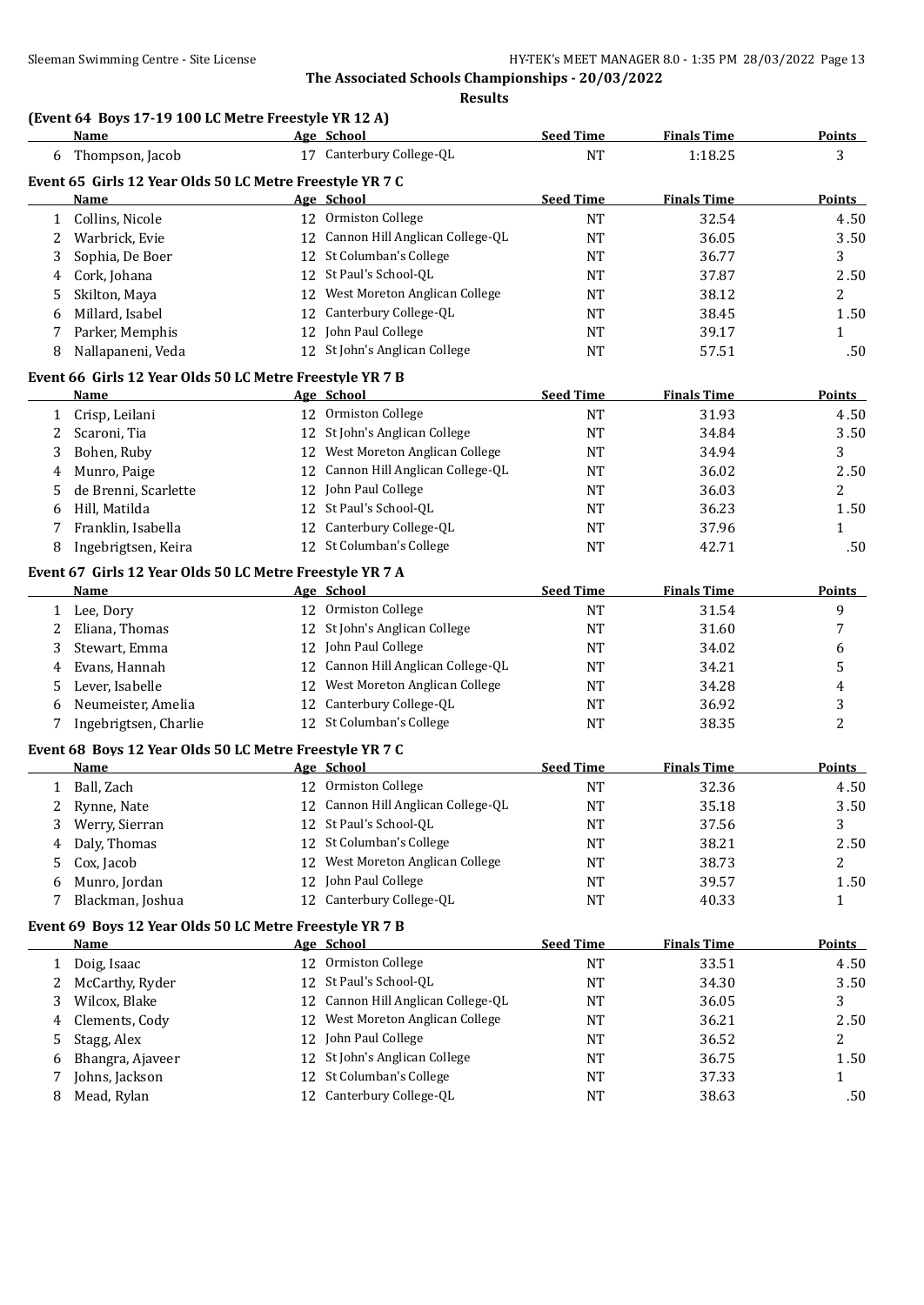**Results**

| Event 70 Boys 12 Year Olds 50 LC Metre Freestyle YR 7 A |  |  |  |  |  |  |
|---------------------------------------------------------|--|--|--|--|--|--|
|                                                         |  |  |  |  |  |  |

|                              | <b>Name</b>                                                             |    | Age School                         | <b>Seed Time</b> | <b>Finals Time</b> | <b>Points</b>  |
|------------------------------|-------------------------------------------------------------------------|----|------------------------------------|------------------|--------------------|----------------|
|                              | 1 Brown, Louis                                                          |    | 12 Cannon Hill Anglican College-QL | <b>NT</b>        | 30.93              | 9              |
| 2                            | Pennefather, Elijah                                                     | 12 | Ormiston College                   | NT               | 32.81              | 7              |
| 3                            | McLellan, Caleb                                                         | 12 | West Moreton Anglican College      | NT               | 33.44              | 6              |
| 4                            | Siebuhr, Ari                                                            |    | 12 St Paul's School-QL             | <b>NT</b>        | 33.72              | 5              |
| 5                            | Standish, Blake                                                         |    | 12 St Columban's College           | <b>NT</b>        | 34.57              | 4              |
| 6                            | Wan, Tristan                                                            |    | 12 John Paul College               | NT               | 35.53              | 3              |
| 7                            | Bostock, Jackson                                                        |    | 12 Canterbury College-QL           | <b>NT</b>        | 38.78              | 2              |
| 8                            | Bate, Connor                                                            |    | 12 St John's Anglican College      | <b>NT</b>        | 42.20              | $\mathbf{1}$   |
|                              |                                                                         |    |                                    |                  |                    |                |
|                              | Event 71 Girls 13 Year Olds 50 LC Metre Freestyle YR 8 C<br><b>Name</b> |    | Age School                         | <b>Seed Time</b> | <b>Finals Time</b> | <b>Points</b>  |
|                              | 1 Edhouse, Asha                                                         |    | 13 Ormiston College                | <b>NT</b>        | 32.94              | 4.50           |
| 2                            | Lewis, Hannah                                                           |    | 13 Cannon Hill Anglican College-QL | NT               | 35.54              | 3.50           |
| 3                            | Deffend, Esher                                                          |    | 13 West Moreton Anglican College   | NT               | 35.74              | 3              |
|                              |                                                                         | 13 | Canterbury College-QL              | NT               | 36.49              | 2.50           |
| 4                            | Guy, Kaela<br>Schneider, Summer                                         | 13 | John Paul College                  | <b>NT</b>        | 37.31              | 2              |
| 5                            | Derksen, Olivia                                                         | 13 | St Paul's School-QL                |                  |                    | 1.50           |
| 6                            |                                                                         |    | 13 St John's Anglican College      | <b>NT</b>        | 37.58              |                |
| 7                            | Brown, Ellasandra                                                       |    | 13 St Columban's College           | <b>NT</b>        | 41.98              | 1              |
| 8                            | Waters, Mikayla                                                         |    |                                    | <b>NT</b>        | 45.47              | .50            |
|                              | Event 72 Girls 13 Year Olds 50 LC Metre Freestyle YR 8 B                |    |                                    |                  |                    |                |
|                              | <b>Name</b>                                                             |    | Age School                         | <b>Seed Time</b> | <b>Finals Time</b> | Points         |
| $1 \ \overline{\phantom{0}}$ | Cusack, Heidi                                                           |    | 13 West Moreton Anglican College   | <b>NT</b>        | 32.67              | 4.50           |
| 2                            | Ho, Lyvia                                                               | 13 | Ormiston College                   | NT               | 32.99              | 3.50           |
| 3                            | Begley, Charlotte                                                       | 13 | Cannon Hill Anglican College-QL    | NT               | 34.38              | 3              |
| 4                            | Kerrigan, Aoibhe                                                        | 13 | Canterbury College-QL              | NT               | 34.42              | 2.50           |
| 5                            | Theron, Izobella                                                        | 13 | St John's Anglican College         | <b>NT</b>        | 34.90              | 2              |
| 6                            | Olechnowicz, Olivia                                                     | 13 | John Paul College                  | <b>NT</b>        | 35.32              | 1.50           |
| 7                            | McGowan, Bella                                                          | 13 | St Columban's College              | <b>NT</b>        | 38.38              | 1              |
| 8                            | Grace, Stella                                                           |    | 13 St Paul's School-QL             | <b>NT</b>        | 39.75              | .50            |
|                              | Event 73 Girls 13 Year Olds 50 LC Metre Freestyle YR 8 A                |    |                                    |                  |                    |                |
|                              | <b>Name</b>                                                             |    | Age School                         | <b>Seed Time</b> | <b>Finals Time</b> | <b>Points</b>  |
|                              | 1 Mather, Mikayli                                                       |    | 13 Ormiston College                | <b>NT</b>        | 31.94              | 9              |
| 2                            | Maitra, Sarbani                                                         |    | 13 St John's Anglican College      | NT               | 33.21              | 7              |
| 3                            | Heather, Tiare                                                          |    | 13 West Moreton Anglican College   | <b>NT</b>        | 33.49              | 6              |
| 4                            | Setterfield, Ruby                                                       | 13 | St Paul's School-QL                | NT               | 34.01              | 5              |
| 5                            | Lee, Elize                                                              |    | 13 Canterbury College-QL           | <b>NT</b>        | 34.26              | 4              |
| 6                            | Bain, Sophie                                                            |    | 13 Cannon Hill Anglican College-QL | <b>NT</b>        | 34.54              | 3              |
|                              | Eastman, Keira                                                          | 13 | John Paul College                  | <b>NT</b>        | 37.01              | $\overline{c}$ |
| 8                            | Taylor, Mary                                                            |    | 13 St Columban's College           | <b>NT</b>        | 39.98              | $\mathbf{1}$   |
|                              | Event 74 Boys 13 Year Olds 50 LC Metre Freestyle YR 8 C                 |    |                                    |                  |                    |                |
|                              | <b>Name</b>                                                             |    | Age School                         | <b>Seed Time</b> | <b>Finals Time</b> | <b>Points</b>  |
| $\mathbf{1}$                 | Zheng, Jerry                                                            |    | 13 John Paul College               | NT               | 33.55              | 4.50           |
| 2                            | Liu, Jeremy                                                             | 13 | Ormiston College                   | NT               | 35.42              | 3.50           |
| 3                            | Lever, Harry                                                            | 13 | West Moreton Anglican College      | <b>NT</b>        | 36.16              | 3              |
| 4                            | Andronov, Finley                                                        | 13 | Cannon Hill Anglican College-QL    | NT               | 37.66              | 2.50           |
| 5                            | Thiedecke, Harry                                                        | 13 | St John's Anglican College         | <b>NT</b>        | 39.60              | 2              |
| 6                            | Vaitha, Ashutosh                                                        | 13 | Canterbury College-QL              | <b>NT</b>        | 54.13              | 1.50           |
|                              |                                                                         |    |                                    |                  |                    |                |
|                              | Event 75 Boys 13 Year Olds 50 LC Metre Freestyle YR 8 B<br>Name         |    | Age School                         | <b>Seed Time</b> | <b>Finals Time</b> | <b>Points</b>  |
| 1                            | Keerie, Sebastian                                                       |    | 13 Canterbury College-QL           | <b>NT</b>        | 31.65              | 4.50           |
| 2                            | Bilson, Conor                                                           |    | 13 St Columban's College           | NT               | 32.75              | 3.50           |
| 3                            | Nguyen, Oscar                                                           |    | 13 St John's Anglican College      | NT               | 32.83              | 3              |
|                              |                                                                         |    |                                    |                  |                    |                |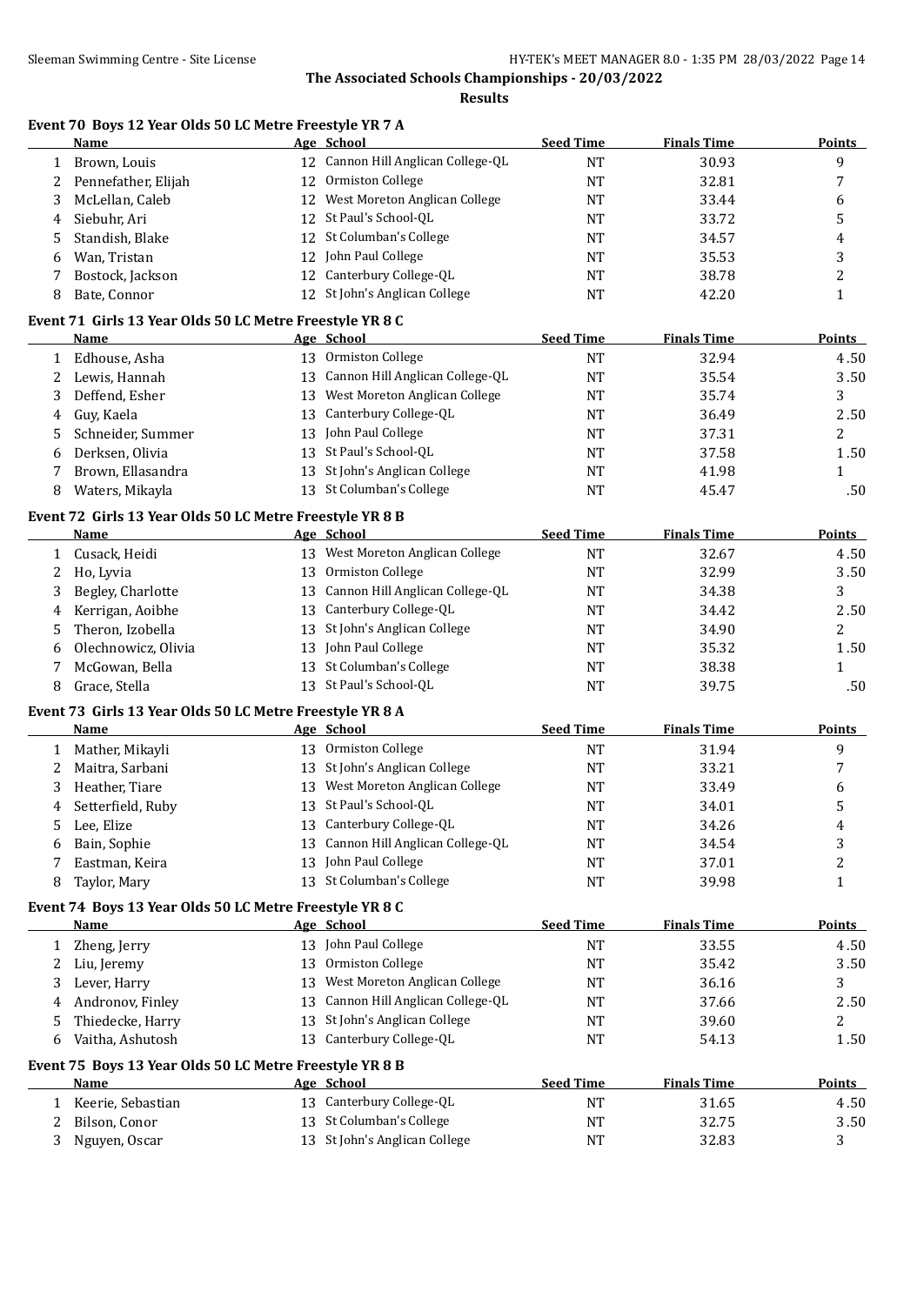**Results**

#### **(Event 75 Boys 13 Year Olds 50 LC Metre Freestyle YR 8 B)**

|              | <u>Name</u>                                              |    | Age School                         | <b>Seed Time</b> | <b>Finals Time</b> | <b>Points</b> |
|--------------|----------------------------------------------------------|----|------------------------------------|------------------|--------------------|---------------|
| 4            | Welch, Cooper                                            |    | 13 John Paul College               | NT               | 34.01              | 2.50          |
| 5            | Sydney, Jonas                                            |    | 13 Cannon Hill Anglican College-QL | <b>NT</b>        | 34.06              | 2             |
| 6            | Methven, Tama                                            |    | 13 Ormiston College                | <b>NT</b>        | 34.29              | 1.50          |
| 7            | Brady, Callum                                            |    | 13 West Moreton Anglican College   | <b>NT</b>        | 34.53              | 1             |
| 8            | Donaldson, Nick                                          |    | 13 St Paul's School-QL             | <b>NT</b>        | 39.60              | .50           |
|              | Event 76 Boys 13 Year Olds 50 LC Metre Freestyle YR 8 A  |    |                                    |                  |                    |               |
|              | <u>Name</u>                                              |    | Age School                         | <b>Seed Time</b> | <b>Finals Time</b> | <b>Points</b> |
| $\mathbf{1}$ | Rowe, Zaki                                               |    | 13 John Paul College               | <b>NT</b>        | 29.70              | 9             |
| 2            | Cowen, John                                              | 13 | Ormiston College                   | NT               | 30.26              | 7             |
| 3            | Fisher-Peters, Chad                                      | 13 | West Moreton Anglican College      | NT               | 30.30              | 6             |
| 4            | Sheppard, Tory                                           |    | 13 St Columban's College           | <b>NT</b>        | 30.62              | 5             |
| 5            | Edwards, Riley                                           | 13 | Canterbury College-QL              | NT               | 31.41              | 4             |
| 6            | Braithwaite, Jayden                                      |    | 13 St John's Anglican College      | <b>NT</b>        | 33.26              | 3             |
| 7            | Debono-Gross, Lachlan                                    |    | 13 Cannon Hill Anglican College-QL | <b>NT</b>        | 34.05              | 2             |
| 8            | Fenwick, Oska                                            |    | 13 St Paul's School-QL             | <b>NT</b>        | 37.10              | 1             |
|              | Event 77 Girls 14 Year Olds 50 LC Metre Freestyle YR 9 C |    |                                    |                  |                    |               |
|              | Name                                                     |    | Age School                         | <b>Seed Time</b> | <b>Finals Time</b> | <b>Points</b> |
| 1            | Leach, Siara                                             |    | 14 St John's Anglican College      | <b>NT</b>        | 31.47              | 4.50          |
| 2            | Carolan, Georgie                                         |    | 14 Cannon Hill Anglican College-QL | <b>NT</b>        | 32.91              | 3.50          |
| 3            | Gorroick, Kaylee                                         |    | 14 West Moreton Anglican College   | NT               | 33.17              | 3             |
| 4            | Grams, Tiarna                                            |    | 14 St Columban's College           | NT               | 33.49              | 2.50          |
| 5.           | Fawkes, Bridie                                           |    | 14 Canterbury College-QL           | <b>NT</b>        | 33.69              | 2             |
| 6            | Jeffries, Ella                                           |    | 14 Ormiston College                | <b>NT</b>        | 35.51              | 1.50          |
| 7            | Langton, Lucy                                            |    | 14 St Paul's School-QL             | <b>NT</b>        | 39.22              | 1             |
| 8            | Bennett, Chloe                                           |    | 14 John Paul College               | NT               | 41.84              | .50           |
|              | Event 78 Girls 14 Year Olds 50 LC Metre Freestyle YR 9 B |    |                                    |                  |                    |               |
|              | Name                                                     |    | Age School                         | <b>Seed Time</b> | <b>Finals Time</b> | <b>Points</b> |
| $\mathbf{1}$ | Wells, Sophie                                            |    | 14 St John's Anglican College      | <b>NT</b>        | 30.38              | 4.50          |
| 2            | McCormack, Cailtlin                                      |    | 14 Cannon Hill Anglican College-QL | <b>NT</b>        | 31.20              | 3.50          |
| 3            | Grundy, Olivia                                           |    | 14 West Moreton Anglican College   | <b>NT</b>        | 32.75              | 3             |
| 4            | Shen, Tianhan                                            |    | 14 Ormiston College                | 37.90            | 33.43              | 2.50          |
| 5            | Monroe, Audrey                                           |    | 14 Canterbury College-QL           | NT               | 36.02              | 2             |
| 6            | Coulter, Eden                                            |    | 14 St Paul's School-QL             | <b>NT</b>        | 38.95              | 1.50          |
| 7            | McLaren, Briarna                                         |    | 14 St Columban's College           | <b>NT</b>        | 39.43              | 1             |
| 8            | Smith, Hannah                                            |    | 14 John Paul College               | $\rm{NT}$        | 40.09              | .50           |
|              | Event 79 Girls 14 Year Olds 50 LC Metre Freestyle YR 9 A |    |                                    |                  |                    |               |
|              | Name                                                     |    | Age School                         | <b>Seed Time</b> | <b>Finals Time</b> | <b>Points</b> |
|              | 1 Newham, Maddie                                         |    | 14 St John's Anglican College      | <b>NT</b>        | 29.58              | 9             |
| 2            | Ammundsen, Poppy                                         |    | 14 Cannon Hill Anglican College-QL | NT               | 30.56              | 7             |
| 3            | Isles, Amelie                                            |    | 14 Ormiston College                | NT               | 31.24              | 6             |
| 4            | Cox, Emily                                               |    | 14 West Moreton Anglican College   | NT               | 31.41              | 5             |
| 5            | Budd, Tayla                                              |    | 14 Canterbury College-QL           | NT               | 32.54              | 4             |
| 6            | Bennett, Chloe                                           |    | 14 John Paul College               | NT               | 33.79              | 3             |
| 7            | McGowan, Sieanah                                         |    | 14 St Columban's College           | NT               | 33.81              | 2             |
| 8            | Richards, Emma                                           |    | 14 St Paul's School-QL             | NT               | 38.77              | 1             |
|              | Event 80 Boys 14 Year Olds 50 LC Metre Freestyle YR 9 C  |    |                                    |                  |                    |               |
|              | <b>Name</b>                                              |    | Age School                         | <b>Seed Time</b> | <b>Finals Time</b> | <b>Points</b> |
| 1            | Welgemoed, Eduard                                        |    | 14 Ormiston College                | 34.52            | 29.14              | 4.50          |
| 2            | Black, James                                             |    | 14 Cannon Hill Anglican College-QL | NT               | 32.41              | 3.50          |
| 3            | Gallo, Tiberio                                           |    | 14 John Paul College               | NT               | 34.16              | 3             |
| 4            | Li, Hayden                                               |    | 14 Canterbury College-QL           | <b>NT</b>        | 36.17              | 2.50          |
| 5.           | Jesberg, Jeremaiah                                       |    | 14 West Moreton Anglican College   | NT               | 37.02              | 2             |
|              |                                                          |    |                                    |                  |                    |               |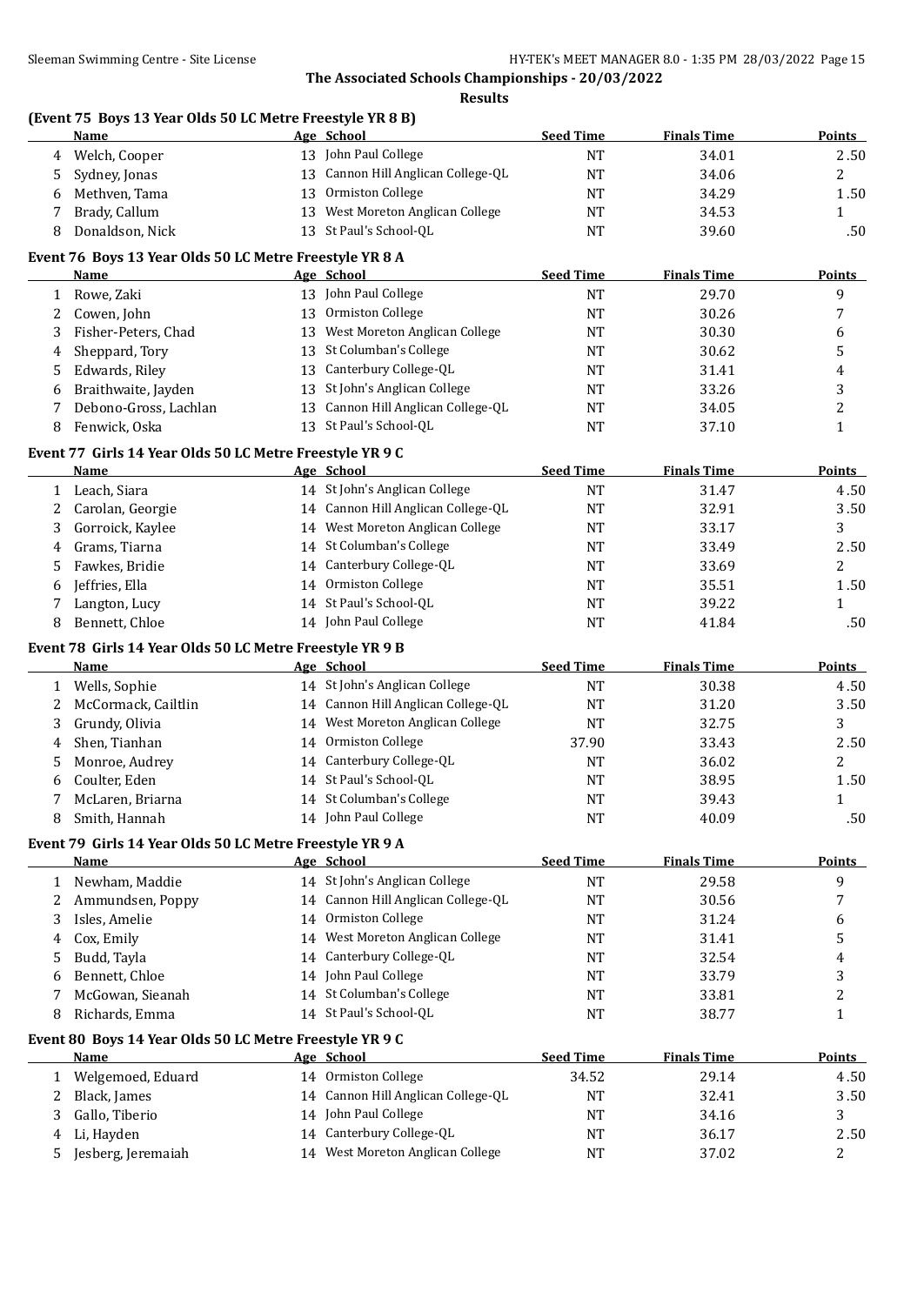#### **Results**

## **(Event 80 Boys 14 Year Olds 50 LC Metre Freestyle YR 9 C)**

|             | <b>Name</b>                                               |    | Age School                         | <b>Seed Time</b> | <b>Finals Time</b> | <b>Points</b>  |
|-------------|-----------------------------------------------------------|----|------------------------------------|------------------|--------------------|----------------|
| 6           | Kuessner, Ethan                                           |    | 14 St Paul's School-QL             | <b>NT</b>        | 38.71              | 1.50           |
| 7           | Bryant, Angus                                             |    | 14 St John's Anglican College      | <b>NT</b>        | 41.41              | 1              |
|             | Event 81 Boys 14 Year Olds 50 LC Metre Freestyle YR 9 B   |    |                                    |                  |                    |                |
|             | Name                                                      |    | Age School                         | <b>Seed Time</b> | <b>Finals Time</b> | <b>Points</b>  |
| 1           | Ngai, Lucas                                               |    | 14 John Paul College               | <b>NT</b>        | 27.31              | 4.50           |
| 2           | Harris, Hamish                                            |    | 14 Ormiston College                | 33.39            | 28.82              | 3.50           |
| 3           | O'Neill, William                                          |    | 14 Cannon Hill Anglican College-QL | <b>NT</b>        | 29.82              | 3              |
| 4           | Hammonds, Karter                                          |    | 14 St Paul's School-QL             | <b>NT</b>        | 32.57              | 2.50           |
| 5           | Noffke, Samson                                            |    | 14 West Moreton Anglican College   | <b>NT</b>        | 32.61              | 2              |
| 6           | Baldwin, Kupa                                             |    | 14 St Columban's College           | <b>NT</b>        | 33.56              | 1.50           |
| 7           | Stanley, Ben                                              |    | 14 Canterbury College-QL           | <b>NT</b>        | 33.83              | $\mathbf{1}$   |
| 8           | Atikinson, Jasper                                         |    | 14 St John's Anglican College      | <b>NT</b>        | 35.85              | .50            |
|             |                                                           |    |                                    |                  |                    |                |
|             | Event 82 Boys 14 Year Olds 50 LC Metre Freestyle YR 9 A   |    |                                    |                  |                    |                |
|             | Name                                                      |    | Age School                         | <b>Seed Time</b> | <b>Finals Time</b> | <b>Points</b>  |
|             | 1 Kelly, Seamus                                           |    | 14 John Paul College               | <b>NT</b>        | 27.80              | 9              |
| 2           | Eskdale, Tristan                                          |    | 14 Ormiston College                | 32.24            | 28.48              | 7              |
| 3           | Jia, Roger                                                |    | 14 Cannon Hill Anglican College-QL | <b>NT</b>        | 28.55              | 6              |
| 4           | Windolf, Cooper                                           |    | 14 West Moreton Anglican College   | <b>NT</b>        | 29.12              | 5              |
| 5           | Johnson, Fraser                                           |    | 14 St Paul's School-QL             | <b>NT</b>        | 30.19              | 4              |
| 6           | Thompson, Liam                                            |    | 14 Canterbury College-QL           | <b>NT</b>        | 37.85              | 3              |
|             | Event 83 Girls 15 Year Olds 50 LC Metre Freestyle YR 10 C |    |                                    |                  |                    |                |
|             | <b>Name</b>                                               |    | Age School                         | <b>Seed Time</b> | <b>Finals Time</b> | Points         |
|             | 1 Howell, Charlotte                                       |    | 15 St Paul's School-QL             | <b>NT</b>        | 33.49              | 4.50           |
| 2           | Sartor, Giaan                                             |    | 15 West Moreton Anglican College   | <b>NT</b>        | 34.82              | 3.50           |
| 3           | Birt, Katie                                               |    | 14 John Paul College               | NT               | 36.15              | 3              |
| 4           | Howarth, Rebecca                                          |    | 15 Cannon Hill Anglican College-QL | <b>NT</b>        | 36.62              | 2.50           |
| 5           | Whyte, Caitlin                                            |    | 15 Ormiston College                | 38.87            | 38.90              | 2              |
| 6           | McGowan, Ava                                              |    | 15 St Columban's College           | <b>NT</b>        | 40.28              | 1.50           |
| 7           | Coy, Grace                                                |    | 15 Canterbury College-QL           | <b>NT</b>        | 40.77              | $\mathbf{1}$   |
| 8           | Gillies, Eva                                              |    | 15 St John's Anglican College      | <b>NT</b>        | 45.26              | .50            |
|             |                                                           |    |                                    |                  |                    |                |
|             | Event 84 Girls 15 Year Olds 50 LC Metre Freestyle YR 10 B |    |                                    |                  |                    |                |
|             | <b>Name</b>                                               |    | Age School                         | <b>Seed Time</b> | <b>Finals Time</b> | <b>Points</b>  |
|             | 1 Wan, Stephanie                                          |    | 15 John Paul College               | <b>NT</b>        | 30.70              | 4.50           |
| $2^{\circ}$ | Mossman-Postula, Mischa                                   |    | 15 Cannon Hill Anglican College-QL | <b>NT</b>        | 33.80              | 3.50           |
| 3           | Nelson, Pippa                                             |    | 15 Canterbury College-QL           | <b>NT</b>        | 34.57              | 3              |
| 4           | Fulton, Layla                                             |    | 15 West Moreton Anglican College   | NT               | 34.62              | 2.50           |
| 5           | Arici, Peyton                                             |    | 15 St Paul's School-QL             | NT               | 34.93              | $\overline{2}$ |
| 6           | FitzGerald, Amity                                         |    | 15 St Columban's College           | <b>NT</b>        | 35.26              | 1.50           |
| 7           | Ritchie, Dakota                                           |    | 15 Ormiston College                | <b>NT</b>        | 39.07              | 1              |
| 8           | Bridges, Lucy                                             |    | 15 St John's Anglican College      | <b>NT</b>        | 41.92              | .50            |
|             | Event 85 Girls 15 Year Olds 50 LC Metre Freestyle YR 10 A |    |                                    |                  |                    |                |
|             | Name                                                      |    | Age School                         | <b>Seed Time</b> | <b>Finals Time</b> | <b>Points</b>  |
| 1           | Portmann, Natalie                                         |    | 15 John Paul College               | <b>NT</b>        | 28.38              | 9              |
| 2           | McDowell, Charlotte                                       |    | 15 West Moreton Anglican College   | NT               | 30.12              | 7              |
| 3           | Grant, Matisse                                            | 15 | Ormiston College                   | NT               | 30.26              | 6              |
| 4           | Mead, Lara                                                | 15 | Canterbury College-QL              | NT               | 32.21              | 5              |
| 5           | Roberts, Grace                                            | 15 | Cannon Hill Anglican College-QL    | <b>NT</b>        | 33.07              | 4              |
| 6           | Grace, Bridget                                            |    | 15 St Paul's School-QL             | NT               | 36.83              | 3              |
| 7           | Boyland, Izzy                                             | 15 | St Columban's College              | NT               | 37.43              | 2              |
| 8           | Gee, Tamika                                               |    | 15 St John's Anglican College      | <b>NT</b>        | 37.44              | $\mathbf{1}$   |
|             |                                                           |    |                                    |                  |                    |                |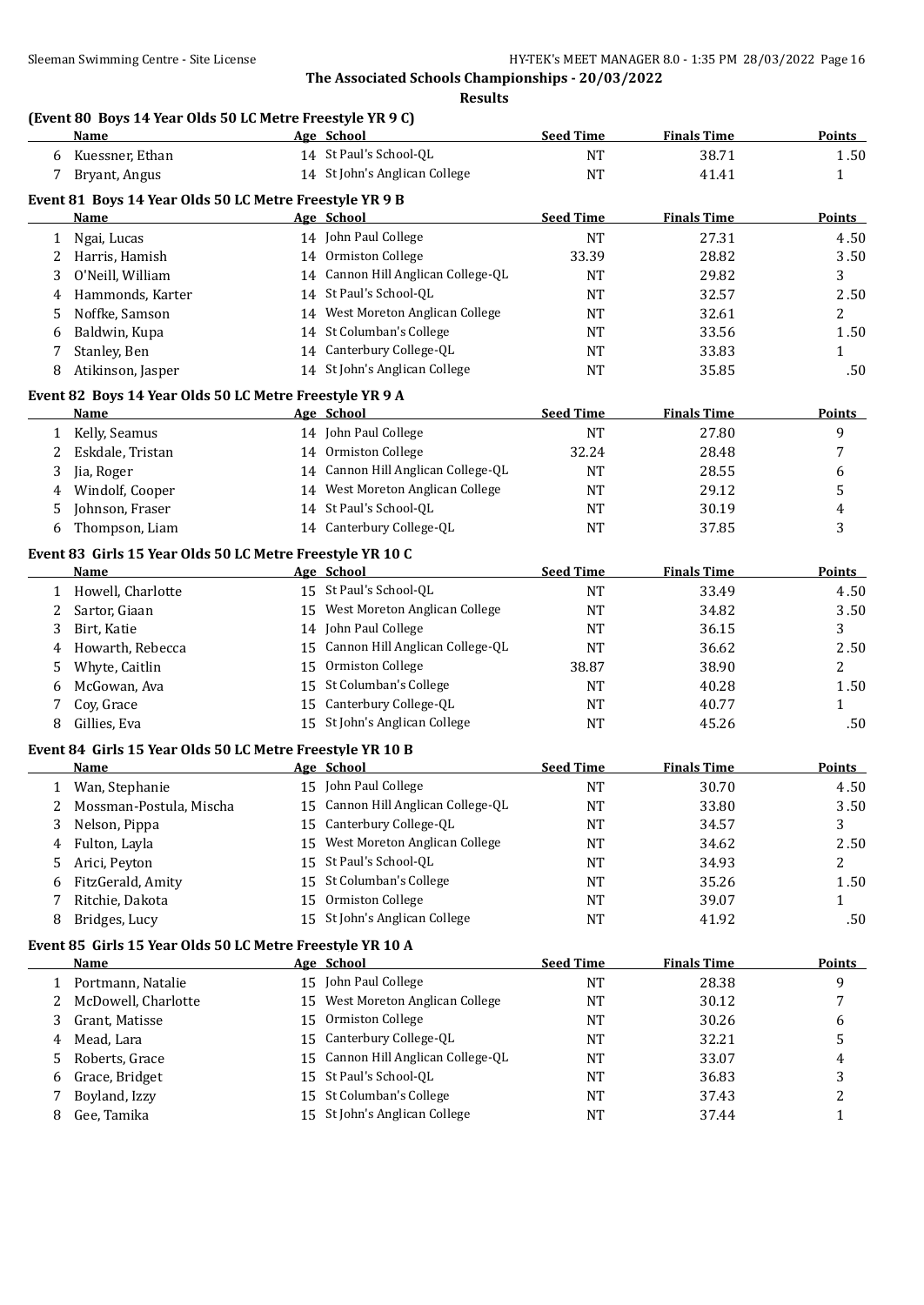| Sleeman Swimming Centre - Site License |                                                                   | HY-TEK's MEET MANAGER 8.0 - 1:35 PM 28/03/2022 Page 17 |                                                   |                  |                    |               |  |
|----------------------------------------|-------------------------------------------------------------------|--------------------------------------------------------|---------------------------------------------------|------------------|--------------------|---------------|--|
|                                        |                                                                   |                                                        | The Associated Schools Championships - 20/03/2022 |                  |                    |               |  |
|                                        |                                                                   |                                                        | <b>Results</b>                                    |                  |                    |               |  |
|                                        | Event 86 Boys 15 Year Olds 50 LC Metre Freestyle YR 10 C<br>Name  |                                                        | Age School                                        | <b>Seed Time</b> | <b>Finals Time</b> | Points        |  |
|                                        | 1 Ashley, Cooper                                                  |                                                        | 15 Cannon Hill Anglican College-QL                | NT               | 30.96              | 4.50          |  |
| 2                                      | Neilson, Rory                                                     |                                                        | 15 Ormiston College                               | <b>NT</b>        | 32.72              | 3.50          |  |
| 3                                      | Olechnowicz, Oskar                                                |                                                        | 15 John Paul College                              | NT               | 33.72              | 3             |  |
| 4                                      | Fry, Isaac                                                        |                                                        | 15 St Paul's School-QL                            | NT               | 34.58              | 2.50          |  |
| 5.                                     | Newham, Joshua                                                    |                                                        | 15 West Moreton Anglican College                  | NT               | 41.41              | 2             |  |
|                                        | Event 87 Boys 15 Year Olds 50 LC Metre Freestyle YR 10 B          |                                                        |                                                   |                  |                    |               |  |
|                                        | Name                                                              |                                                        | Age School                                        | <b>Seed Time</b> | <b>Finals Time</b> | <b>Points</b> |  |
|                                        | 1 Hansen, Cameron                                                 |                                                        | 15 Ormiston College                               | 34.28            | 29.35              | 4.50          |  |
| 2                                      | Espiner, Fionn                                                    |                                                        | 15 Cannon Hill Anglican College-QL                | NT               | 29.48              | 3.50          |  |
| 3                                      | Holdway, Matthew                                                  |                                                        | 15 John Paul College                              | NT               | 29.64              | 3             |  |
| 4                                      | Merritt, Lucas                                                    |                                                        | 15 St Paul's School-QL                            | NT               | 31.54              | 2.50          |  |
| 5                                      | Byrne, Andrew                                                     |                                                        | 15 St John's Anglican College                     | NT               | 36.41              | 2             |  |
| 6                                      | Forsyth, Josh                                                     |                                                        | 15 St Columban's College                          | NT               | 37.06              | 1.50          |  |
| 7                                      | Pukallus, Mach                                                    |                                                        | 15 Canterbury College-QL                          | NT               | 38.00              | $\mathbf{1}$  |  |
| 8                                      | Hines, Joshua                                                     |                                                        | 15 West Moreton Anglican College                  | <b>NT</b>        | 41.57              | .50           |  |
|                                        | Event 88 Boys 15 Year Olds 50 LC Metre Freestyle YR 10 A          |                                                        |                                                   |                  |                    |               |  |
|                                        | Name                                                              |                                                        | Age School                                        | <b>Seed Time</b> | <b>Finals Time</b> | <b>Points</b> |  |
|                                        | 1 Holdway, Daniel                                                 |                                                        | 15 John Paul College                              | <b>NT</b>        | 27.55              | 9             |  |
| 2                                      | Herrmannsen, Michael                                              |                                                        | 15 Ormiston College                               | 29.99            | 27.66              | 7             |  |
| 3                                      | Mangan, Xavier                                                    |                                                        | 15 Cannon Hill Anglican College-QL                | <b>NT</b>        | 29.39              | 6             |  |
| 4                                      | Sandhu, Rahee                                                     |                                                        | 15 St John's Anglican College                     | <b>NT</b>        | 30.13              | 5             |  |
| 5                                      | Sievers, Andrew                                                   |                                                        | 15 St Columban's College                          | NT               | 30.46              | 4             |  |
| 6                                      | Newton, Charlie                                                   |                                                        | 15 Canterbury College-QL                          | NT               | 30.77              | 3             |  |
| 7                                      | Martin, Sam                                                       |                                                        | 15 West Moreton Anglican College                  | NT               | 31.69              | 2             |  |
| 8                                      | Tang, Gordon                                                      |                                                        | 15 St Paul's School-QL                            | <b>NT</b>        | 31.74              | $\mathbf{1}$  |  |
|                                        | Event 89 Girls 16 Year Olds 50 LC Metre Freestyle YR 11 C         |                                                        |                                                   |                  |                    |               |  |
|                                        | Name                                                              |                                                        | Age School                                        | <b>Seed Time</b> | <b>Finals Time</b> | Points        |  |
|                                        | 1 Johnstone, Bella                                                |                                                        | 16 West Moreton Anglican College                  | <b>NT</b>        | 32.91              | 4.50          |  |
| 2                                      | Rees, Natasha                                                     |                                                        | 16 Cannon Hill Anglican College-QL                | <b>NT</b>        | 33.70              | 3.50          |  |
| 3                                      | Walton, Caitlin                                                   |                                                        | 16 St John's Anglican College                     | <b>NT</b>        | 36.06              | 3             |  |
| 4                                      | Messer, Eva                                                       |                                                        | 16 John Paul College                              | NT               | 37.37              | 2.50          |  |
| 5                                      | Schipplock, Maddison                                              |                                                        | 16 Canterbury College-QL                          | NT               | 38.25              | 2             |  |
| 6                                      | Wright, Grace                                                     |                                                        | 16 St Paul's School-QL                            | NT               | 39.28              | 1.50          |  |
|                                        | Event 90 Girls 16 Year Olds 50 LC Metre Freestyle YR 11 B<br>Name |                                                        | Age School                                        | <b>Seed Time</b> | <b>Finals Time</b> | <b>Points</b> |  |
| 1                                      | Kelly, Bridget                                                    |                                                        | 16 John Paul College                              | NT               | 31.40              | 4.50          |  |
|                                        | Kennedy, Emily                                                    |                                                        | 16 Cannon Hill Anglican College-QL                | NT               | 32.07              | 3.50          |  |
| 2<br>3                                 | Matthews, Amy                                                     |                                                        | 16 West Moreton Anglican College                  | NT               | 32.48              | 3             |  |
| 4                                      | Myers, Anya                                                       |                                                        | 16 St Columban's College                          | NT               | 32.50              | 2.50          |  |
| 5                                      | Buchanan, Charlotte                                               |                                                        | 16 St John's Anglican College                     | NT               | 34.79              | 2             |  |
| 6                                      | Hunter, Yaegen                                                    |                                                        | 16 Ormiston College                               | NT               | 35.72              | 1.50          |  |
| 7                                      | Wong, Jasmine                                                     |                                                        | 16 St Paul's School-QL                            | NT               | 35.73              | $\mathbf{1}$  |  |
|                                        |                                                                   |                                                        |                                                   |                  |                    |               |  |

#### **Event 91 Girls 16 Year Olds 50 LC Metre Freestyle YR 11 A**

| Name                  |  | <b>Seed Time</b>                                                                                                                                                                                    | <b>Finals Time</b> | <b>Points</b> |
|-----------------------|--|-----------------------------------------------------------------------------------------------------------------------------------------------------------------------------------------------------|--------------------|---------------|
| Gallo, Aurelia        |  | <b>NT</b>                                                                                                                                                                                           | 28.90              |               |
| Hahn, Yubo            |  | NT                                                                                                                                                                                                  | 30.11              | 7             |
| McMeechan, Beth       |  | NT                                                                                                                                                                                                  | 30.96              | h             |
| 4 Black, Georgia      |  | NT                                                                                                                                                                                                  | 31.04              |               |
| Hughes, Jessica       |  | <b>NT</b>                                                                                                                                                                                           | 32.22              | 4             |
| Gorroick, Holly<br>b. |  | NT                                                                                                                                                                                                  | 32.82              |               |
|                       |  | Age School<br>16 John Paul College<br>16 St Paul's School-OL<br>16 Cannon Hill Anglican College-QL<br>16 St John's Anglican College<br>16 Canterbury College-QL<br>16 West Moreton Anglican College |                    |               |

7 Wong, Jasmine 16 St Paul's School-QL NT 35.73 1 8 Fawkes, Lilyana 16 Canterbury College-QL NT 37.68 .50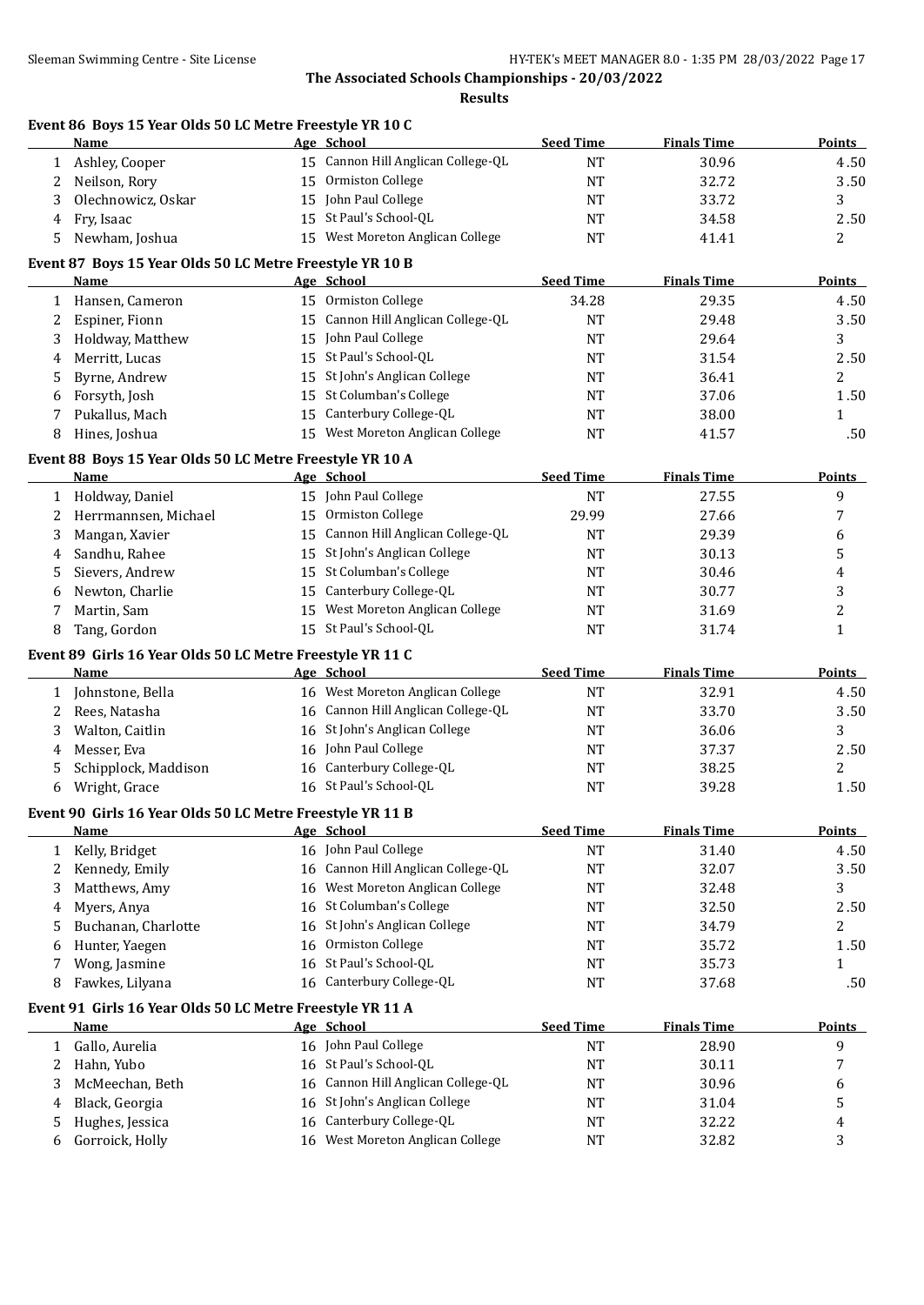#### **Results**

#### **(Event 91 Girls 16 Year Olds 50 LC Metre Freestyle YR 11 A)**

|              | <b>Name</b>                                              |    | Age School                                            | <b>Seed Time</b> | <b>Finals Time</b> | <b>Points</b> |
|--------------|----------------------------------------------------------|----|-------------------------------------------------------|------------------|--------------------|---------------|
|              | Fisher, Torryn                                           |    | 16 Ormiston College                                   | <b>NT</b>        | 33.51              | 2             |
| 8            | Padley, Olivia                                           |    | 16 St Columban's College                              | <b>NT</b>        | 38.06              | 1             |
|              | Event 92 Boys 16 Year Olds 50 LC Metre Freestyle YR 11 C |    |                                                       |                  |                    |               |
|              | Name                                                     |    | Age School                                            | <b>Seed Time</b> | <b>Finals Time</b> | <b>Points</b> |
| $\mathbf{1}$ | Roll, Elliott                                            |    | 16 West Moreton Anglican College                      | <b>NT</b>        | 27.52              | 4.50          |
| 2            | Paech, Samuel                                            |    | 16 Cannon Hill Anglican College-QL                    | <b>NT</b>        | 30.29              | 3.50          |
| 3            | Penniket, Dylan                                          |    | 16 Ormiston College                                   | <b>NT</b>        | 30.42              | 3             |
| 4            | Fenwick, Zavier                                          |    | 16 St Paul's School-QL                                | <b>NT</b>        | 31.58              | 2.50          |
| 5            | Bridge, Cody                                             |    | 16 John Paul College                                  | <b>NT</b>        | 31.81              | 2             |
| 6            | Briers, Andrew                                           |    | 16 St Columban's College                              | <b>NT</b>        | 31.90              | 1.50          |
| 7            | Henry, Jack                                              |    | 16 Canterbury College-QL                              | <b>NT</b>        | 34.84              | 1             |
| 8            | Blake, Cooper                                            |    | 16 St John's Anglican College                         | <b>NT</b>        | 37.91              | .50           |
|              | Event 93 Boys 16 Year Olds 50 LC Metre Freestyle YR 11 B |    |                                                       |                  |                    |               |
|              | Name                                                     |    | Age School                                            | <b>Seed Time</b> | <b>Finals Time</b> | <b>Points</b> |
| 1            | Newham, Hugo                                             |    | 16 St John's Anglican College                         | <b>NT</b>        | 27.39              | 4.50          |
| 2            | Joiner, Bryce                                            |    | 16 West Moreton Anglican College                      | <b>NT</b>        | 27.99              | 3.50          |
| 3            | Harris, Cameron                                          | 16 | Ormiston College                                      | 32.33            | 29.40              | 3             |
| 4            | Weis, Mitchell                                           |    | 16 St Paul's School-QL                                | <b>NT</b>        | 29.73              | 2.50          |
| 5            | Coldham-Fussell, Alexander                               | 16 | Cannon Hill Anglican College-QL                       | <b>NT</b>        | 30.13              | 2             |
| 6            | Toon, Cameron                                            |    | 16 John Paul College                                  | <b>NT</b>        | 30.37              | 1.50          |
| 7            | Bilson, Kieran                                           |    | 16 St Columban's College                              | NT               | 31.02              | 1             |
| 8            | Bladen, Geoffery                                         |    | 16 Canterbury College-QL                              | <b>NT</b>        | 33.01              | .50           |
|              |                                                          |    |                                                       |                  |                    |               |
|              | Event 94 Boys 16 Year Olds 50 LC Metre Freestyle YR 11 A |    |                                                       |                  |                    |               |
|              | <u>Name</u>                                              |    | Age School                                            | <b>Seed Time</b> | <b>Finals Time</b> | <b>Points</b> |
| 1            | Routledge, Luka                                          |    | 16 Cannon Hill Anglican College-QL                    | <b>NT</b>        | 24.38              | 9             |
| 2            | O'Brien, Riley                                           |    | 16 Ormiston College<br>16 St Columban's College       | 27.35            | 26.78              | 7             |
| 3            | Julius, Ben                                              |    |                                                       | <b>NT</b>        | 27.91              | 6             |
| 4            | Isarasena, Jake                                          | 16 | West Moreton Anglican College                         | <b>NT</b>        | 27.98              | 5             |
| 5            | Yorke, Rohnan                                            |    | 16 St John's Anglican College<br>16 John Paul College | <b>NT</b>        | 28.12              | 4             |
| 6            | Nutter, Clayton                                          |    | 16 St Paul's School-QL                                | NT               | 28.68              | 3<br>2        |
| 7            | McCarthy, Hudson<br>King, Jackson                        |    | 16 Canterbury College-QL                              | NT<br><b>NT</b>  | 30.15<br>30.47     |               |
| 8            |                                                          |    |                                                       |                  |                    | 1             |
|              | Event 95 Girls 17-19 50 LC Metre Freestyle YR 12 C       |    |                                                       |                  |                    |               |
|              | Name                                                     |    | Age School                                            | <b>Seed Time</b> | <b>Finals Time</b> | <b>Points</b> |
| T            | Hansen, Olivia                                           |    | 17 Cannon Hill Anglican College-QL                    | <b>NT</b>        | 30.75              | 4.50          |
| 2            | Bannister, Alexandra                                     | 17 | Ormiston College                                      | 31.27            | 33.31              | 3.50          |
| 3            | Lynagh, Josie                                            | 17 | West Moreton Anglican College                         | <b>NT</b>        | 34.07              | 3             |
| 4            | Bouma, Stella                                            | 17 | St Paul's School-QL                                   | <b>NT</b>        | 35.21              | 2.50          |
| 5            | Magro, Makayla                                           | 17 | St John's Anglican College                            | <b>NT</b>        | 37.75              | 2             |
| 6            | Geoffrey, Emma                                           | 17 | St Columban's College                                 | NT               | 38.54              | 1.50          |
| 7            | Auton, Mackenzie                                         | 17 | John Paul College                                     | NT               | 39.54              | 1             |
| 8            | Stanley, Eloise                                          | 17 | Canterbury College-QL                                 | <b>NT</b>        | 41.13              | .50           |
|              | Event 96 Girls 17-19 50 LC Metre Freestyle YR 12 B       |    |                                                       |                  |                    |               |
|              | <b>Name</b>                                              |    | Age School                                            | <b>Seed Time</b> | <b>Finals Time</b> | <b>Points</b> |
| 1            | Waters, Anneka                                           |    | 17 Cannon Hill Anglican College-QL                    | <b>NT</b>        | 30.38              | 4.50          |
| 2            | Sartor, Aliesha                                          | 17 | West Moreton Anglican College                         | <b>NT</b>        | 33.26              | 3.50          |
| 3            | Grygiel, Aleksandra                                      | 17 | Ormiston College                                      | 33.05            | 33.77              | 3             |
| 4            | Wadham, Lara                                             | 17 | St Paul's School-QL                                   | <b>NT</b>        | 33.95              | 2.50          |
| 5            | Ellis, Sohpie                                            | 17 | John Paul College                                     | NT               | 35.05              | 2             |
| 6            | Garred, Charlee                                          | 17 | St Columban's College                                 | NT               | 37.00              | 1.50          |
| 7            | Bolton, Montanna                                         | 17 | St John's Anglican College                            | NT               | 37.61              | $\mathbf{1}$  |
| 8            | Wacker, Daisy                                            | 17 | Canterbury College-QL                                 | <b>NT</b>        | 40.80              | .50           |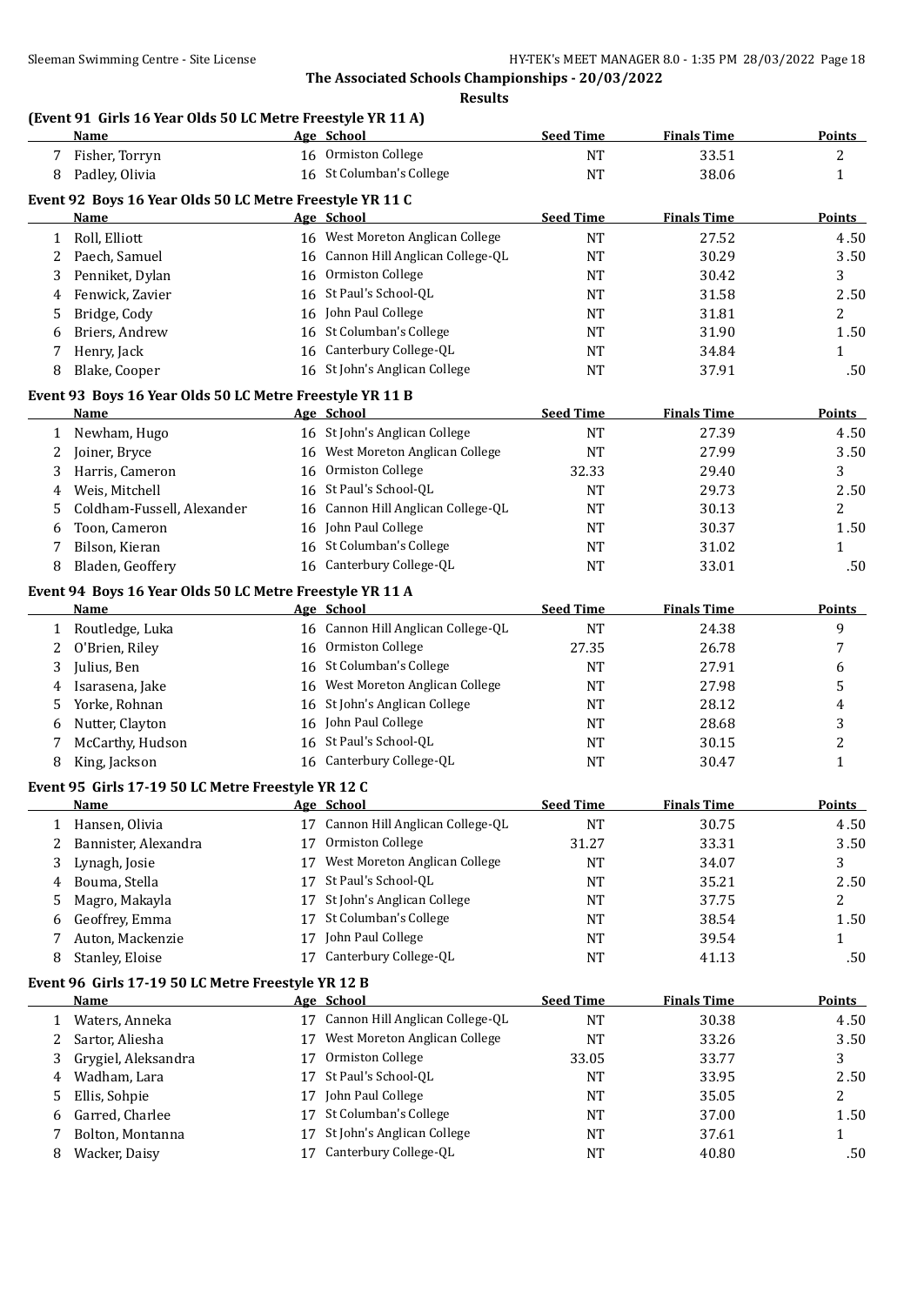**Results**

| Name               | - School<br>Age                    | Seed Time | <b>Finals Time</b> | Points |
|--------------------|------------------------------------|-----------|--------------------|--------|
| Milner. Emma       | 17 Cannon Hill Anglican College-QL | NT        | 28.50              |        |
| 2 Harrison, Monica | 17 Ormiston College                | 30.73     | 30.95              |        |

**Event 97 Girls 17-19 50 LC Metre Freestyle YR 12 A**

|    | Allen, Brooke       |    | 17 St John's Anglican College | NT | 40.18 | ▵    |
|----|---------------------|----|-------------------------------|----|-------|------|
| h. | Messer, Gemma       | 17 | John Paul College             | NT | 34.22 |      |
|    | 5 Savelieva, Sakura | 17 | Canterbury College-QL         | NT | 34.19 | 4    |
| *3 | Allen, Caitlyn      |    | 17 St Paul's School-OL        | NT | 31.78 | 5.50 |
| *3 | Lane. Ella          | 17 | West Moreton Anglican College | NΤ | 31.78 | 5.50 |

|   | Event 98 Boys 17-19 50 LC Metre Freestyle YR 12 C<br>Name  |    | Age School                         | <b>Seed Time</b> | <b>Finals Time</b> | <b>Points</b>  |
|---|------------------------------------------------------------|----|------------------------------------|------------------|--------------------|----------------|
| 1 | Sheil, Oliver                                              |    | 17 Ormiston College                | <b>NT</b>        | 29.82              | 4.50           |
| 2 | Thomas, Bryce                                              |    | 17 John Paul College               | <b>NT</b>        | 29.84              | 3.50           |
| 3 | Edwards, Adam                                              |    | 14 St Paul's School-QL             | <b>NT</b>        | 29.95              | 3              |
| 4 | Walters, Elijah                                            |    | 17 Canterbury College-QL           | <b>NT</b>        | 30.37              | 2.50           |
|   | Hamilton, Ben                                              | 17 | Cannon Hill Anglican College-QL    |                  |                    | $\overline{2}$ |
| 5 |                                                            |    | St John's Anglican College         | NT               | 30.68              |                |
| 6 | Tindale, James                                             | 17 | 17 West Moreton Anglican College   | NT               | 32.81              | 1.50           |
| 7 | Hayes, Matt                                                |    |                                    | <b>NT</b>        | 33.06              | $\mathbf{1}$   |
|   | Event 99 Boys 17-19 50 LC Metre Freestyle YR 12 B          |    |                                    |                  |                    |                |
|   | <b>Name</b>                                                |    | Age School                         | <b>Seed Time</b> | <b>Finals Time</b> | <b>Points</b>  |
| 1 | Rowell, George                                             |    | 17 Ormiston College                | 29.58            | 26.48              | 4.50           |
| 2 | Greer, Nick                                                |    | 17 Cannon Hill Anglican College-QL | <b>NT</b>        | 28.30              | 3.50           |
| 3 | Critchley, Jamie                                           |    | 17 John Paul College               | <b>NT</b>        | 30.85              | 3              |
| 4 | Briers, Harry                                              |    | 17 St Columban's College           | <b>NT</b>        | 32.57              | 2.50           |
| 5 | Taylor, Ben                                                |    | 17 Canterbury College-QL           | <b>NT</b>        | 32.67              | 2              |
| 6 | Theron, Liam                                               |    | 17 West Moreton Anglican College   | <b>NT</b>        | 33.59              | 1.50           |
| 7 | Miller, Oscar                                              | 17 | St John's Anglican College         | <b>NT</b>        | 34.76              | $\mathbf{1}$   |
| 8 | Tsai, Louis                                                |    | 17 St Paul's School-QL             | NT               | 37.96              | .50            |
|   | Event 100 Boys 17-19 50 LC Metre Freestyle YR 12 A         |    |                                    |                  |                    |                |
|   | <b>Name</b>                                                |    | Age School                         | <b>Seed Time</b> | <b>Finals Time</b> | Points         |
| 1 | Priddy, Dylan                                              |    | 17 Ormiston College                | 26.57            | 26.04              | 9              |
| 2 | Cox, Riley                                                 |    | 17 West Moreton Anglican College   | <b>NT</b>        | 27.21              | 7              |
| 3 | Ahmelman, Aidan                                            | 17 | Cannon Hill Anglican College-QL    | <b>NT</b>        | 27.24              | 6              |
| 4 | Lee, Jaden                                                 |    | 17 John Paul College               | NT               | 28.58              | 5              |
| 5 | Reynolds, Liam                                             |    | 17 Canterbury College-QL           | <b>NT</b>        | 29.11              | 4              |
| 6 | Wright, Matthew                                            | 17 | St John's Anglican College         | <b>NT</b>        | 29.89              | 3              |
| 7 | Stansfield, Logan                                          |    | 17 St Paul's School-QL             | <b>NT</b>        | 35.56              | 2              |
|   | Event 101 Girls 12 Year Olds 50 LC Metre Backstroke YR 7 B |    |                                    |                  |                    |                |
|   | <b>Name</b>                                                |    | Age School                         | <b>Seed Time</b> | <b>Finals Time</b> | <b>Points</b>  |
| 1 | Lee, Dory                                                  |    | 12 Ormiston College                | <b>NT</b>        | 37.34              | 4.50           |
| 2 | Stewart, Emma                                              |    | 12 John Paul College               | <b>NT</b>        | 40.82              | 3.50           |
| 3 | Evans, Hannah                                              |    | 12 Cannon Hill Anglican College-QL | <b>NT</b>        | 40.92              | 3              |
| 4 | Neumeister, Amelia                                         |    | 12 Canterbury College-QL           | <b>NT</b>        | 42.82              | 2.50           |
| 5 | Lane, Molly                                                |    | 12 West Moreton Anglican College   | <b>NT</b>        | 44.62              | 2              |
| 6 | Hill. Matilda                                              |    | 12 St Paul's School-QL             | <b>NT</b>        | 45.36              | 1.50           |

## **Event 102 Girls 12 Year Olds 50 LC Metre Backstroke YR 7 A**

| <b>Name</b>          | Age School                    | <b>Seed Time</b> | <b>Finals Time</b> | Points |
|----------------------|-------------------------------|------------------|--------------------|--------|
| Mollee. Kira         | 12 John Paul College          | <b>NT</b>        | 34.84              |        |
| Baillie, Megan       | 12 Ormiston College           | NΤ               | 35.53              |        |
| Smith-Miller, Taylah | 12 Canterbury College-QL      | NT               | 36.78              |        |
| Eliana, Thomas       | 12 St John's Anglican College | NT               | 39.51              |        |

7 Scaroni, Tia 12 St John's Anglican College 12 St John's Anglican College 1 8 Beaumont, Naarrah 12 St Columban's College 1988 NT 50.63 .50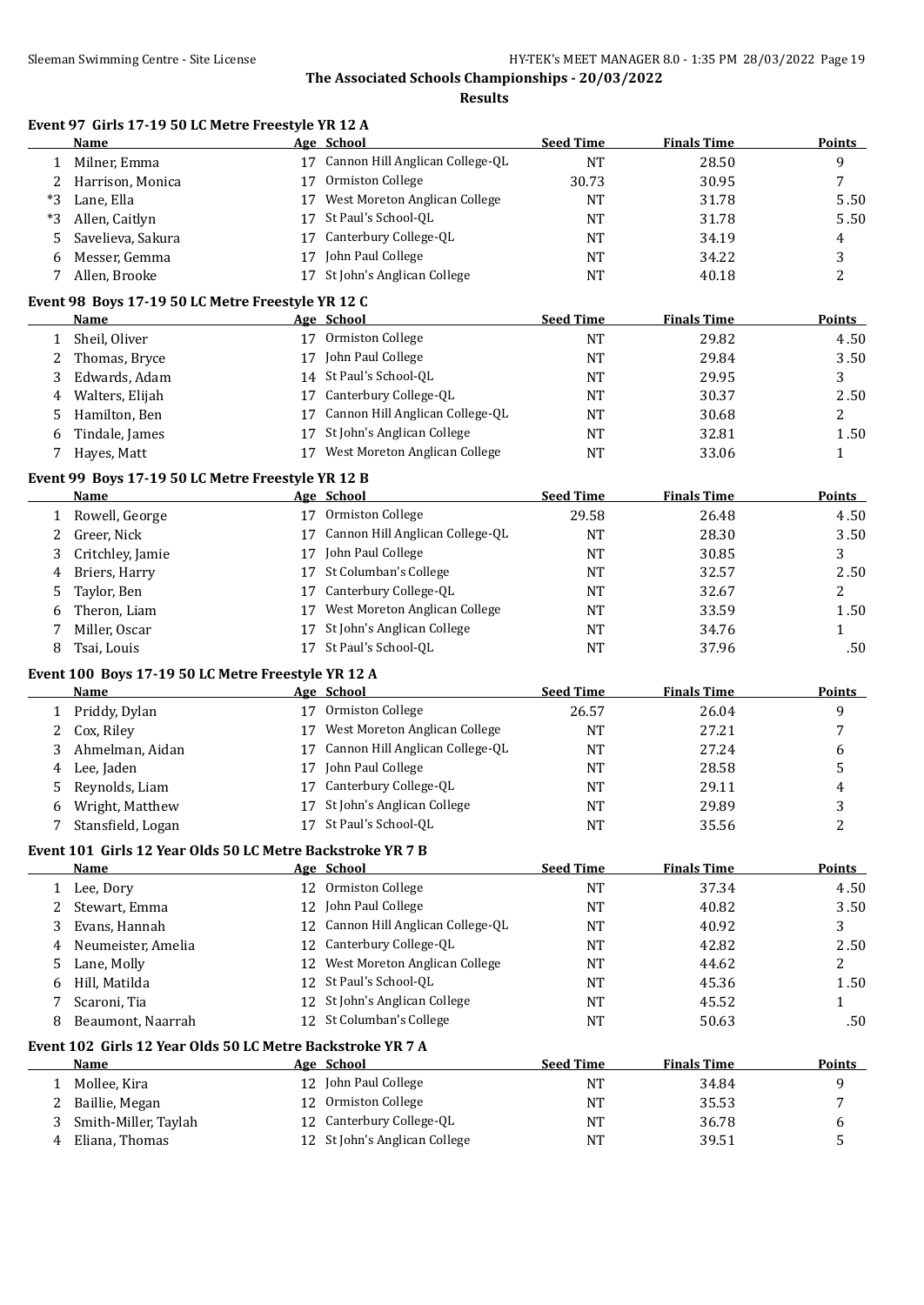#### **Results**

## **(Event 102 Girls 12 Year Olds 50 LC Metre Backstroke YR 7 A)**

|              | <b>Name</b>                                                |    | Age School                         | <b>Seed Time</b> | <b>Finals Time</b> | <b>Points</b>  |
|--------------|------------------------------------------------------------|----|------------------------------------|------------------|--------------------|----------------|
| 5.           | Andrews, Poppy                                             |    | 12 St Paul's School-QL             | <b>NT</b>        | 40.70              | 4              |
| 6            | Munro, Paige                                               |    | 12 Cannon Hill Anglican College-QL | <b>NT</b>        | 41.78              | 3              |
| 7            | Hobson, Louise                                             |    | 12 St Columban's College           | <b>NT</b>        | 42.16              | 2              |
| 8            | Bohen, Ruby                                                |    | 12 West Moreton Anglican College   | <b>NT</b>        | 44.65              | $\mathbf{1}$   |
|              | Event 103 Boys 12 Year Olds 50 LC Metre Backstroke YR 7 B  |    |                                    |                  |                    |                |
|              | Name                                                       |    | Age School                         | <b>Seed Time</b> | <b>Finals Time</b> | <b>Points</b>  |
|              | 1 Pennefather, Elijah                                      |    | 12 Ormiston College                | <b>NT</b>        | 37.98              | 4.50           |
| 2            | Brown, Louis                                               |    | 12 Cannon Hill Anglican College-QL | <b>NT</b>        | 39.08              | 3.50           |
| 3            | McLellan, Caleb                                            |    | 12 West Moreton Anglican College   | <b>NT</b>        | 41.79              | 3              |
| 4            | Siebuhr, Ari                                               |    | 12 St Paul's School-QL             | NT               | 42.57              | 2.50           |
| 5            | Wan, Tristan                                               |    | 12 John Paul College               | <b>NT</b>        | 43.55              | 2              |
| 6            | Wells, Toby                                                |    | 12 St John's Anglican College      | <b>NT</b>        | 44.06              | 1.50           |
| 7            | Standish, Blake                                            | 12 | St Columban's College              | <b>NT</b>        | 44.38              | 1              |
| 8            | Jung, Joel                                                 |    | 12 Canterbury College-QL           | <b>NT</b>        | 51.67              | .50            |
|              | Event 104 Boys 12 Year Olds 50 LC Metre Backstroke YR 7 A  |    |                                    |                  |                    |                |
|              | <b>Name</b>                                                |    | Age School                         | <b>Seed Time</b> | <b>Finals Time</b> | <b>Points</b>  |
| $\mathbf{1}$ | Jones, Tyler                                               |    | 12 Ormiston College                | <b>NT</b>        | 34.86              | 9              |
| 2            | Brady, Hayden                                              |    | 12 West Moreton Anglican College   | <b>NT</b>        | 36.14              | 7              |
| 3            | Green, William                                             |    | 12 Cannon Hill Anglican College-QL | <b>NT</b>        | 39.27              | 6              |
| $^*4$        | Brown, Brock                                               |    | 12 St Columban's College           | <b>NT</b>        | 40.29              | 4.50           |
| *4           | Caulfield, Michael                                         |    | 12 John Paul College               | <b>NT</b>        | 40.29              | 4.50           |
| 6            | Williams, Aziz                                             | 12 | St Paul's School-QL                | <b>NT</b>        | 40.70              | 3              |
| 7            | Mead, Rylan                                                | 12 | Canterbury College-QL              | <b>NT</b>        | 48.42              | $\overline{c}$ |
| 8            | Bhangra, Ajaveer                                           |    | 12 St John's Anglican College      | <b>NT</b>        | 49.75              | $\mathbf{1}$   |
|              | Event 105 Girls 13 Year Olds 50 LC Metre Backstroke YR 8 B |    |                                    |                  |                    |                |
|              | Name                                                       |    | Age School                         | <b>Seed Time</b> | <b>Finals Time</b> | <b>Points</b>  |
|              | 1 Mather, Mikayli                                          |    | 13 Ormiston College                | <b>NT</b>        | 37.70              | 4.50           |
| 2            | Maitra, Sarbani                                            |    | 13 St John's Anglican College      | <b>NT</b>        | 38.99              | 3.50           |
| 3            | Heather, Tiare                                             | 13 | West Moreton Anglican College      | NT               | 39.56              | 3              |
| 4            | Lee, Elize                                                 | 13 | Canterbury College-QL              | NT               | 42.09              | 2.50           |
| 5.           | Schneider, Summer                                          | 13 | John Paul College                  | <b>NT</b>        | 42.49              | 2              |
| 6            | Derksen, Olivia                                            | 13 | St Paul's School-QL                | <b>NT</b>        | 43.54              | 1.50           |
| 7            | Gait, Xi-An                                                | 13 | Cannon Hill Anglican College-QL    | <b>NT</b>        | 44.31              | 1              |
| 8            | Taylor, Mary                                               |    | 13 St Columban's College           | <b>NT</b>        | 47.46              | .50            |
|              | Event 106 Girls 13 Year Olds 50 LC Metre Backstroke YR 8 A |    |                                    |                  |                    |                |
|              | <u>Name</u>                                                |    | Age School                         | <b>Seed Time</b> | <b>Finals Time</b> | <b>Points</b>  |
| $\mathbf{1}$ | Gaske, Ava                                                 |    | 13 Ormiston College                | NT               | 31.27              | 9              |
| $2^{\circ}$  | Kolomeitz, Anikka                                          | 13 | West Moreton Anglican College      | NT               | 35.81              | 7              |
| 3            | Barber-Logo, Aliyah-Rose                                   | 13 | St John's Anglican College         | NT               | 36.29              | 6              |
| 4            | Anderson, Chelsea                                          | 13 | John Paul College                  | <b>NT</b>        | 38.83              | 5              |
| 5.           | Dennis-Wesche, Skye                                        | 13 | Canterbury College-QL              | <b>NT</b>        | 38.99              | 4              |
| 6            | Simpson, Mali                                              | 13 | St Paul's School-QL                | <b>NT</b>        | 40.34              | 3              |
| 7            | Johansen, Charli                                           | 13 | St Columban's College              | <b>NT</b>        | 43.86              | 2              |
| 8            | Boland, Olivia                                             | 13 | Cannon Hill Anglican College-QL    | NT               | 43.88              | $\mathbf{1}$   |
|              | Event 107 Boys 13 Year Olds 50 LC Metre Backstroke YR 8 B  |    |                                    |                  |                    |                |
|              | <b>Name</b>                                                |    | Age School                         | <b>Seed Time</b> | <b>Finals Time</b> | <b>Points</b>  |
| 1            | Rowe, Zaki                                                 |    | 13 John Paul College               | NT               | 34.14              | 4.50           |
| 2            | Fisher-Peters, Chad                                        | 13 | West Moreton Anglican College      | <b>NT</b>        | 37.94              | 3.50           |
| 3            | Lucas, Coby                                                | 13 | Ormiston College                   | NT               | 38.76              | 3              |
| 4            | Bilson, Conor                                              | 13 | St Columban's College              | <b>NT</b>        | 39.23              | 2.50           |
| 5            | Howes, Christiaan                                          | 13 | Canterbury College-QL              | <b>NT</b>        | 40.08              | 2              |
| 6            | Braithwaite, Jayden                                        |    | 13 St John's Anglican College      | <b>NT</b>        | 42.96              | 1.50           |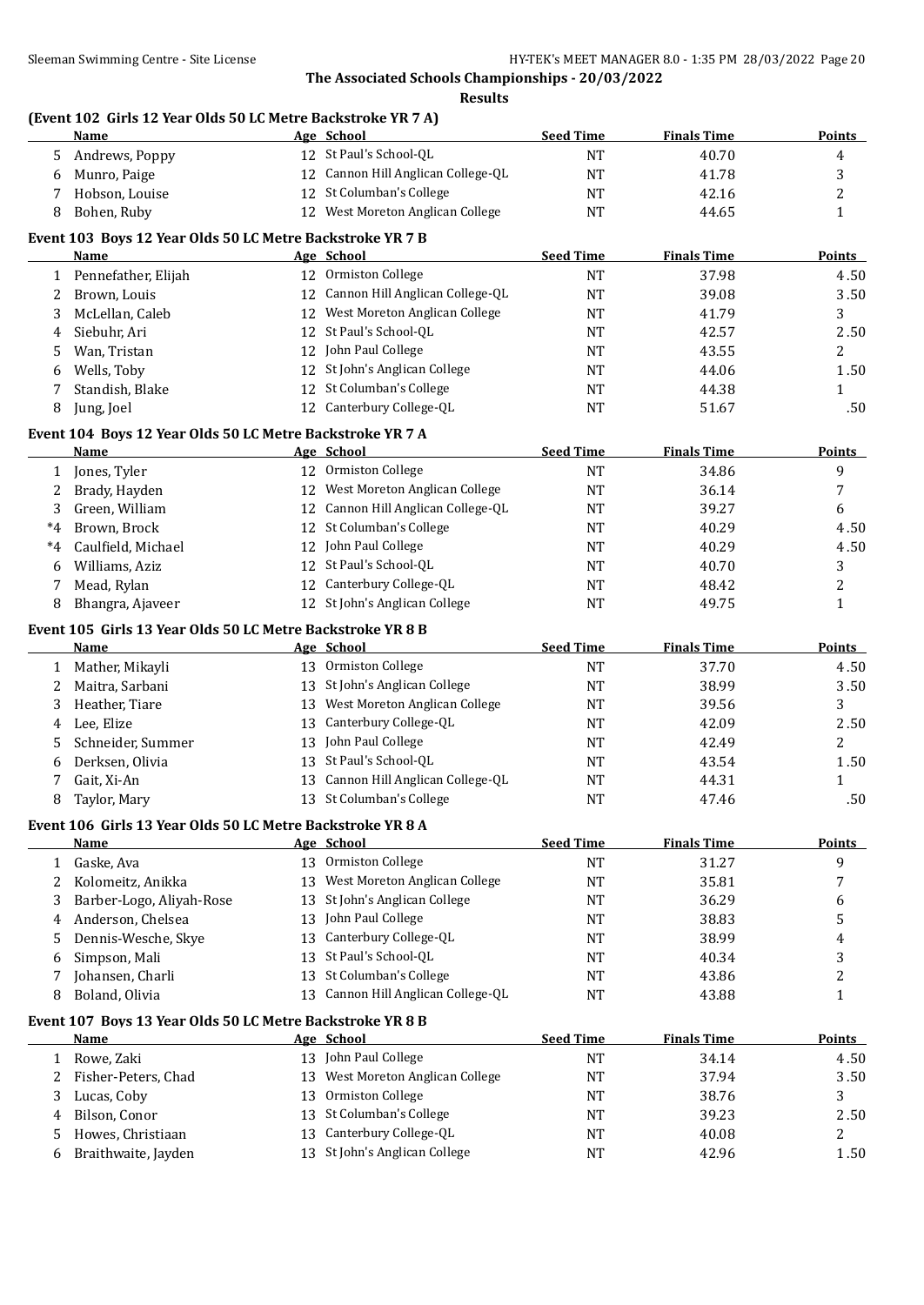**Results**

## **(Event 107 Boys 13 Year Olds 50 LC Metre Backstroke YR 8 B)**

|              | <b>Name</b>                                                              |    | Age School                         | <b>Seed Time</b> | <b>Finals Time</b> | <b>Points</b> |
|--------------|--------------------------------------------------------------------------|----|------------------------------------|------------------|--------------------|---------------|
|              | 7 Debono-Gross, Lachlan                                                  |    | 13 Cannon Hill Anglican College-QL | <b>NT</b>        | 43.39              | $\mathbf{1}$  |
| 8            | Fenwick, Oska                                                            |    | 13 St Paul's School-QL             | $\rm{NT}$        | 54.98              | .50           |
|              |                                                                          |    |                                    |                  |                    |               |
|              | Event 108 Boys 13 Year Olds 50 LC Metre Backstroke YR 8 A<br><b>Name</b> |    | Age School                         | <b>Seed Time</b> | <b>Finals Time</b> | <b>Points</b> |
|              | 1 Oh, Min                                                                |    | 13 John Paul College               | $\rm{NT}$        | 33.81              | 9             |
| 2            | Gill, Joshua                                                             |    | 13 West Moreton Anglican College   | <b>NT</b>        | 34.85              | 7             |
| 3            | McKenzie, Hunter                                                         |    | 13 St Columban's College           | NT               | 37.28              |               |
|              |                                                                          |    | 13 Canterbury College-QL           |                  |                    | 6             |
| 4            | Edwards, Riley                                                           |    | 13 Cannon Hill Anglican College-QL | NT               | 39.47              | 5             |
| 5            | Sydney, Jonas                                                            |    | 13 St Paul's School-QL             | <b>NT</b>        | 39.90              | 4             |
| 6            | Merritt, Ryan                                                            |    | 13 St John's Anglican College      | <b>NT</b>        | 43.35              | 3             |
| 7            | Thiedecke, Harry                                                         |    |                                    | <b>NT</b>        | 47.10              | 2             |
|              | Event 109 Girls 14 Year Olds 50 LC Metre Backstroke YR 9 B               |    |                                    |                  |                    |               |
|              | Name                                                                     |    | Age School                         | <b>Seed Time</b> | <b>Finals Time</b> | <b>Points</b> |
| $\mathbf{1}$ | McCormack, Cailtlin                                                      |    | 14 Cannon Hill Anglican College-QL | <b>NT</b>        | 37.84              | 4.50          |
| 2            | Leach, Siara                                                             |    | 14 St John's Anglican College      | <b>NT</b>        | 38.31              | 3.50          |
| 3            | Budd, Tayla                                                              |    | 14 Canterbury College-QL           | <b>NT</b>        | 38.60              | 3             |
| 4            | Chardon, Tayla                                                           |    | 14 West Moreton Anglican College   | NT               | 40.74              | 2.50          |
| 5            | Grams, Tiarna                                                            |    | 14 St Columban's College           | NT               | 40.76              | 2             |
| 6            | Jeffries, Ella                                                           |    | 14 Ormiston College                | <b>NT</b>        | 43.70              | 1.50          |
| 7            | Richards, Emma                                                           |    | 14 St Paul's School-QL             | <b>NT</b>        | 49.82              | 1             |
|              | Event 110 Girls 14 Year Olds 50 LC Metre Backstroke YR 9 A               |    |                                    |                  |                    |               |
|              | Name                                                                     |    | Age School                         | <b>Seed Time</b> | <b>Finals Time</b> | <b>Points</b> |
|              | 1 Ammundsen, Zoe                                                         |    | 14 Cannon Hill Anglican College-QL | $\rm{NT}$        | 31.15              | 9             |
|              |                                                                          |    | 14 St John's Anglican College      | <b>NT</b>        | 35.58              | 7             |
| 2            | Wells, Sophie                                                            |    | 14 John Paul College               |                  |                    |               |
| 3            | Owen, Emma                                                               |    |                                    | NT               | 36.16              | 6             |
| 4            | Paniagua, Savannah                                                       |    | 14 Canterbury College-QL           | NT               | 36.79              | 5             |
| 5            | Cox, Emily                                                               |    | 14 West Moreton Anglican College   | NT               | 37.33              | 4             |
| 6            | Edwards, Emmason                                                         |    | 14 St Columban's College           | <b>NT</b>        | 38.18              | 3             |
| 7            | Isles, Amelie                                                            |    | 14 Ormiston College                | 45.83            | 39.22              | 2             |
| 8            | Elder, Georgia                                                           |    | 14 St Paul's School-QL             | <b>NT</b>        | 40.00              | $\mathbf{1}$  |
|              | Event 111 Boys 14 Year Olds 50 LC Metre Backstroke YR 9 B                |    |                                    |                  |                    |               |
|              | <b>Name</b>                                                              |    | Age School                         | <b>Seed Time</b> | <b>Finals Time</b> | <b>Points</b> |
|              | 1 Eskdale, Tristan                                                       |    | 14 Ormiston College                | 36.68            | 32.03              | 4.50          |
| 2            | Kelly, Seamus                                                            |    | 14 John Paul College               | <b>NT</b>        | 32.13              | 3.50          |
|              | 3 Wold, Cameron                                                          |    | 14 Cannon Hill Anglican College-QL | $\rm{NT}$        | 34.35              | 3             |
| 4            | Donaldson, Daniel                                                        |    | 14 St Columban's College           | NT               | 42.29              | 2.50          |
| 5            | Hammonds, Karter                                                         |    | 14 St Paul's School-QL             | NT               | 43.66              | 2             |
| 6            | Jesberg, Jeremaiah                                                       |    | 14 West Moreton Anglican College   | NT               | 45.03              | 1.50          |
| 7            | Bryant, Angus                                                            |    | 14 St John's Anglican College      | NT               | 50.69              | 1             |
| 8            | Thompson, Liam                                                           |    | 14 Canterbury College-QL           | NT               | 55.99              | .50           |
|              |                                                                          |    |                                    |                  |                    |               |
|              | Event 112 Boys 14 Year Olds 50 LC Metre Backstroke YR 9 A                |    |                                    |                  |                    |               |
|              | <b>Name</b>                                                              |    | Age School<br>14 Ormiston College  | <b>Seed Time</b> | <b>Finals Time</b> | <b>Points</b> |
| 1            | Hambrecht, Bailey                                                        |    |                                    | 34.04            | 30.84              | 9             |
| 2            | Price, Leo                                                               |    | 14 John Paul College               | NT               | 30.92              | 7             |
| 3            | O'Neill, William                                                         | 14 | Cannon Hill Anglican College-QL    | NT               | 33.76              | 6             |
| 4            | Windolf, Cooper                                                          | 14 | West Moreton Anglican College      | NT               | 35.97              | 5             |
| 5            | Johnson, Fraser                                                          | 14 | St Paul's School-QL                | NT               | 37.43              | 4             |
| 6            | Baldwin, Kupa                                                            | 14 | St Columban's College              | NT               | 39.72              | 3             |
| 7            | Mendis-Galpin, Rohan                                                     | 14 | Canterbury College-QL              | NT               | 42.64              | 2             |
| 8            | Cadman, Craig                                                            |    | 14 St John's Anglican College      | NT               | 42.69              | $\mathbf{1}$  |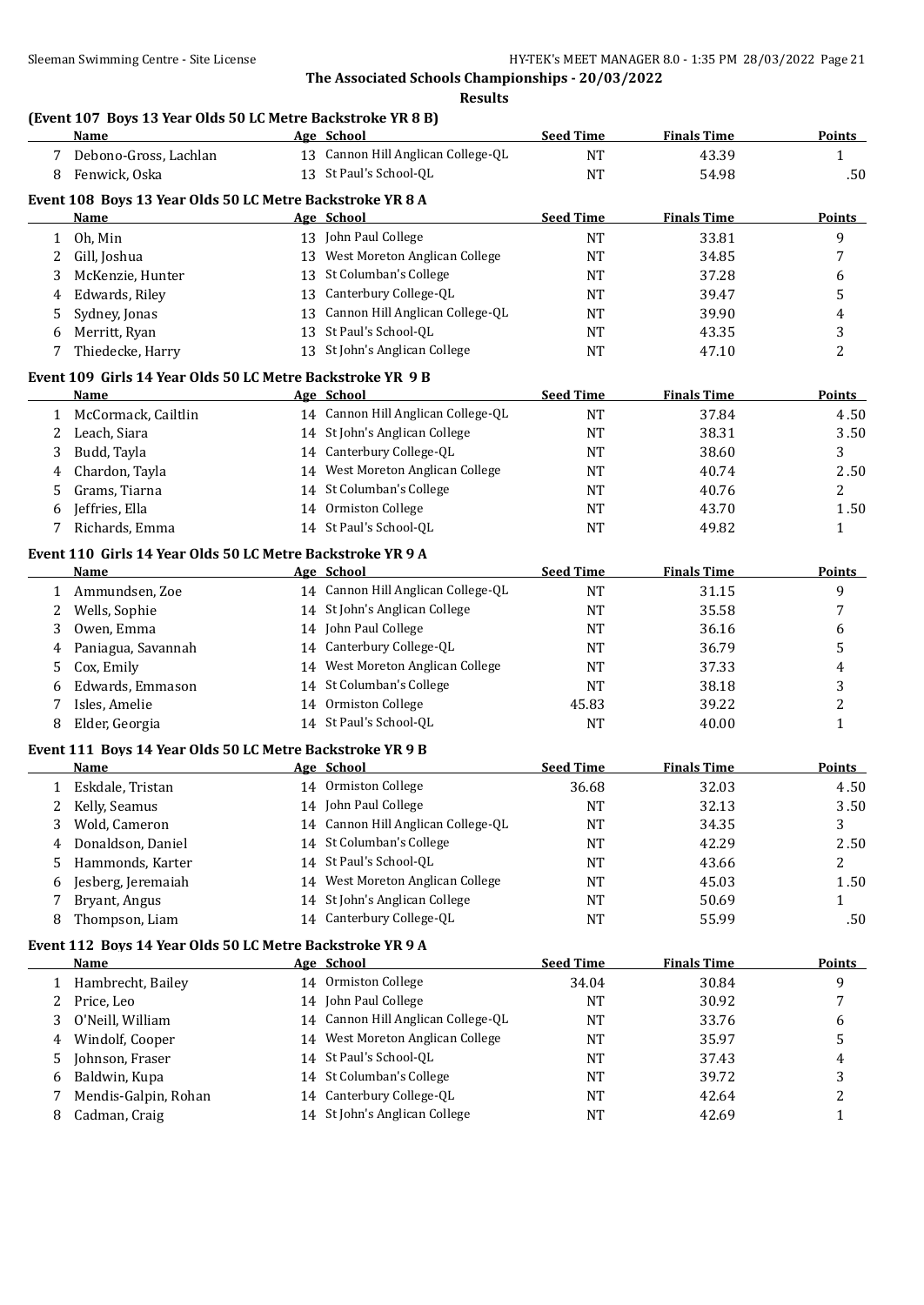**Results**

## **Event 113 Girls 15 Year Olds 50 LC Metre Backstroke YR 10 B**

|              | Name                                                        |    | Age School                         | <b>Seed Time</b> | <b>Finals Time</b> | <b>Points</b>  |
|--------------|-------------------------------------------------------------|----|------------------------------------|------------------|--------------------|----------------|
| $\mathbf{1}$ | Portmann, Natalie                                           |    | 15 John Paul College               | <b>NT</b>        | 34.46              | 4.50           |
| 2            | Wright, Bronte                                              | 15 | West Moreton Anglican College      | <b>NT</b>        | 38.36              | 3.50           |
| 3            | Branch, Lucy                                                | 15 | Ormiston College                   | NT               | 41.34              | 3              |
| 4            | Nelson, Pippa                                               | 15 | Canterbury College-QL              | <b>NT</b>        | 42.05              | 2.50           |
| 5            | Boyland, Izzy                                               | 15 | St Columban's College              | <b>NT</b>        | 42.93              | 2              |
| 6            | Arici, Peyton                                               | 15 | St Paul's School-QL                | <b>NT</b>        | 44.24              | 1.50           |
| 7            | Sydney, Scarlett                                            | 15 | Cannon Hill Anglican College-QL    | <b>NT</b>        | 44.42              | $\mathbf{1}$   |
| 8            | Bridges, Lucy                                               |    | 15 St John's Anglican College      | <b>NT</b>        | 48.94              | .50            |
|              |                                                             |    |                                    |                  |                    |                |
|              | Event 114 Girls 15 Year Olds 50 LC Metre Backstroke YR 10 A |    |                                    |                  |                    |                |
|              | Name                                                        |    | Age School                         | <b>Seed Time</b> | <b>Finals Time</b> | <b>Points</b>  |
|              | 1 Port, Jasmine                                             |    | 15 John Paul College               | <b>NT</b>        | 34.03              | 9              |
| 2            | McDowell, Charlotte                                         |    | 15 West Moreton Anglican College   | <b>NT</b>        | 35.47              | 7              |
| 3            | Grant, Matisse                                              |    | 15 Ormiston College                | 36.81            | 35.88              | 6              |
| 4            | Elder, Lucy                                                 | 15 | St Paul's School-QL                | <b>NT</b>        | 37.50              | 5              |
| 5            | Roberts, Grace                                              |    | 15 Cannon Hill Anglican College-QL | <b>NT</b>        | 39.10              | 4              |
| 6            | Mack, Lily                                                  | 15 | St Columban's College              | <b>NT</b>        | 39.62              | 3              |
| 7            | Neumeister, Vienna                                          |    | 15 Canterbury College-QL           | <b>NT</b>        | 40.90              | 2              |
| 8            | Cadman, Claire                                              |    | 15 St John's Anglican College      | <b>NT</b>        | 44.17              | $\mathbf{1}$   |
|              | Event 115 Boys 15 Year Olds 50 LC Metre Backstroke YR 10 B  |    |                                    |                  |                    |                |
|              | <b>Name</b>                                                 |    | Age School                         | <b>Seed Time</b> | <b>Finals Time</b> | Points         |
| $\mathbf{1}$ | Toon, Rowan                                                 |    | 15 John Paul College               | <b>NT</b>        | 33.80              | 4.50           |
| 2            | Sievers, Andrew                                             |    | 15 St Columban's College           | <b>NT</b>        | 35.53              | 3.50           |
| 3            | Espiner, Fionn                                              | 15 | Cannon Hill Anglican College-QL    | NT               | 37.34              | 3              |
| 4            | Hansen, Cameron                                             | 15 | Ormiston College                   | NT               | 37.50              | 2.50           |
| 5            | Tang, Gordon                                                |    | 15 St Paul's School-QL             | <b>NT</b>        | 42.98              | 2              |
| 6            | Byrne, Andrew                                               | 15 | St John's Anglican College         | <b>NT</b>        | 49.63              | 1.50           |
| 7            | Pukallus, Mach                                              | 15 | Canterbury College-QL              | <b>NT</b>        | 57.22              | 1              |
| 8            | Clausen, Lachlan                                            |    | 15 West Moreton Anglican College   | <b>NT</b>        | 59.40              | .50            |
|              |                                                             |    |                                    |                  |                    |                |
|              | Event 116 Boys 15 Year Olds 50 LC Metre Backstroke YR 10 A  |    |                                    |                  |                    |                |
|              | <b>Name</b>                                                 |    | Age School                         | <b>Seed Time</b> | <b>Finals Time</b> | <b>Points</b>  |
|              | 1 Simmons, Liam                                             |    | 15 Cannon Hill Anglican College-QL | NT               | 30.36              | 9              |
| 2            | Holdway, Daniel                                             |    | 15 John Paul College               | NT               | 31.13              | 7              |
| 3            | Fisher, Kody                                                |    | 15 Ormiston College                | 33.52            | 32.65              | 6              |
| 4            | Jackson, Tyler                                              |    | 15 St Paul's School-QL             | <b>NT</b>        | 37.51              | 5              |
| 5            | Newton, Charlie                                             |    | 15 Canterbury College-QL           | <b>NT</b>        | 39.80              | 4              |
| 6            | Sandhu, Rahee                                               |    | 15 St John's Anglican College      | NT               | 39.82              | 3              |
| 7            | Waters, Ryan                                                | 15 | St Columban's College              | <b>NT</b>        | 40.00              | $\overline{c}$ |
| 8            | McKenzie-Lee, Harrison                                      |    | 15 West Moreton Anglican College   | NT               | 47.44              | $\mathbf{1}$   |
|              | Event 117 Girls 16 Year Olds 50 LC Metre Backstroke YR 11 B |    |                                    |                  |                    |                |
|              | <b>Name</b>                                                 |    | Age School                         | <b>Seed Time</b> | <b>Finals Time</b> | <b>Points</b>  |
|              | 1 Vickers, Gemma                                            |    | 16 John Paul College               | NT               | 34.24              | 4.50           |
| 2            | Hahn, Yubo                                                  |    | 16 St Paul's School-QL             | NT               | 37.69              | 3.50           |
| 3            | Black, Georgia                                              |    | 16 St John's Anglican College      | NT               | 39.41              | 3              |
| 4            | Gorroick, Holly                                             |    | 16 West Moreton Anglican College   | <b>NT</b>        | 39.64              | 2.50           |
| 5            | McMeechan, Beth                                             |    | 16 Cannon Hill Anglican College-QL | <b>NT</b>        | 40.06              | 2              |
| 6            | Hughes, Jessica                                             |    | 16 Canterbury College-QL           | NT               | 41.80              | 1.50           |
| 7            | Snell, Chloe                                                |    | 16 Ormiston College                | 43.42            | 42.92              | 1              |
| 8            | Padley, Olivia                                              |    | 16 St Columban's College           | <b>NT</b>        | 49.87              | .50            |
|              |                                                             |    |                                    |                  |                    |                |
|              | Event 118 Girls 16 Year Olds 50 LC Metre Backstroke YR 11 A |    |                                    |                  |                    |                |
|              | Name                                                        |    | Age School                         | <b>Seed Time</b> | <b>Finals Time</b> | <b>Points</b>  |
|              | 1 Gallo, Aurelia                                            |    | 16 John Paul College               | NT               | 35.13              | 9              |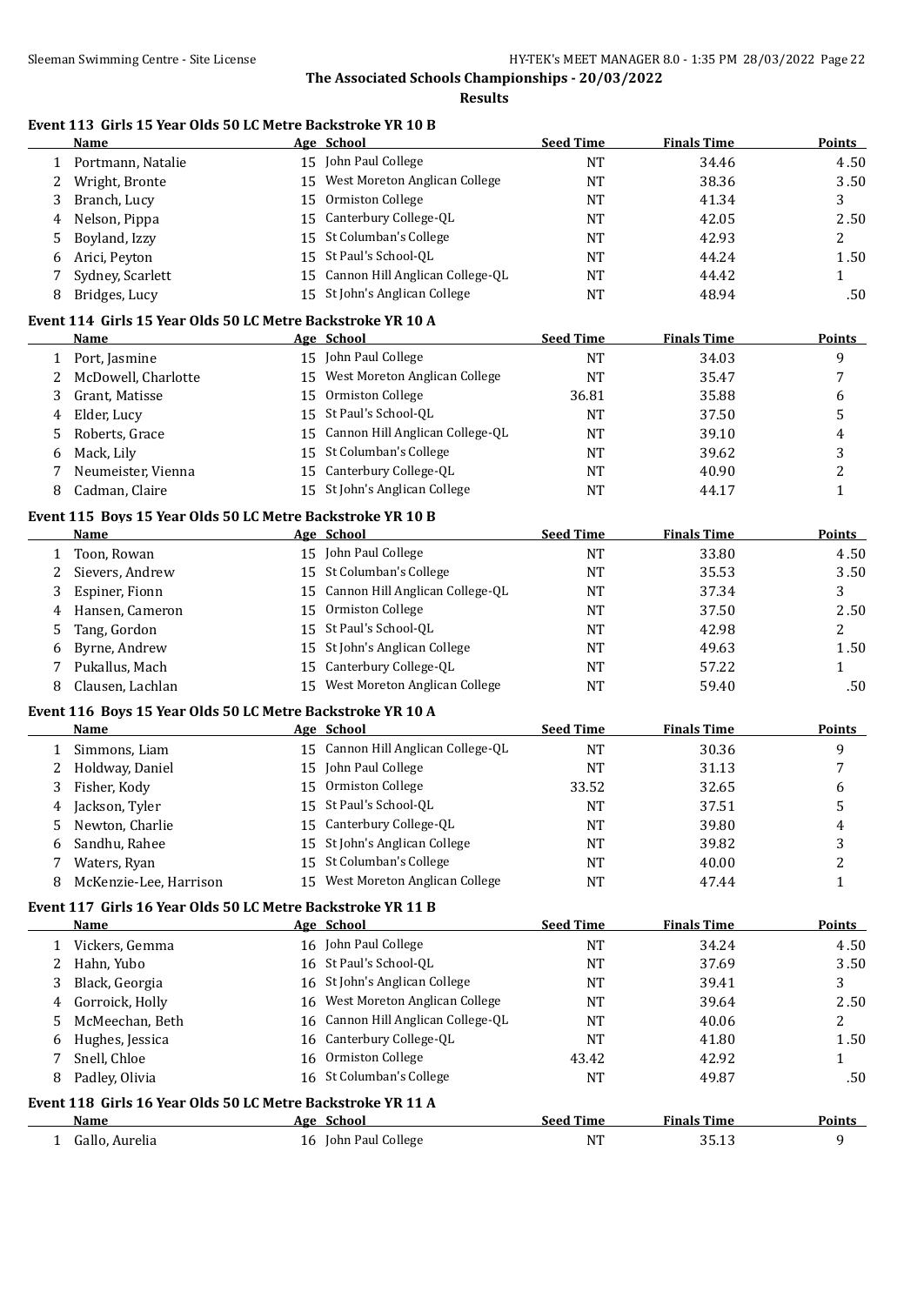**Results**

#### **(Event 118 Girls 16 Year Olds 50 LC Metre Backstroke YR 11 A)**

|              | <b>Name</b>                                                         |    | Age School                         | <b>Seed Time</b> | <b>Finals Time</b> | <b>Points</b> |
|--------------|---------------------------------------------------------------------|----|------------------------------------|------------------|--------------------|---------------|
| 2            | Richards, Lara                                                      |    | 16 St Paul's School-QL             | <b>NT</b>        | 35.89              | 7             |
| 3            | Johnstone, Bella                                                    | 16 | West Moreton Anglican College      | <b>NT</b>        | 37.92              | 6             |
| 4            | Billings, Zoe                                                       | 16 | Cannon Hill Anglican College-QL    | <b>NT</b>        | 38.47              | 5             |
| 5            | Buchanan, Charlotte                                                 | 16 | St John's Anglican College         | NT               | 39.65              | 4             |
| 6            | Fisher, Torryn                                                      | 16 | Ormiston College                   | 43.15            | 40.22              | 3             |
| 7            | Nelson, Milly                                                       |    | 16 Canterbury College-QL           | <b>NT</b>        | 40.54              | 2             |
|              | Event 119 Boys 16 Year Olds 50 LC Metre Backstroke YR 11 B          |    |                                    |                  |                    |               |
|              | Name                                                                |    | Age School                         | <b>Seed Time</b> | <b>Finals Time</b> | <b>Points</b> |
| $\mathbf{1}$ | Roll, Elliott                                                       |    | 16 West Moreton Anglican College   | <b>NT</b>        | 32.17              | 4.50          |
| 2            | O'Brien, Riley                                                      | 16 | Ormiston College                   | 31.80            | 33.28              | 3.50          |
| 3            | Nutter, Clayton                                                     | 16 | John Paul College                  | <b>NT</b>        | 35.72              | 3             |
| 4            | Paech, Samuel                                                       | 16 | Cannon Hill Anglican College-QL    | <b>NT</b>        | 36.20              | 2.50          |
| 5            | Julius, Ben                                                         |    | 16 St Columban's College           | NT               | 37.14              | 2             |
| 6            | McCarthy, Hudson                                                    |    | 16 St Paul's School-QL             | NT               | 38.49              | 1.50          |
| 7            | King, Jackson                                                       | 16 | Canterbury College-QL              | NT               | 39.46              | 1             |
| 8            | Blake, Kobe                                                         |    | 16 St John's Anglican College      | NT               | 43.79              | .50           |
|              | Event 120 Boys 16 Year Olds 50 LC Metre Backstroke YR 11 A          |    |                                    |                  |                    |               |
|              | Name                                                                |    | Age School                         | <b>Seed Time</b> | <b>Finals Time</b> | <b>Points</b> |
| 1            | Zharkov, Yaroslav                                                   |    | 16 Ormiston College                | 32.38            | 28.93              | 9             |
| 2            | Chardon, Mitchell                                                   | 16 | West Moreton Anglican College      | <b>NT</b>        | 30.22              | 7             |
| 3            | Routledge, Luka                                                     | 16 | Cannon Hill Anglican College-QL    | <b>NT</b>        | 30.37              | 6             |
| 4            | Vickers, Liam                                                       | 16 | John Paul College                  | <b>NT</b>        | 30.71              | 5             |
| 5            | Franklin, Harrison                                                  | 16 | Canterbury College-QL              | <b>NT</b>        | 33.17              | 4             |
| 6            | Wendt, Charlie                                                      |    | 16 St Paul's School-QL             | NT               | 35.18              | 3             |
| 7            | Yorke, Rohnan                                                       |    | 16 St John's Anglican College      | NT               | 36.11              | 2             |
| 8            | Briers, Matthew                                                     |    | 16 St Columban's College           | NT               | 37.07              | $\mathbf{1}$  |
|              |                                                                     |    |                                    |                  |                    |               |
|              | Event 121 Girls 17-19 50 LC Metre Backstroke YR 12 B<br><b>Name</b> |    | Age School                         | <b>Seed Time</b> | <b>Finals Time</b> | <b>Points</b> |
|              | 1 Parenti, Eliza                                                    |    | 17 Cannon Hill Anglican College-QL | <b>NT</b>        | 36.35              | 4.50          |
| 2            | McVie, Olivia                                                       | 17 | Ormiston College                   | <b>NT</b>        | 39.37              | 3.50          |
| 3            | Gray, Makayla                                                       | 17 | John Paul College                  | <b>NT</b>        | 39.92              | 3             |
|              | Sartor, Aliesha                                                     | 17 | West Moreton Anglican College      | NT               | 40.18              | 2.50          |
| 4            | Garred, Charlee                                                     |    | 17 St Columban's College           | NT               | 44.06              | 2             |
| 5            | Bouma, Stella                                                       |    | 17 St Paul's School-QL             |                  |                    | 1.50          |
| 6            | Wacker, Daisy                                                       |    | 17 Canterbury College-QL           | <b>NT</b><br>NT  | 44.37<br>50.33     |               |
| 7<br>8.      | Allen, Brooke                                                       |    | 17 St John's Anglican College      | <b>NT</b>        | 55.53              | 1<br>.50      |
|              |                                                                     |    |                                    |                  |                    |               |
|              | Event 122 Girls 17-19 50 LC Metre Backstroke YR 12 A                |    |                                    |                  |                    |               |
|              | <u>Name</u>                                                         |    | Age School<br>17 John Paul College | <b>Seed Time</b> | <b>Finals Time</b> | <b>Points</b> |
| 1            | Miao, Katherine                                                     |    |                                    | <b>NT</b>        | 32.32              | 9             |
| 2            | Milner, Emma                                                        |    | 17 Cannon Hill Anglican College-QL | <b>NT</b>        | 32.69              | 7             |
| 3            | Skinner, Millie                                                     |    | 17 St Paul's School-QL             | <b>NT</b>        | 35.49              | 6             |
| 4            | Stokes, Gabriella                                                   | 17 | West Moreton Anglican College      | NT               | 37.08              | 5             |
| 5            | Harrison, Monica                                                    | 17 | Ormiston College                   | 36.47            | 37.13              | 4             |
| 6            | Jeffrey, Emma                                                       | 17 | St Columban's College              | NT               | 46.29              | 3             |
| 7            | Savelieva, Sakura                                                   | 17 | Canterbury College-QL              | NT               | 46.66              | 2             |
| 8            | Schoormans, Ella                                                    |    | 17 St John's Anglican College      | NT               | 47.72              | 1             |
|              | Event 123 Boys 17-19 50 LC Metre Backstroke YR 12 B                 |    |                                    |                  |                    |               |
|              | Name                                                                |    | Age School                         | <b>Seed Time</b> | <b>Finals Time</b> | <b>Points</b> |
| 1            | Rowell, George                                                      |    | 17 Ormiston College                | <b>NT</b>        | 31.44              | 4.50          |
| 2            | Lee, Jaden                                                          | 17 | John Paul College                  | <b>NT</b>        | 34.42              | 3.50          |
| 3            | Cox, Riley                                                          | 17 | West Moreton Anglican College      | NT               | 34.66              | 3             |
| 4            | Greer, Nick                                                         | 17 | Cannon Hill Anglican College-QL    | NT               | 35.92              | 2.50          |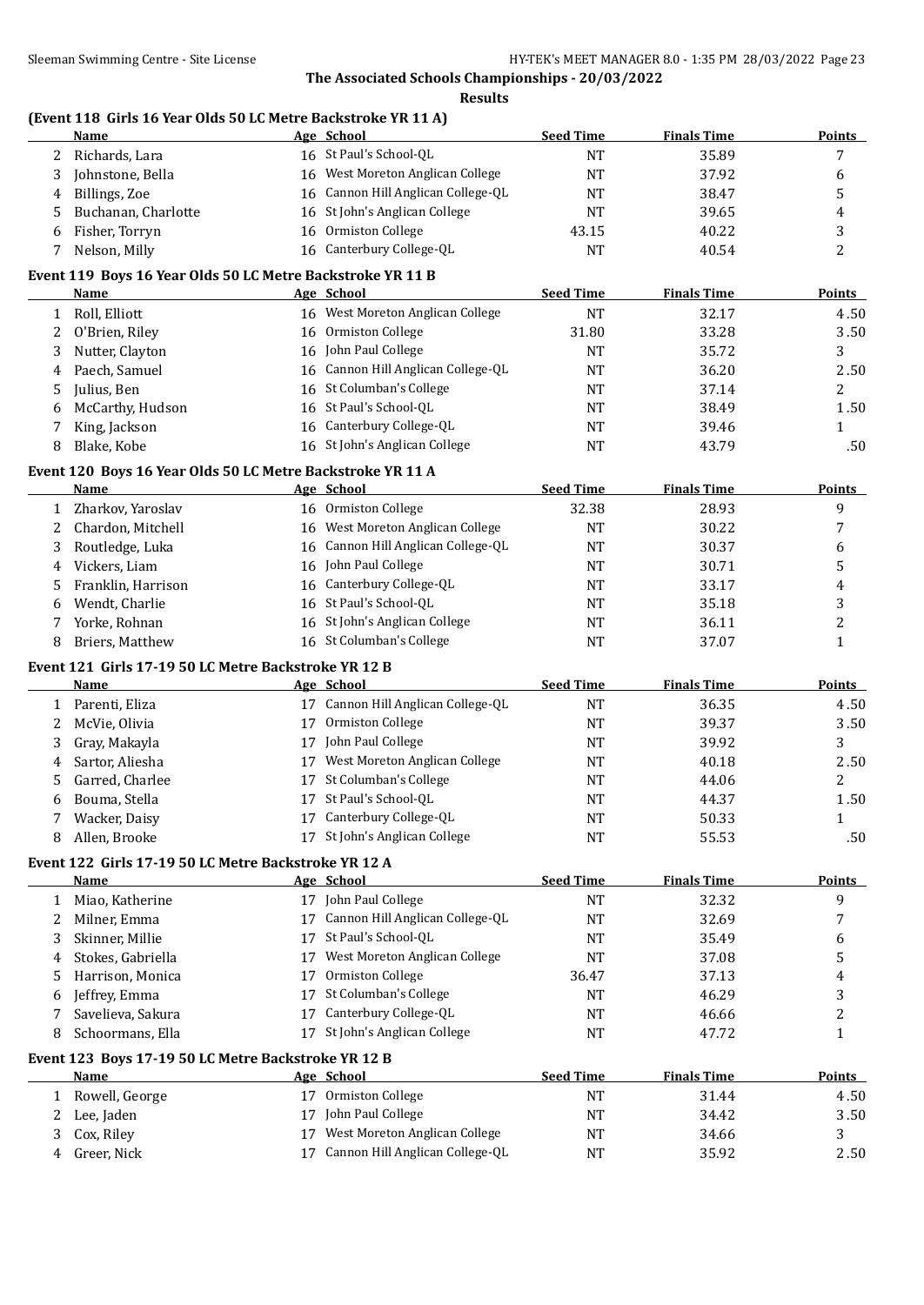**Results**

## **(Event 123 Boys 17-19 50 LC Metre Backstroke YR 12 B)**

|                | <b>Name</b>                                                      | Age School                         | <b>Seed Time</b> | <b>Finals Time</b> | Points        |
|----------------|------------------------------------------------------------------|------------------------------------|------------------|--------------------|---------------|
| 5              | Briers, Harry                                                    | 17 St Columban's College           | <b>NT</b>        | 42.89              | 2             |
| 6              | Thompson, Jacob                                                  | 17 Canterbury College-QL           | <b>NT</b>        | 43.79              | 1.50          |
| 7              | Miller, Oscar                                                    | 17 St John's Anglican College      | <b>NT</b>        | 47.94              | 1             |
| 8              | Stansfield, Logan                                                | 17 St Paul's School-QL             | <b>NT</b>        | 49.57              | .50           |
|                | Event 124 Boys 17-19 50 LC Metre Backstroke YR 12 A              |                                    |                  |                    |               |
|                | Name                                                             | Age School                         | <b>Seed Time</b> | <b>Finals Time</b> | <b>Points</b> |
|                | 1 Presneill, Zachary                                             | 17 West Moreton Anglican College   | <b>NT</b>        | 31.22              | 9             |
| 2              | Mack, Phillip                                                    | 17 John Paul College               | <b>NT</b>        | 32.05              | 7             |
| 3              | Priddy, Dylan                                                    | 17 Ormiston College                | <b>NT</b>        | 32.45              | 6             |
| 4              | Ahmelman, Aidan                                                  | 17 Cannon Hill Anglican College-QL | <b>NT</b>        | 34.57              | 5             |
| 5              | Reynolds, Liam                                                   | 17 Canterbury College-QL           | <b>NT</b>        | 35.37              | 4             |
| 6              | Wright, Matthew                                                  | 17 St John's Anglican College      | <b>NT</b>        | 36.52              | 3             |
| 7              | Creswell, Lachlan                                                | 17 St Paul's School-QL             | <b>NT</b>        | 47.65              | 2             |
|                | Event 125 Girls 12 Year Olds 200 LC Metre Freestyle Relay YR 7 A |                                    |                  |                    |               |
|                | <b>Team</b>                                                      | Relay                              | <b>Seed Time</b> | <b>Finals Time</b> | <b>Points</b> |
|                | 1 Ormiston College                                               | $\boldsymbol{A}$                   | <b>NT</b>        | 2:06.33            | 18            |
| 2              | John Paul College                                                | A                                  | <b>NT</b>        | 2:18.09            | 14            |
| 3              | Cannon Hill Anglican College-QL                                  | A                                  | <b>NT</b>        | 2:22.32            | 12            |
| 4              | West Moreton Anglican College                                    | A                                  | <b>NT</b>        | 2:24.61            | $10\,$        |
| 5              | St Paul's School-QL                                              | A                                  | <b>NT</b>        | 2:26.29            | 8             |
| 6              | Canterbury College-QL                                            | A                                  | <b>NT</b>        | 2:26.69            | 6             |
| 7              | St Columban's College                                            | A                                  | <b>NT</b>        | 2:32.34            | 4             |
| $\overline{a}$ | St John's Anglican College                                       | A                                  | <b>NT</b>        | DQ                 |               |
|                | Event 126 Boys 12 Year Olds 200 LC Metre Freestyle Relay YR 7 A  |                                    |                  |                    |               |
|                | Team                                                             | Relay                              | <b>Seed Time</b> | <b>Finals Time</b> | <b>Points</b> |
|                | 1 Ormiston College                                               | A                                  | <b>NT</b>        | 2:06.75            | 18            |
| 2              | St Paul's School-QL                                              | A                                  | <b>NT</b>        | 2:19.58            | 14            |
| 3              | West Moreton Anglican College                                    | A                                  | <b>NT</b>        | 2:19.79            | 12            |
| 4              | John Paul College                                                | A                                  | <b>NT</b>        | 2:24.45            | $10\,$        |
| 5              | St Columban's College                                            | A                                  | <b>NT</b>        | 2:30.78            | 8             |
|                | Canterbury College-QL                                            | A                                  | <b>NT</b>        | DQ                 |               |
| $---$          | Cannon Hill Anglican College-QL                                  | A                                  | <b>NT</b>        | DQ                 |               |
|                | Event 127 Girls 13 Year Olds 200 LC Metre Freestyle Relay YR 8 A |                                    |                  |                    |               |
|                | <b>Team</b>                                                      | <b>Relay</b>                       | <b>Seed Time</b> | <b>Finals Time</b> | <b>Points</b> |
|                | 1 Ormiston College                                               | A                                  | $\rm{NT}$        | 2:06.04            | 18            |
| 2              | West Moreton Anglican College                                    | A                                  | NT               | 2:13.46            | 14            |
| 3              | Cannon Hill Anglican College-QL                                  | A                                  | <b>NT</b>        | 2:15.54            | 12            |
| 4              | Canterbury College-QL                                            | A                                  | <b>NT</b>        | 2:18.97            | $10\,$        |
| 5              | John Paul College                                                | A                                  | <b>NT</b>        | 2:21.82            | 8             |
| 6              | St John's Anglican College                                       | A                                  | <b>NT</b>        | 2:25.18            | 6             |
| 7              | St Paul's School-QL                                              | A                                  | <b>NT</b>        | 2:26.83            | 4             |
| 8              | St Columban's College                                            | A                                  | <b>NT</b>        | 2:38.36            | 2             |
|                | Event 128 Boys 13 Year Olds 200 LC Metre Freestyle Relay YR 8 A  |                                    |                  |                    |               |
|                | <b>Team</b>                                                      | Relay                              | <b>Seed Time</b> | <b>Finals Time</b> | <b>Points</b> |
|                | 1 John Paul College                                              | A                                  | <b>NT</b>        | 2:05.10            | 18            |
| 2              | Ormiston College                                                 | A                                  | <b>NT</b>        | 2:10.82            | 14            |
| 3              | West Moreton Anglican College                                    | A                                  | <b>NT</b>        | 2:13.66            | 12            |
| 4              | St John's Anglican College                                       | A                                  | <b>NT</b>        | 2:26.82            | $10\,$        |
| 5              | Canterbury College-QL                                            | A                                  | <b>NT</b>        | 2:36.20            | 8             |
|                | Cannon Hill Anglican College-QL                                  | A                                  | <b>NT</b>        | DQ                 |               |
|                |                                                                  |                                    |                  |                    |               |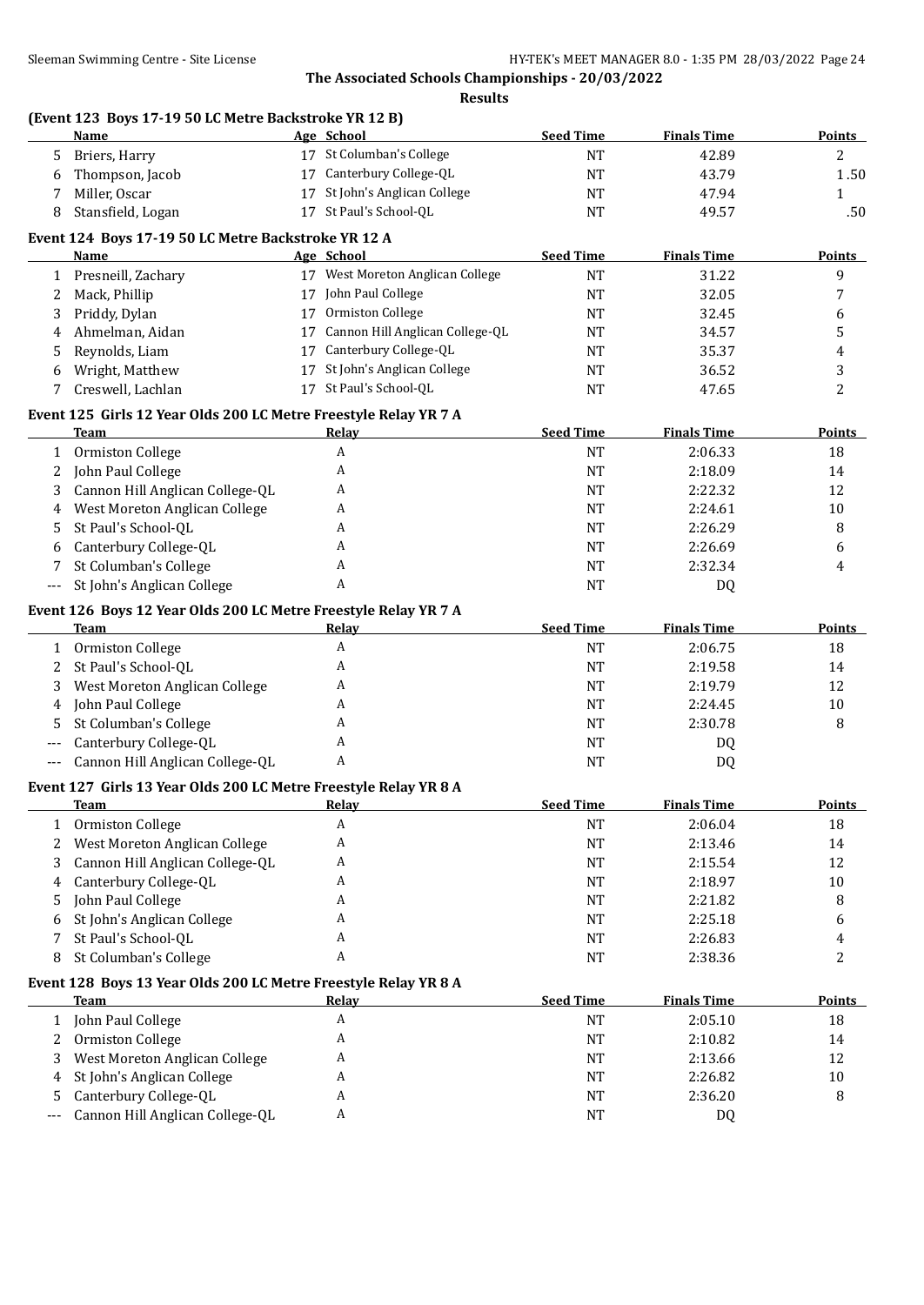**Results**

| A<br>Cannon Hill Anglican College-QL<br><b>NT</b><br>2:00.95<br>18<br>$\mathbf{1}$<br>West Moreton Anglican College<br><b>NT</b><br>14<br>2<br>A<br>2:07.65<br>Canterbury College-QL<br>A<br><b>NT</b><br>2:12.21<br>12<br>3<br>Ormiston College<br><b>NT</b><br>10<br>A<br>2:13.11<br>4<br>St John's Anglican College<br>A<br><b>NT</b><br>8<br>2:14.61<br>5<br>St Columban's College<br><b>NT</b><br>2:20.47<br>A<br>6<br>6<br>A<br>John Paul College<br><b>NT</b><br>2:27.90<br>4<br>7<br>St Paul's School-QL<br>2<br>8<br>A<br>NT<br>2:30.40<br>Event 130 Boys 14 Year Olds 200 LC Metre Freestyle Relay YR 9 A<br><b>Seed Time</b><br><b>Finals Time</b><br><b>Points</b><br>Team<br><b>Relay</b><br>A<br>Ormiston College<br><b>NT</b><br>1:52.65<br>18<br>$\mathbf{1}$<br>John Paul College<br>$\rm{NT}$<br>14<br>A<br>1:54.44<br>2<br>Cannon Hill Anglican College-QL<br>A<br>12<br><b>NT</b><br>1:59.26<br>3<br>St Paul's School-QL<br>A<br>$\rm{NT}$<br>2:18.40<br>10<br>4<br>West Moreton Anglican College<br>A<br>$\rm{NT}$<br>8<br>2:18.54<br>5<br>A<br>Canterbury College-QL<br>NT<br>2:20.29<br>6<br>6<br>Event 131 Girls 15 Year Olds 200 LC Metre Freestyle Relay YR 10 A<br><b>Team</b><br><b>Seed Time</b><br><b>Finals Time</b><br><b>Points</b><br>Relay<br>John Paul College<br>A<br><b>NT</b><br>2:02.38<br>18<br>$\mathbf{1}$<br>West Moreton Anglican College<br>A<br><b>NT</b><br>2:07.90<br>14<br>2<br>St Paul's School-QL<br>A<br>12<br>3<br><b>NT</b><br>2:15.72<br>Cannon Hill Anglican College-QL<br>A<br>10<br><b>NT</b><br>2:17.85<br>4<br>Canterbury College-QL<br>8<br>A<br><b>NT</b><br>2:19.67<br>5.<br>Ormiston College<br>A<br><b>NT</b><br>2:24.41<br>6<br>6<br>St Columban's College<br><b>NT</b><br>7<br>A<br>2:30.63<br>4<br>A<br>St John's Anglican College<br><b>NT</b><br>2<br>2:46.77<br>8<br>Event 132 Boys 15 Year Olds 200 LC Metre Freestyle Relay YR 10 A<br><b>Seed Time</b><br><b>Finals Time</b><br><b>Points</b><br>Relay<br>Team<br>A<br>1 Cannon Hill Anglican College-QL<br><b>NT</b><br>18<br>1:55.79<br>Ormiston College<br><b>NT</b><br>14<br>2<br>A<br>1:55.91<br>John Paul College<br>A<br><b>NT</b><br>1:58.34<br>12<br>3<br>St Paul's School-QL<br><b>NT</b><br>10<br>A<br>2:04.88<br>4<br>St John's Anglican College<br>A<br><b>NT</b><br>8<br>2:17.70<br>5<br><b>NT</b><br>6<br>Canterbury College-QL<br>A<br>2:20.64<br>6<br>A<br><b>NT</b><br>7 West Moreton Anglican College<br>2:36.50<br>4<br>Event 133 Girls 16 Year Olds 200 LC Metre Freestyle Relay YR 11 A<br><b>Seed Time</b><br><b>Finals Time</b><br>Team<br><b>Relay</b><br>John Paul College<br>A<br>$\rm{NT}$<br>2:05.34<br>18<br>$\mathbf{1}$<br>Cannon Hill Anglican College-QL<br>A<br>NT<br>2:07.85<br>14<br>2<br>West Moreton Anglican College<br>12<br>A<br>NT<br>2:09.34<br>3<br>St John's Anglican College<br>A<br>$10\,$<br>NT<br>2:14.03<br>4<br>St Paul's School-QL<br>A<br>NT<br>2:14.83<br>8<br>5<br>Canterbury College-QL<br>A<br>NT<br>2:19.41<br>6<br>6<br>Ormiston College<br>A<br>NT<br>2:21.82<br>7<br>4<br>Event 134 Boys 16 Year Olds 200 LC Metre Freestyle Relay YR 11 A<br><b>Team</b><br><b>Seed Time</b><br><b>Finals Time</b><br><b>Relay</b><br>West Moreton Anglican College<br>A<br>$\rm{NT}$<br>1:46.81<br>18<br>1<br>Ormiston College<br>A<br>NT<br>1:50.09<br>14<br>2<br>Cannon Hill Anglican College-QL<br>12<br>A<br>NT<br>1:51.70<br>3<br>John Paul College<br>A<br>1:59.82<br>NT<br>10<br>4<br>St Paul's School-QL<br>A<br>NT<br>2:00.16<br>$\, 8$<br>5. | Event 129 Girls 14 Year Olds 200 LC Metre Freestyle Relay YR 9 A<br><b>Team</b> | Relay | <b>Seed Time</b> | <b>Finals Time</b> | <b>Points</b> |
|-----------------------------------------------------------------------------------------------------------------------------------------------------------------------------------------------------------------------------------------------------------------------------------------------------------------------------------------------------------------------------------------------------------------------------------------------------------------------------------------------------------------------------------------------------------------------------------------------------------------------------------------------------------------------------------------------------------------------------------------------------------------------------------------------------------------------------------------------------------------------------------------------------------------------------------------------------------------------------------------------------------------------------------------------------------------------------------------------------------------------------------------------------------------------------------------------------------------------------------------------------------------------------------------------------------------------------------------------------------------------------------------------------------------------------------------------------------------------------------------------------------------------------------------------------------------------------------------------------------------------------------------------------------------------------------------------------------------------------------------------------------------------------------------------------------------------------------------------------------------------------------------------------------------------------------------------------------------------------------------------------------------------------------------------------------------------------------------------------------------------------------------------------------------------------------------------------------------------------------------------------------------------------------------------------------------------------------------------------------------------------------------------------------------------------------------------------------------------------------------------------------------------------------------------------------------------------------------------------------------------------------------------------------------------------------------------------------------------------------------------------------------------------------------------------------------------------------------------------------------------------------------------------------------------------------------------------------------------------------------------------------------------------------------------------------------------------------------------------------------------------------------------------------------------------------------------------------------------------------------------------------------------------------------------------------------------------------------------------------------------------------------------------------------------------------------------------------------------------------------------------------------------------------|---------------------------------------------------------------------------------|-------|------------------|--------------------|---------------|
|                                                                                                                                                                                                                                                                                                                                                                                                                                                                                                                                                                                                                                                                                                                                                                                                                                                                                                                                                                                                                                                                                                                                                                                                                                                                                                                                                                                                                                                                                                                                                                                                                                                                                                                                                                                                                                                                                                                                                                                                                                                                                                                                                                                                                                                                                                                                                                                                                                                                                                                                                                                                                                                                                                                                                                                                                                                                                                                                                                                                                                                                                                                                                                                                                                                                                                                                                                                                                                                                                                                                   |                                                                                 |       |                  |                    |               |
|                                                                                                                                                                                                                                                                                                                                                                                                                                                                                                                                                                                                                                                                                                                                                                                                                                                                                                                                                                                                                                                                                                                                                                                                                                                                                                                                                                                                                                                                                                                                                                                                                                                                                                                                                                                                                                                                                                                                                                                                                                                                                                                                                                                                                                                                                                                                                                                                                                                                                                                                                                                                                                                                                                                                                                                                                                                                                                                                                                                                                                                                                                                                                                                                                                                                                                                                                                                                                                                                                                                                   |                                                                                 |       |                  |                    |               |
|                                                                                                                                                                                                                                                                                                                                                                                                                                                                                                                                                                                                                                                                                                                                                                                                                                                                                                                                                                                                                                                                                                                                                                                                                                                                                                                                                                                                                                                                                                                                                                                                                                                                                                                                                                                                                                                                                                                                                                                                                                                                                                                                                                                                                                                                                                                                                                                                                                                                                                                                                                                                                                                                                                                                                                                                                                                                                                                                                                                                                                                                                                                                                                                                                                                                                                                                                                                                                                                                                                                                   |                                                                                 |       |                  |                    |               |
|                                                                                                                                                                                                                                                                                                                                                                                                                                                                                                                                                                                                                                                                                                                                                                                                                                                                                                                                                                                                                                                                                                                                                                                                                                                                                                                                                                                                                                                                                                                                                                                                                                                                                                                                                                                                                                                                                                                                                                                                                                                                                                                                                                                                                                                                                                                                                                                                                                                                                                                                                                                                                                                                                                                                                                                                                                                                                                                                                                                                                                                                                                                                                                                                                                                                                                                                                                                                                                                                                                                                   |                                                                                 |       |                  |                    |               |
|                                                                                                                                                                                                                                                                                                                                                                                                                                                                                                                                                                                                                                                                                                                                                                                                                                                                                                                                                                                                                                                                                                                                                                                                                                                                                                                                                                                                                                                                                                                                                                                                                                                                                                                                                                                                                                                                                                                                                                                                                                                                                                                                                                                                                                                                                                                                                                                                                                                                                                                                                                                                                                                                                                                                                                                                                                                                                                                                                                                                                                                                                                                                                                                                                                                                                                                                                                                                                                                                                                                                   |                                                                                 |       |                  |                    |               |
|                                                                                                                                                                                                                                                                                                                                                                                                                                                                                                                                                                                                                                                                                                                                                                                                                                                                                                                                                                                                                                                                                                                                                                                                                                                                                                                                                                                                                                                                                                                                                                                                                                                                                                                                                                                                                                                                                                                                                                                                                                                                                                                                                                                                                                                                                                                                                                                                                                                                                                                                                                                                                                                                                                                                                                                                                                                                                                                                                                                                                                                                                                                                                                                                                                                                                                                                                                                                                                                                                                                                   |                                                                                 |       |                  |                    |               |
|                                                                                                                                                                                                                                                                                                                                                                                                                                                                                                                                                                                                                                                                                                                                                                                                                                                                                                                                                                                                                                                                                                                                                                                                                                                                                                                                                                                                                                                                                                                                                                                                                                                                                                                                                                                                                                                                                                                                                                                                                                                                                                                                                                                                                                                                                                                                                                                                                                                                                                                                                                                                                                                                                                                                                                                                                                                                                                                                                                                                                                                                                                                                                                                                                                                                                                                                                                                                                                                                                                                                   |                                                                                 |       |                  |                    |               |
|                                                                                                                                                                                                                                                                                                                                                                                                                                                                                                                                                                                                                                                                                                                                                                                                                                                                                                                                                                                                                                                                                                                                                                                                                                                                                                                                                                                                                                                                                                                                                                                                                                                                                                                                                                                                                                                                                                                                                                                                                                                                                                                                                                                                                                                                                                                                                                                                                                                                                                                                                                                                                                                                                                                                                                                                                                                                                                                                                                                                                                                                                                                                                                                                                                                                                                                                                                                                                                                                                                                                   |                                                                                 |       |                  |                    |               |
|                                                                                                                                                                                                                                                                                                                                                                                                                                                                                                                                                                                                                                                                                                                                                                                                                                                                                                                                                                                                                                                                                                                                                                                                                                                                                                                                                                                                                                                                                                                                                                                                                                                                                                                                                                                                                                                                                                                                                                                                                                                                                                                                                                                                                                                                                                                                                                                                                                                                                                                                                                                                                                                                                                                                                                                                                                                                                                                                                                                                                                                                                                                                                                                                                                                                                                                                                                                                                                                                                                                                   |                                                                                 |       |                  |                    |               |
|                                                                                                                                                                                                                                                                                                                                                                                                                                                                                                                                                                                                                                                                                                                                                                                                                                                                                                                                                                                                                                                                                                                                                                                                                                                                                                                                                                                                                                                                                                                                                                                                                                                                                                                                                                                                                                                                                                                                                                                                                                                                                                                                                                                                                                                                                                                                                                                                                                                                                                                                                                                                                                                                                                                                                                                                                                                                                                                                                                                                                                                                                                                                                                                                                                                                                                                                                                                                                                                                                                                                   |                                                                                 |       |                  |                    |               |
|                                                                                                                                                                                                                                                                                                                                                                                                                                                                                                                                                                                                                                                                                                                                                                                                                                                                                                                                                                                                                                                                                                                                                                                                                                                                                                                                                                                                                                                                                                                                                                                                                                                                                                                                                                                                                                                                                                                                                                                                                                                                                                                                                                                                                                                                                                                                                                                                                                                                                                                                                                                                                                                                                                                                                                                                                                                                                                                                                                                                                                                                                                                                                                                                                                                                                                                                                                                                                                                                                                                                   |                                                                                 |       |                  |                    |               |
|                                                                                                                                                                                                                                                                                                                                                                                                                                                                                                                                                                                                                                                                                                                                                                                                                                                                                                                                                                                                                                                                                                                                                                                                                                                                                                                                                                                                                                                                                                                                                                                                                                                                                                                                                                                                                                                                                                                                                                                                                                                                                                                                                                                                                                                                                                                                                                                                                                                                                                                                                                                                                                                                                                                                                                                                                                                                                                                                                                                                                                                                                                                                                                                                                                                                                                                                                                                                                                                                                                                                   |                                                                                 |       |                  |                    |               |
|                                                                                                                                                                                                                                                                                                                                                                                                                                                                                                                                                                                                                                                                                                                                                                                                                                                                                                                                                                                                                                                                                                                                                                                                                                                                                                                                                                                                                                                                                                                                                                                                                                                                                                                                                                                                                                                                                                                                                                                                                                                                                                                                                                                                                                                                                                                                                                                                                                                                                                                                                                                                                                                                                                                                                                                                                                                                                                                                                                                                                                                                                                                                                                                                                                                                                                                                                                                                                                                                                                                                   |                                                                                 |       |                  |                    |               |
|                                                                                                                                                                                                                                                                                                                                                                                                                                                                                                                                                                                                                                                                                                                                                                                                                                                                                                                                                                                                                                                                                                                                                                                                                                                                                                                                                                                                                                                                                                                                                                                                                                                                                                                                                                                                                                                                                                                                                                                                                                                                                                                                                                                                                                                                                                                                                                                                                                                                                                                                                                                                                                                                                                                                                                                                                                                                                                                                                                                                                                                                                                                                                                                                                                                                                                                                                                                                                                                                                                                                   |                                                                                 |       |                  |                    |               |
|                                                                                                                                                                                                                                                                                                                                                                                                                                                                                                                                                                                                                                                                                                                                                                                                                                                                                                                                                                                                                                                                                                                                                                                                                                                                                                                                                                                                                                                                                                                                                                                                                                                                                                                                                                                                                                                                                                                                                                                                                                                                                                                                                                                                                                                                                                                                                                                                                                                                                                                                                                                                                                                                                                                                                                                                                                                                                                                                                                                                                                                                                                                                                                                                                                                                                                                                                                                                                                                                                                                                   |                                                                                 |       |                  |                    |               |
|                                                                                                                                                                                                                                                                                                                                                                                                                                                                                                                                                                                                                                                                                                                                                                                                                                                                                                                                                                                                                                                                                                                                                                                                                                                                                                                                                                                                                                                                                                                                                                                                                                                                                                                                                                                                                                                                                                                                                                                                                                                                                                                                                                                                                                                                                                                                                                                                                                                                                                                                                                                                                                                                                                                                                                                                                                                                                                                                                                                                                                                                                                                                                                                                                                                                                                                                                                                                                                                                                                                                   |                                                                                 |       |                  |                    |               |
|                                                                                                                                                                                                                                                                                                                                                                                                                                                                                                                                                                                                                                                                                                                                                                                                                                                                                                                                                                                                                                                                                                                                                                                                                                                                                                                                                                                                                                                                                                                                                                                                                                                                                                                                                                                                                                                                                                                                                                                                                                                                                                                                                                                                                                                                                                                                                                                                                                                                                                                                                                                                                                                                                                                                                                                                                                                                                                                                                                                                                                                                                                                                                                                                                                                                                                                                                                                                                                                                                                                                   |                                                                                 |       |                  |                    |               |
|                                                                                                                                                                                                                                                                                                                                                                                                                                                                                                                                                                                                                                                                                                                                                                                                                                                                                                                                                                                                                                                                                                                                                                                                                                                                                                                                                                                                                                                                                                                                                                                                                                                                                                                                                                                                                                                                                                                                                                                                                                                                                                                                                                                                                                                                                                                                                                                                                                                                                                                                                                                                                                                                                                                                                                                                                                                                                                                                                                                                                                                                                                                                                                                                                                                                                                                                                                                                                                                                                                                                   |                                                                                 |       |                  |                    |               |
|                                                                                                                                                                                                                                                                                                                                                                                                                                                                                                                                                                                                                                                                                                                                                                                                                                                                                                                                                                                                                                                                                                                                                                                                                                                                                                                                                                                                                                                                                                                                                                                                                                                                                                                                                                                                                                                                                                                                                                                                                                                                                                                                                                                                                                                                                                                                                                                                                                                                                                                                                                                                                                                                                                                                                                                                                                                                                                                                                                                                                                                                                                                                                                                                                                                                                                                                                                                                                                                                                                                                   |                                                                                 |       |                  |                    |               |
|                                                                                                                                                                                                                                                                                                                                                                                                                                                                                                                                                                                                                                                                                                                                                                                                                                                                                                                                                                                                                                                                                                                                                                                                                                                                                                                                                                                                                                                                                                                                                                                                                                                                                                                                                                                                                                                                                                                                                                                                                                                                                                                                                                                                                                                                                                                                                                                                                                                                                                                                                                                                                                                                                                                                                                                                                                                                                                                                                                                                                                                                                                                                                                                                                                                                                                                                                                                                                                                                                                                                   |                                                                                 |       |                  |                    |               |
|                                                                                                                                                                                                                                                                                                                                                                                                                                                                                                                                                                                                                                                                                                                                                                                                                                                                                                                                                                                                                                                                                                                                                                                                                                                                                                                                                                                                                                                                                                                                                                                                                                                                                                                                                                                                                                                                                                                                                                                                                                                                                                                                                                                                                                                                                                                                                                                                                                                                                                                                                                                                                                                                                                                                                                                                                                                                                                                                                                                                                                                                                                                                                                                                                                                                                                                                                                                                                                                                                                                                   |                                                                                 |       |                  |                    |               |
|                                                                                                                                                                                                                                                                                                                                                                                                                                                                                                                                                                                                                                                                                                                                                                                                                                                                                                                                                                                                                                                                                                                                                                                                                                                                                                                                                                                                                                                                                                                                                                                                                                                                                                                                                                                                                                                                                                                                                                                                                                                                                                                                                                                                                                                                                                                                                                                                                                                                                                                                                                                                                                                                                                                                                                                                                                                                                                                                                                                                                                                                                                                                                                                                                                                                                                                                                                                                                                                                                                                                   |                                                                                 |       |                  |                    |               |
|                                                                                                                                                                                                                                                                                                                                                                                                                                                                                                                                                                                                                                                                                                                                                                                                                                                                                                                                                                                                                                                                                                                                                                                                                                                                                                                                                                                                                                                                                                                                                                                                                                                                                                                                                                                                                                                                                                                                                                                                                                                                                                                                                                                                                                                                                                                                                                                                                                                                                                                                                                                                                                                                                                                                                                                                                                                                                                                                                                                                                                                                                                                                                                                                                                                                                                                                                                                                                                                                                                                                   |                                                                                 |       |                  |                    |               |
|                                                                                                                                                                                                                                                                                                                                                                                                                                                                                                                                                                                                                                                                                                                                                                                                                                                                                                                                                                                                                                                                                                                                                                                                                                                                                                                                                                                                                                                                                                                                                                                                                                                                                                                                                                                                                                                                                                                                                                                                                                                                                                                                                                                                                                                                                                                                                                                                                                                                                                                                                                                                                                                                                                                                                                                                                                                                                                                                                                                                                                                                                                                                                                                                                                                                                                                                                                                                                                                                                                                                   |                                                                                 |       |                  |                    |               |
|                                                                                                                                                                                                                                                                                                                                                                                                                                                                                                                                                                                                                                                                                                                                                                                                                                                                                                                                                                                                                                                                                                                                                                                                                                                                                                                                                                                                                                                                                                                                                                                                                                                                                                                                                                                                                                                                                                                                                                                                                                                                                                                                                                                                                                                                                                                                                                                                                                                                                                                                                                                                                                                                                                                                                                                                                                                                                                                                                                                                                                                                                                                                                                                                                                                                                                                                                                                                                                                                                                                                   |                                                                                 |       |                  |                    |               |
|                                                                                                                                                                                                                                                                                                                                                                                                                                                                                                                                                                                                                                                                                                                                                                                                                                                                                                                                                                                                                                                                                                                                                                                                                                                                                                                                                                                                                                                                                                                                                                                                                                                                                                                                                                                                                                                                                                                                                                                                                                                                                                                                                                                                                                                                                                                                                                                                                                                                                                                                                                                                                                                                                                                                                                                                                                                                                                                                                                                                                                                                                                                                                                                                                                                                                                                                                                                                                                                                                                                                   |                                                                                 |       |                  |                    |               |
|                                                                                                                                                                                                                                                                                                                                                                                                                                                                                                                                                                                                                                                                                                                                                                                                                                                                                                                                                                                                                                                                                                                                                                                                                                                                                                                                                                                                                                                                                                                                                                                                                                                                                                                                                                                                                                                                                                                                                                                                                                                                                                                                                                                                                                                                                                                                                                                                                                                                                                                                                                                                                                                                                                                                                                                                                                                                                                                                                                                                                                                                                                                                                                                                                                                                                                                                                                                                                                                                                                                                   |                                                                                 |       |                  |                    |               |
|                                                                                                                                                                                                                                                                                                                                                                                                                                                                                                                                                                                                                                                                                                                                                                                                                                                                                                                                                                                                                                                                                                                                                                                                                                                                                                                                                                                                                                                                                                                                                                                                                                                                                                                                                                                                                                                                                                                                                                                                                                                                                                                                                                                                                                                                                                                                                                                                                                                                                                                                                                                                                                                                                                                                                                                                                                                                                                                                                                                                                                                                                                                                                                                                                                                                                                                                                                                                                                                                                                                                   |                                                                                 |       |                  |                    |               |
|                                                                                                                                                                                                                                                                                                                                                                                                                                                                                                                                                                                                                                                                                                                                                                                                                                                                                                                                                                                                                                                                                                                                                                                                                                                                                                                                                                                                                                                                                                                                                                                                                                                                                                                                                                                                                                                                                                                                                                                                                                                                                                                                                                                                                                                                                                                                                                                                                                                                                                                                                                                                                                                                                                                                                                                                                                                                                                                                                                                                                                                                                                                                                                                                                                                                                                                                                                                                                                                                                                                                   |                                                                                 |       |                  |                    |               |
|                                                                                                                                                                                                                                                                                                                                                                                                                                                                                                                                                                                                                                                                                                                                                                                                                                                                                                                                                                                                                                                                                                                                                                                                                                                                                                                                                                                                                                                                                                                                                                                                                                                                                                                                                                                                                                                                                                                                                                                                                                                                                                                                                                                                                                                                                                                                                                                                                                                                                                                                                                                                                                                                                                                                                                                                                                                                                                                                                                                                                                                                                                                                                                                                                                                                                                                                                                                                                                                                                                                                   |                                                                                 |       |                  |                    |               |
|                                                                                                                                                                                                                                                                                                                                                                                                                                                                                                                                                                                                                                                                                                                                                                                                                                                                                                                                                                                                                                                                                                                                                                                                                                                                                                                                                                                                                                                                                                                                                                                                                                                                                                                                                                                                                                                                                                                                                                                                                                                                                                                                                                                                                                                                                                                                                                                                                                                                                                                                                                                                                                                                                                                                                                                                                                                                                                                                                                                                                                                                                                                                                                                                                                                                                                                                                                                                                                                                                                                                   |                                                                                 |       |                  |                    |               |
|                                                                                                                                                                                                                                                                                                                                                                                                                                                                                                                                                                                                                                                                                                                                                                                                                                                                                                                                                                                                                                                                                                                                                                                                                                                                                                                                                                                                                                                                                                                                                                                                                                                                                                                                                                                                                                                                                                                                                                                                                                                                                                                                                                                                                                                                                                                                                                                                                                                                                                                                                                                                                                                                                                                                                                                                                                                                                                                                                                                                                                                                                                                                                                                                                                                                                                                                                                                                                                                                                                                                   |                                                                                 |       |                  |                    |               |
|                                                                                                                                                                                                                                                                                                                                                                                                                                                                                                                                                                                                                                                                                                                                                                                                                                                                                                                                                                                                                                                                                                                                                                                                                                                                                                                                                                                                                                                                                                                                                                                                                                                                                                                                                                                                                                                                                                                                                                                                                                                                                                                                                                                                                                                                                                                                                                                                                                                                                                                                                                                                                                                                                                                                                                                                                                                                                                                                                                                                                                                                                                                                                                                                                                                                                                                                                                                                                                                                                                                                   |                                                                                 |       |                  |                    |               |
|                                                                                                                                                                                                                                                                                                                                                                                                                                                                                                                                                                                                                                                                                                                                                                                                                                                                                                                                                                                                                                                                                                                                                                                                                                                                                                                                                                                                                                                                                                                                                                                                                                                                                                                                                                                                                                                                                                                                                                                                                                                                                                                                                                                                                                                                                                                                                                                                                                                                                                                                                                                                                                                                                                                                                                                                                                                                                                                                                                                                                                                                                                                                                                                                                                                                                                                                                                                                                                                                                                                                   |                                                                                 |       |                  |                    |               |
|                                                                                                                                                                                                                                                                                                                                                                                                                                                                                                                                                                                                                                                                                                                                                                                                                                                                                                                                                                                                                                                                                                                                                                                                                                                                                                                                                                                                                                                                                                                                                                                                                                                                                                                                                                                                                                                                                                                                                                                                                                                                                                                                                                                                                                                                                                                                                                                                                                                                                                                                                                                                                                                                                                                                                                                                                                                                                                                                                                                                                                                                                                                                                                                                                                                                                                                                                                                                                                                                                                                                   |                                                                                 |       |                  |                    |               |
|                                                                                                                                                                                                                                                                                                                                                                                                                                                                                                                                                                                                                                                                                                                                                                                                                                                                                                                                                                                                                                                                                                                                                                                                                                                                                                                                                                                                                                                                                                                                                                                                                                                                                                                                                                                                                                                                                                                                                                                                                                                                                                                                                                                                                                                                                                                                                                                                                                                                                                                                                                                                                                                                                                                                                                                                                                                                                                                                                                                                                                                                                                                                                                                                                                                                                                                                                                                                                                                                                                                                   |                                                                                 |       |                  |                    |               |
|                                                                                                                                                                                                                                                                                                                                                                                                                                                                                                                                                                                                                                                                                                                                                                                                                                                                                                                                                                                                                                                                                                                                                                                                                                                                                                                                                                                                                                                                                                                                                                                                                                                                                                                                                                                                                                                                                                                                                                                                                                                                                                                                                                                                                                                                                                                                                                                                                                                                                                                                                                                                                                                                                                                                                                                                                                                                                                                                                                                                                                                                                                                                                                                                                                                                                                                                                                                                                                                                                                                                   |                                                                                 |       |                  |                    |               |
|                                                                                                                                                                                                                                                                                                                                                                                                                                                                                                                                                                                                                                                                                                                                                                                                                                                                                                                                                                                                                                                                                                                                                                                                                                                                                                                                                                                                                                                                                                                                                                                                                                                                                                                                                                                                                                                                                                                                                                                                                                                                                                                                                                                                                                                                                                                                                                                                                                                                                                                                                                                                                                                                                                                                                                                                                                                                                                                                                                                                                                                                                                                                                                                                                                                                                                                                                                                                                                                                                                                                   |                                                                                 |       |                  |                    | <b>Points</b> |
|                                                                                                                                                                                                                                                                                                                                                                                                                                                                                                                                                                                                                                                                                                                                                                                                                                                                                                                                                                                                                                                                                                                                                                                                                                                                                                                                                                                                                                                                                                                                                                                                                                                                                                                                                                                                                                                                                                                                                                                                                                                                                                                                                                                                                                                                                                                                                                                                                                                                                                                                                                                                                                                                                                                                                                                                                                                                                                                                                                                                                                                                                                                                                                                                                                                                                                                                                                                                                                                                                                                                   |                                                                                 |       |                  |                    |               |
|                                                                                                                                                                                                                                                                                                                                                                                                                                                                                                                                                                                                                                                                                                                                                                                                                                                                                                                                                                                                                                                                                                                                                                                                                                                                                                                                                                                                                                                                                                                                                                                                                                                                                                                                                                                                                                                                                                                                                                                                                                                                                                                                                                                                                                                                                                                                                                                                                                                                                                                                                                                                                                                                                                                                                                                                                                                                                                                                                                                                                                                                                                                                                                                                                                                                                                                                                                                                                                                                                                                                   |                                                                                 |       |                  |                    |               |
|                                                                                                                                                                                                                                                                                                                                                                                                                                                                                                                                                                                                                                                                                                                                                                                                                                                                                                                                                                                                                                                                                                                                                                                                                                                                                                                                                                                                                                                                                                                                                                                                                                                                                                                                                                                                                                                                                                                                                                                                                                                                                                                                                                                                                                                                                                                                                                                                                                                                                                                                                                                                                                                                                                                                                                                                                                                                                                                                                                                                                                                                                                                                                                                                                                                                                                                                                                                                                                                                                                                                   |                                                                                 |       |                  |                    |               |
|                                                                                                                                                                                                                                                                                                                                                                                                                                                                                                                                                                                                                                                                                                                                                                                                                                                                                                                                                                                                                                                                                                                                                                                                                                                                                                                                                                                                                                                                                                                                                                                                                                                                                                                                                                                                                                                                                                                                                                                                                                                                                                                                                                                                                                                                                                                                                                                                                                                                                                                                                                                                                                                                                                                                                                                                                                                                                                                                                                                                                                                                                                                                                                                                                                                                                                                                                                                                                                                                                                                                   |                                                                                 |       |                  |                    |               |
|                                                                                                                                                                                                                                                                                                                                                                                                                                                                                                                                                                                                                                                                                                                                                                                                                                                                                                                                                                                                                                                                                                                                                                                                                                                                                                                                                                                                                                                                                                                                                                                                                                                                                                                                                                                                                                                                                                                                                                                                                                                                                                                                                                                                                                                                                                                                                                                                                                                                                                                                                                                                                                                                                                                                                                                                                                                                                                                                                                                                                                                                                                                                                                                                                                                                                                                                                                                                                                                                                                                                   |                                                                                 |       |                  |                    |               |
|                                                                                                                                                                                                                                                                                                                                                                                                                                                                                                                                                                                                                                                                                                                                                                                                                                                                                                                                                                                                                                                                                                                                                                                                                                                                                                                                                                                                                                                                                                                                                                                                                                                                                                                                                                                                                                                                                                                                                                                                                                                                                                                                                                                                                                                                                                                                                                                                                                                                                                                                                                                                                                                                                                                                                                                                                                                                                                                                                                                                                                                                                                                                                                                                                                                                                                                                                                                                                                                                                                                                   |                                                                                 |       |                  |                    |               |
|                                                                                                                                                                                                                                                                                                                                                                                                                                                                                                                                                                                                                                                                                                                                                                                                                                                                                                                                                                                                                                                                                                                                                                                                                                                                                                                                                                                                                                                                                                                                                                                                                                                                                                                                                                                                                                                                                                                                                                                                                                                                                                                                                                                                                                                                                                                                                                                                                                                                                                                                                                                                                                                                                                                                                                                                                                                                                                                                                                                                                                                                                                                                                                                                                                                                                                                                                                                                                                                                                                                                   |                                                                                 |       |                  |                    |               |
|                                                                                                                                                                                                                                                                                                                                                                                                                                                                                                                                                                                                                                                                                                                                                                                                                                                                                                                                                                                                                                                                                                                                                                                                                                                                                                                                                                                                                                                                                                                                                                                                                                                                                                                                                                                                                                                                                                                                                                                                                                                                                                                                                                                                                                                                                                                                                                                                                                                                                                                                                                                                                                                                                                                                                                                                                                                                                                                                                                                                                                                                                                                                                                                                                                                                                                                                                                                                                                                                                                                                   |                                                                                 |       |                  |                    |               |
|                                                                                                                                                                                                                                                                                                                                                                                                                                                                                                                                                                                                                                                                                                                                                                                                                                                                                                                                                                                                                                                                                                                                                                                                                                                                                                                                                                                                                                                                                                                                                                                                                                                                                                                                                                                                                                                                                                                                                                                                                                                                                                                                                                                                                                                                                                                                                                                                                                                                                                                                                                                                                                                                                                                                                                                                                                                                                                                                                                                                                                                                                                                                                                                                                                                                                                                                                                                                                                                                                                                                   |                                                                                 |       |                  |                    | <b>Points</b> |
|                                                                                                                                                                                                                                                                                                                                                                                                                                                                                                                                                                                                                                                                                                                                                                                                                                                                                                                                                                                                                                                                                                                                                                                                                                                                                                                                                                                                                                                                                                                                                                                                                                                                                                                                                                                                                                                                                                                                                                                                                                                                                                                                                                                                                                                                                                                                                                                                                                                                                                                                                                                                                                                                                                                                                                                                                                                                                                                                                                                                                                                                                                                                                                                                                                                                                                                                                                                                                                                                                                                                   |                                                                                 |       |                  |                    |               |
|                                                                                                                                                                                                                                                                                                                                                                                                                                                                                                                                                                                                                                                                                                                                                                                                                                                                                                                                                                                                                                                                                                                                                                                                                                                                                                                                                                                                                                                                                                                                                                                                                                                                                                                                                                                                                                                                                                                                                                                                                                                                                                                                                                                                                                                                                                                                                                                                                                                                                                                                                                                                                                                                                                                                                                                                                                                                                                                                                                                                                                                                                                                                                                                                                                                                                                                                                                                                                                                                                                                                   |                                                                                 |       |                  |                    |               |
|                                                                                                                                                                                                                                                                                                                                                                                                                                                                                                                                                                                                                                                                                                                                                                                                                                                                                                                                                                                                                                                                                                                                                                                                                                                                                                                                                                                                                                                                                                                                                                                                                                                                                                                                                                                                                                                                                                                                                                                                                                                                                                                                                                                                                                                                                                                                                                                                                                                                                                                                                                                                                                                                                                                                                                                                                                                                                                                                                                                                                                                                                                                                                                                                                                                                                                                                                                                                                                                                                                                                   |                                                                                 |       |                  |                    |               |
|                                                                                                                                                                                                                                                                                                                                                                                                                                                                                                                                                                                                                                                                                                                                                                                                                                                                                                                                                                                                                                                                                                                                                                                                                                                                                                                                                                                                                                                                                                                                                                                                                                                                                                                                                                                                                                                                                                                                                                                                                                                                                                                                                                                                                                                                                                                                                                                                                                                                                                                                                                                                                                                                                                                                                                                                                                                                                                                                                                                                                                                                                                                                                                                                                                                                                                                                                                                                                                                                                                                                   |                                                                                 |       |                  |                    |               |
|                                                                                                                                                                                                                                                                                                                                                                                                                                                                                                                                                                                                                                                                                                                                                                                                                                                                                                                                                                                                                                                                                                                                                                                                                                                                                                                                                                                                                                                                                                                                                                                                                                                                                                                                                                                                                                                                                                                                                                                                                                                                                                                                                                                                                                                                                                                                                                                                                                                                                                                                                                                                                                                                                                                                                                                                                                                                                                                                                                                                                                                                                                                                                                                                                                                                                                                                                                                                                                                                                                                                   |                                                                                 |       |                  |                    |               |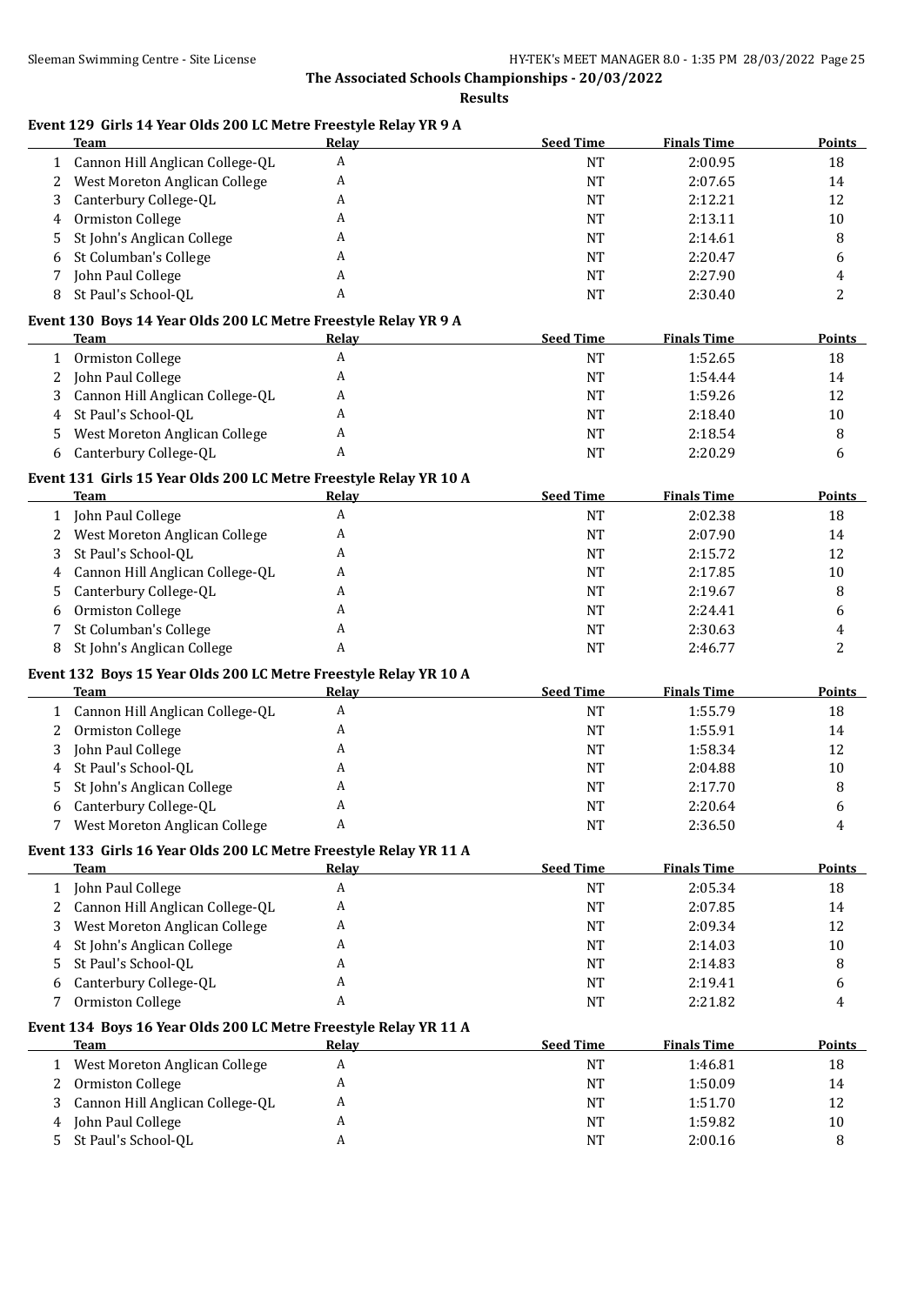|                | <b>Team</b>                                                   | Relay        | <b>Seed Time</b> | <b>Finals Time</b> | <b>Points</b> |
|----------------|---------------------------------------------------------------|--------------|------------------|--------------------|---------------|
|                | 6 St Columban's College                                       | $\mathbf{A}$ | NT               | 2:02.10            | 6             |
| 7              | Canterbury College-QL                                         | A            | NT               | 2:07.57            | 4             |
| 8              | St John's Anglican College                                    | A            | NT               | 2:10.82            | 2             |
|                | Event 135 Girls 17-19 200 LC Metre Freestyle Relay YR 12 A    |              |                  |                    |               |
|                | Team                                                          | Relay        | <b>Seed Time</b> | <b>Finals Time</b> | <b>Points</b> |
|                | 1 Cannon Hill Anglican College-QL                             | A            | NT               | 1:59.65            | 18            |
| 2              | Ormiston College                                              | A            | <b>NT</b>        | 2:08.83            | 14            |
| 3              | John Paul College                                             | A            | <b>NT</b>        | 2:08.89            | 12            |
| $\overline{4}$ | West Moreton Anglican College                                 | A            | NT               | 2:10.64            | 10            |
| 5.             | St Paul's School-QL                                           | A            | NT               | 2:13.15            | 8             |
| 6              | Canterbury College-QL                                         | A            | NT               | 2:22.88            | 6             |
| 7              | St John's Anglican College                                    | A            | <b>NT</b>        | 2:39.17            | 4             |
|                |                                                               |              |                  |                    |               |
|                | Event 136 Boys 17-19 200 LC Metre Freestyle Relay YR 12 A     |              | <b>Seed Time</b> |                    | Points        |
|                | Team                                                          | Relay<br>A   |                  | <b>Finals Time</b> |               |
|                | 1 Ormiston College                                            |              | NT               | 1:47.45            | 18            |
| $2^{\circ}$    | John Paul College                                             | A            | <b>NT</b>        | 1:56.78            | 14            |
| 3              | Cannon Hill Anglican College-QL                               | A            | NT               | 1:56.85            | 12            |
| 4              | West Moreton Anglican College                                 | A            | <b>NT</b>        | 2:00.44            | 10            |
| 5.             | Canterbury College-QL                                         | A            | NT               | 2:16.61            | 8             |
| 6              | St John's Anglican College                                    | A            | NT               | 2:20.13            | 6             |
| $7^{\circ}$    | St Paul's School-QL                                           | A            | <b>NT</b>        | 2:23.60            | 4             |
|                | Event 137 Girls 12 Year Olds 200 LC Metre Medley Relay YR 7 A |              |                  |                    |               |
|                | <b>Team</b>                                                   | Relay        | <b>Seed Time</b> | <b>Finals Time</b> | Points        |
|                | 1 Ormiston College                                            | A            | NT               | 2:22.61            | 18            |
| $\mathbf{2}$   | John Paul College                                             | A            | <b>NT</b>        | 2:39.65            | 14            |
| 3              | Cannon Hill Anglican College-QL                               | A            | <b>NT</b>        | 2:42.17            | 12            |
| $\overline{4}$ | West Moreton Anglican College                                 | A            | <b>NT</b>        | 2:48.30            | 10            |
| 5.             | Canterbury College-QL                                         | A            | NT               | 2:48.40            | 8             |
| 6              | St Paul's School-QL                                           | A            | NT               | 2:48.97            | 6             |
| 7              | St John's Anglican College                                    | A            | NT               | 3:40.04            | 4             |
| $---$          | St Columban's College                                         | A            | <b>NT</b>        | DQ                 |               |
|                |                                                               |              |                  |                    |               |
|                | Event 138 Boys 12 Year Olds 200 LC Metre Medley Relay YR 7 A  |              | <b>Seed Time</b> | <b>Finals Time</b> |               |
|                | Team                                                          | <u>Relay</u> |                  |                    | <b>Points</b> |
|                | 1 Ormiston College                                            | A            | $\rm{NT}$        | 2:23.22            | 18            |
|                | West Moreton Anglican College                                 | A            | NT               | 2:41.98            | 14            |
| 3              | Cannon Hill Anglican College-QL                               | A            | <b>NT</b>        | 2:44.06            | 12            |
| 4              | St Paul's School-QL                                           | A            | NT               | 2:44.22            | 10            |
| 5.             | John Paul College                                             | A            | NT               | 2:44.28            | 8             |
| 6              | St Columban's College                                         | A            | NT               | 3:02.80            | 6             |
| 7              | Canterbury College-QL                                         | A            | NT               | 3:18.65            | 4             |
|                | Event 139 Girls 13 Year Olds 200 LC Metre Medley Relay YR 8 A |              |                  |                    |               |
|                | Team                                                          | <u>Relav</u> | <b>Seed Time</b> | <b>Finals Time</b> | <b>Points</b> |
|                | 1 Ormiston College                                            | A            | NT               | 2:24.31            | 18            |
| 2              | West Moreton Anglican College                                 | A            | NT               | 2:36.64            | 14            |
| 3              | Cannon Hill Anglican College-QL                               | A            | NT               | 2:42.94            | 12            |
| 4              | St John's Anglican College                                    | A            | NT               | 2:43.06            | 10            |
| 5.             | John Paul College                                             | A            | NT               | 2:46.81            | 8             |
| 6              | Canterbury College-QL                                         | A            | NT               | 2:48.20            | 6             |
| 7              | St Paul's School-QL                                           | A            | NT               | 2:53.16            | 4             |
| 8              | St Columban's College                                         | A            | NT               | 3:08.35            | 2             |
|                |                                                               |              |                  |                    |               |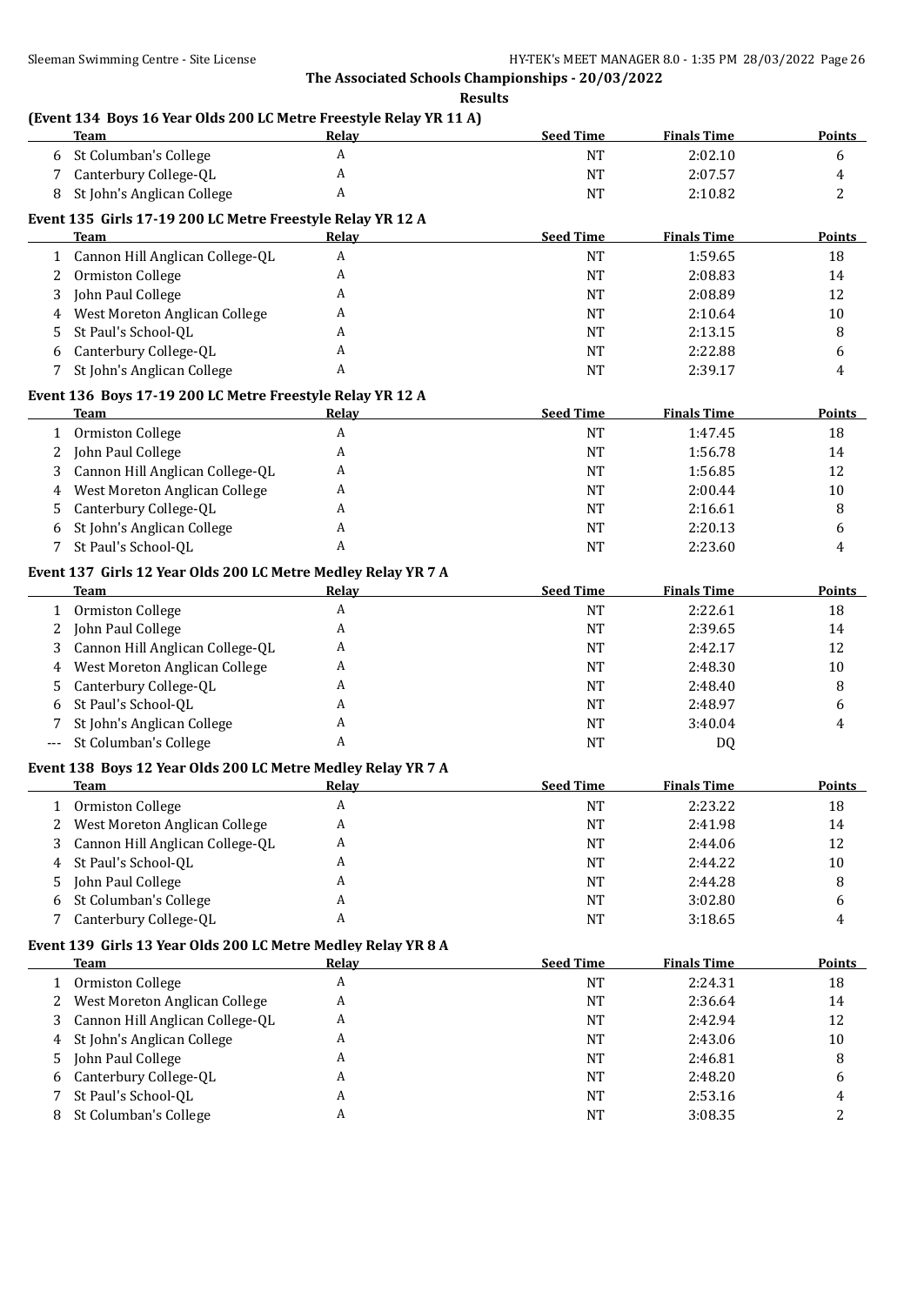| Event 140 Boys 13 Year Olds 200 LC Metre Medley Relay YR 8 A<br>Team          | Relay        | <b>Seed Time</b> | <b>Finals Time</b> | <b>Points</b>  |
|-------------------------------------------------------------------------------|--------------|------------------|--------------------|----------------|
| West Moreton Anglican College<br>1                                            | A            | <b>NT</b>        | 2:37.96            | 18             |
| Cannon Hill Anglican College-QL<br>2                                          | A            | <b>NT</b>        | 2:45.38            | 14             |
| St John's Anglican College<br>3                                               | A            | <b>NT</b>        | 2:50.65            | 12             |
| Canterbury College-QL<br>4                                                    | A            | <b>NT</b>        | 2:57.89            | 10             |
| Ormiston College<br>$---$                                                     | A            | <b>NT</b>        | DQ                 |                |
| John Paul College<br>$---$                                                    | A            | <b>NT</b>        | DQ                 |                |
| Event 141 Girls 14 Year Olds 200 LC Metre Medley Relay YR 9 A                 |              |                  |                    |                |
| Team                                                                          | Relay        | <b>Seed Time</b> | <b>Finals Time</b> | <b>Points</b>  |
| Cannon Hill Anglican College-QL<br>$\mathbf{1}$                               | A            | <b>NT</b>        | 2:18.57            | 18             |
| West Moreton Anglican College<br>2                                            | A            | $\rm{NT}$        | 2:29.40            | 14             |
| Canterbury College-QL<br>3                                                    | A            | <b>NT</b>        | 2:31.85            | 12             |
| St John's Anglican College<br>4                                               | A            | <b>NT</b>        | 2:32.71            | 10             |
| Ormiston College<br>5                                                         | A            | <b>NT</b>        | 2:36.79            | 8              |
| John Paul College<br>6                                                        | A            | <b>NT</b>        | 2:55.91            | 6              |
| St Paul's School-QL<br>7                                                      | A            | $\rm{NT}$        | 3:01.97            | 4              |
| St Columban's College<br>$---$                                                | A            | NT               | DQ                 |                |
|                                                                               |              |                  |                    |                |
| Event 142 Boys 14 Year Olds 200 LC Metre Medley Relay YR 9 A                  |              |                  |                    |                |
| <b>Team</b>                                                                   | Relay        | <b>Seed Time</b> | <b>Finals Time</b> | <b>Points</b>  |
| Ormiston College<br>$\mathbf{1}$                                              | A            | <b>NT</b>        | 2:07.12            | 18             |
| John Paul College<br>2                                                        | A            | <b>NT</b>        | 2:08.43            | 14             |
| Cannon Hill Anglican College-QL<br>3                                          | A            | <b>NT</b>        | 2:17.34            | 12             |
| St Paul's School-QL<br>4                                                      | A            | <b>NT</b>        | 2:45.08            | 10             |
| West Moreton Anglican College<br>5                                            | A            | <b>NT</b>        | 2:48.46            | 8              |
| St John's Anglican College<br>6                                               | A            | <b>NT</b>        | 2:59.09            | 6              |
| Canterbury College-QL<br>---                                                  | A            | <b>NT</b>        | DQ                 |                |
| Event 143 Girls 15 Year Olds 200 LC Metre Medley Relay YR 10 A<br><b>Team</b> | Relay        | <b>Seed Time</b> | <b>Finals Time</b> | <b>Points</b>  |
|                                                                               | A            |                  |                    |                |
| John Paul College<br>$\mathbf{1}$                                             |              | <b>NT</b>        | 2:18.33            | 18             |
| West Moreton Anglican College<br>2                                            | A            | <b>NT</b>        | 2:29.14            | 14             |
| St Paul's School-QL<br>3                                                      | A            | <b>NT</b>        | 2:40.80            | 12             |
| Canterbury College-QL<br>4                                                    | A            | <b>NT</b>        | 2:41.82            | 10             |
| Cannon Hill Anglican College-QL<br>5.                                         | A            | <b>NT</b>        | 2:46.31            | 8              |
| St Columban's College<br>6                                                    | A            | <b>NT</b>        | 2:48.64            | 6              |
| 7<br>Ormiston College                                                         | A            | <b>NT</b>        | 2:51.74            | 4              |
| St John's Anglican College<br>8                                               | A            | <b>NT</b>        | 3:13.47            | $\overline{c}$ |
| Event 144 Boys 15 Year Olds 200 LC Metre Medley Relay YR 10 A                 |              |                  |                    |                |
| Team                                                                          | <b>Relay</b> | <b>Seed Time</b> | <b>Finals Time</b> | <b>Points</b>  |
| Cannon Hill Anglican College-QL<br>$\mathbf{1}$                               | A            | $\rm{NT}$        | 2:14.35            | 18             |
| Ormiston College<br>2                                                         | A            | NT               | 2:18.04            | 14             |
| John Paul College<br>3                                                        | A            | NT               | 2:24.71            | 12             |
| St Paul's School-QL<br>4                                                      | A            | NT               | 2:32.14            | $10\,$         |
| Canterbury College-QL<br>5                                                    | A            | NT               | 2:33.42            | 8              |
| West Moreton Anglican College<br>6                                            | A            | NT               | 3:12.27            | 6              |
| Event 145 Girls 16 Year Olds 200 LC Metre Medley Relay YR 11 A                |              |                  |                    |                |
| <b>Team</b>                                                                   | <b>Relay</b> | <b>Seed Time</b> | <b>Finals Time</b> | <b>Points</b>  |
| John Paul College<br>1                                                        | A            | $\rm{NT}$        | 2:25.03            | 18             |
| West Moreton Anglican College<br>2                                            | A            | NT               | 2:26.34            | 14             |
| Cannon Hill Anglican College-QL<br>3                                          | A            | NT               | 2:28.10            | 12             |
| St John's Anglican College<br>4                                               | A            | <b>NT</b>        | 2:33.24            | 10             |
| St Paul's School-QL<br>5                                                      | A            | NT               | 2:40.56            | 8              |
| Ormiston College<br>6                                                         | A            | $\rm{NT}$        | 2:44.00            | 6              |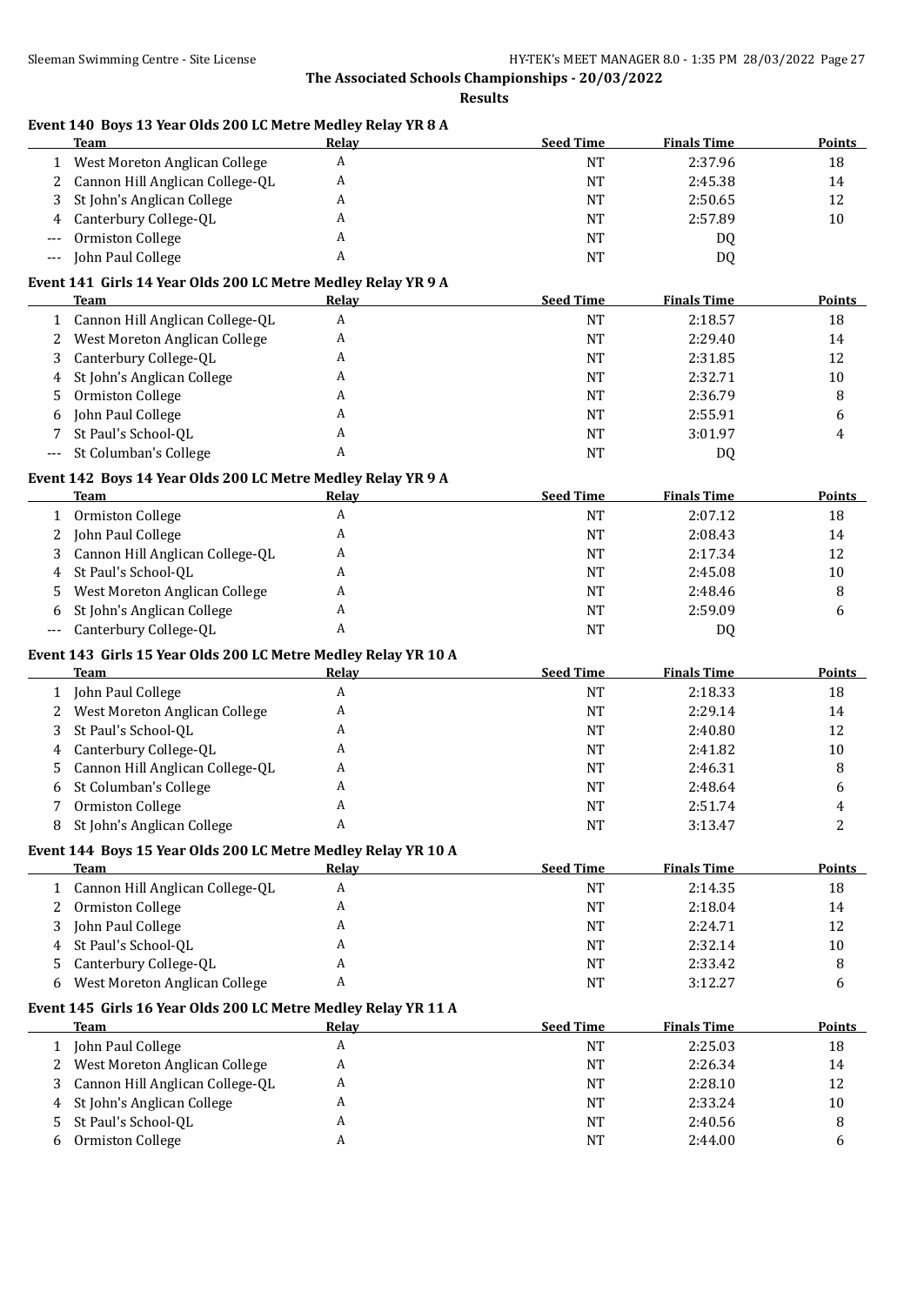#### **Results**

## **(Event 145 Girls 16 Year Olds 200 LC Metre Medley Relay YR 11 A)**

|              | Team                                                          | Relay                                          | <b>Seed Time</b>                 | <b>Finals Time</b> | <b>Points</b> |
|--------------|---------------------------------------------------------------|------------------------------------------------|----------------------------------|--------------------|---------------|
|              | 7 Canterbury College-QL                                       | A                                              | <b>NT</b>                        | 2:48.67            | 4             |
|              | Event 146 Boys 16 Year Olds 200 LC Metre Medley Relay YR 11 A |                                                |                                  |                    |               |
|              | <b>Team</b>                                                   | Relay                                          | <b>Seed Time</b>                 | <b>Finals Time</b> | Points        |
| 1            | West Moreton Anglican College                                 | A                                              | <b>NT</b>                        | 2:03.56            | 18            |
| 2            | Ormiston College                                              | A                                              | <b>NT</b>                        | 2:07.54            | 14            |
| 3            | Cannon Hill Anglican College-QL                               | A                                              | <b>NT</b>                        | 2:07.93            | 12            |
| 4            | John Paul College                                             | A                                              | <b>NT</b>                        | 2:22.02            | 10            |
| 5            | St Columban's College                                         | A                                              | <b>NT</b>                        | 2:23.12            | 8             |
| 6            | Canterbury College-QL                                         | A                                              | NT                               | 2:31.36            | 6             |
| 7            | St Paul's School-QL                                           | A                                              | <b>NT</b>                        | 2:35.06            | 4             |
| 8            | St John's Anglican College                                    | A                                              | <b>NT</b>                        | 2:38.18            | 2             |
|              | Event 147 Girls 17-19 200 LC Metre Medley Relay YR 12 A       |                                                |                                  |                    |               |
|              | Team                                                          | <b>Relay</b>                                   | <b>Seed Time</b>                 | <b>Finals Time</b> | <b>Points</b> |
|              | 1 Cannon Hill Anglican College-QL                             | $\boldsymbol{A}$                               | <b>NT</b>                        | 2:13.27            | 18            |
| $\mathbf{2}$ | Ormiston College                                              | A                                              | <b>NT</b>                        | 2:28.64            | 14            |
| 3            | West Moreton Anglican College                                 | A                                              | <b>NT</b>                        | 2:30.10            | 12            |
| 4            | John Paul College                                             | A                                              | <b>NT</b>                        | 2:33.02            | 10            |
|              | Canterbury College-QL                                         | A                                              | NT                               | 2:36.88            | 8             |
| 5<br>6       | St Paul's School-QL                                           | A                                              | <b>NT</b>                        | 2:39.80            |               |
| 7            | St John's Anglican College                                    | A                                              | <b>NT</b>                        | 3:17.64            | 6<br>4        |
|              |                                                               |                                                |                                  |                    |               |
|              | Event 148 Boys 17-19 200 LC Metre Medley Relay YR 12 A        |                                                |                                  |                    |               |
|              | Team                                                          | Relay                                          | <b>Seed Time</b>                 | <b>Finals Time</b> | Points        |
| $\mathbf{1}$ | Ormiston College                                              | A                                              | NT                               | 2:02.02            | 18            |
| 2            | Cannon Hill Anglican College-QL                               | A                                              | NT                               | 2:12.71            | 14            |
| 3            | John Paul College                                             | A                                              | <b>NT</b>                        | 2:19.72            | 12            |
| 4            | Canterbury College-QL                                         | A                                              | <b>NT</b>                        | 2:44.82            | 10            |
| 5            | St John's Anglican College                                    | A                                              | <b>NT</b>                        | 2:52.99            | 8             |
| 6            | St Paul's School-QL                                           | A                                              | NT                               | 2:56.46            | 6             |
| $---$        | West Moreton Anglican College                                 | A                                              | <b>NT</b>                        | DQ                 |               |
|              | Event 149 Girls 12 Year Olds 50 LC Metre Freestyle MC         |                                                |                                  |                    |               |
|              | Name                                                          | Age School                                     | <b>Seed Time</b>                 | <b>Finals Time</b> | Points        |
|              | 1 Kertesz, Mia                                                | 12 West Moreton Anglican College               | $\rm{NT}$                        | 1:28.29            |               |
|              | Event 150 Girls 12 Year Olds 50 LC Metre Backstroke MC        |                                                |                                  |                    |               |
|              | <u>Name</u>                                                   | Age School                                     | <b>Seed Time</b>                 | <b>Finals Time</b> | <b>Points</b> |
|              | Kertesz, Mia                                                  | 12 West Moreton Anglican College               | NT                               | 1:40.13            |               |
|              |                                                               |                                                |                                  |                    |               |
|              | Event 151 Girls 12 Year Olds 50 LC Metre Breaststroke MC      |                                                | <b>Seed Time</b>                 | <b>Finals Time</b> |               |
|              | Name                                                          | Age School<br>12 West Moreton Anglican College |                                  |                    | <b>Points</b> |
|              | 1 Kertesz, Mia                                                |                                                | <b>NT</b>                        | 1:38.23            |               |
|              | Event 152 Girls 12 Year Olds 50 LC Metre Butterfly MC         |                                                |                                  |                    |               |
|              | Name                                                          | Age School                                     | <b>Seed Time</b>                 | <b>Finals Time</b> | <b>Points</b> |
|              | 1 Kertesz, Mia                                                | 12 West Moreton Anglican College               | <b>NT</b>                        | 1:41.97            |               |
|              | <b>Combined Team Scores</b>                                   |                                                |                                  |                    |               |
|              |                                                               | Combined Team Scores - A - Through Event 152   |                                  |                    |               |
|              |                                                               |                                                |                                  |                    |               |
|              | 1. John Paul College                                          | 729.5                                          | 2. Ormiston College              |                    | 713           |
|              | 3. Cannon Hill Anglican College                               | 652                                            | 4. West Moreton Anglican College |                    | 593.5         |
|              | 5. Canterbury College                                         | 390                                            | 6. St Paul's School              |                    | 389.5         |
|              | 7. St John's Anglican College                                 | 335                                            | 8. St Columban's College         |                    | 223.5         |